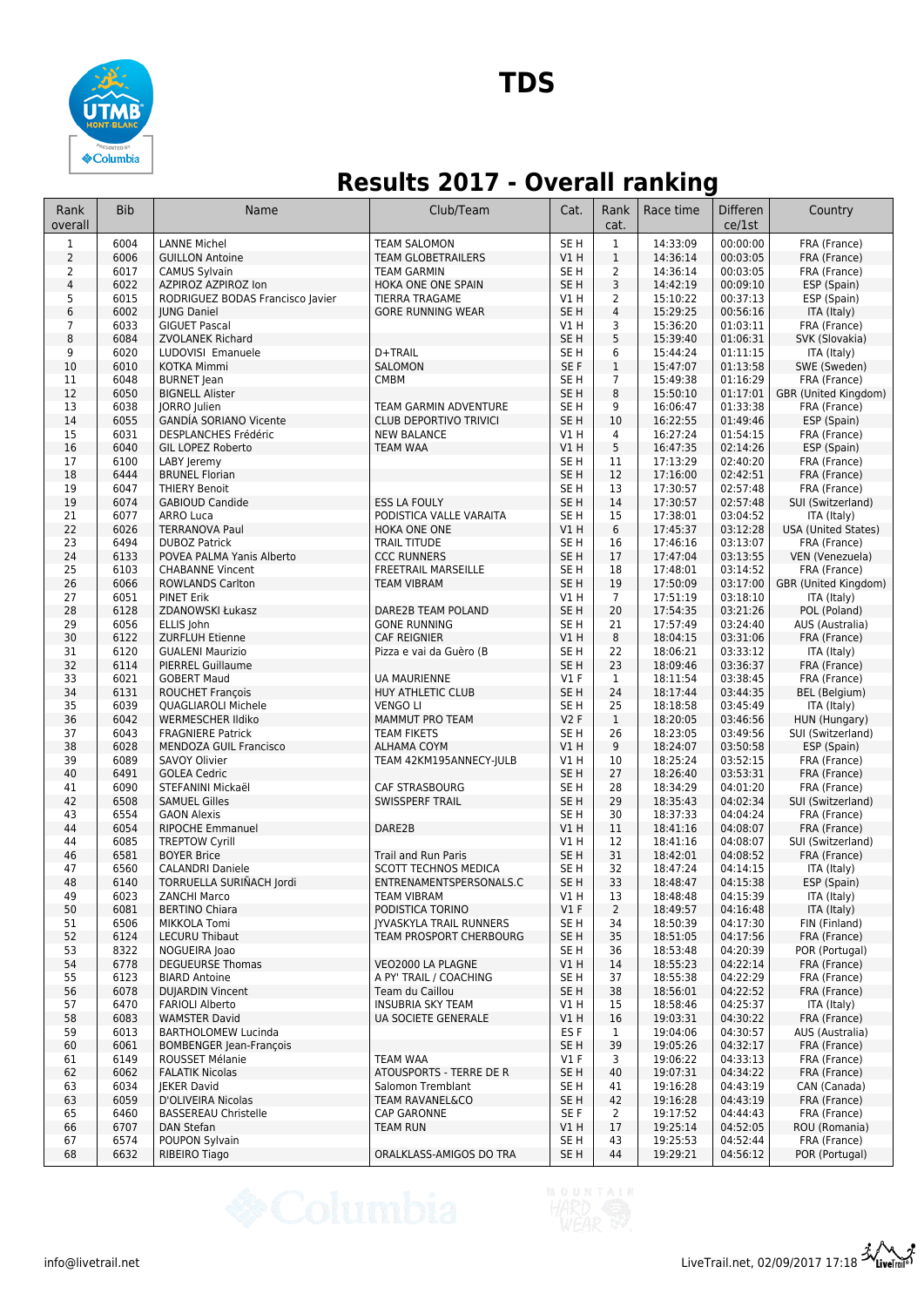

| Rank<br>overall | <b>Bib</b>   | Name                                               | Club/Team                                        | Cat.                    | Rank<br>cat.   | Race time            | <b>Differen</b><br>ce/1st | Country                                       |
|-----------------|--------------|----------------------------------------------------|--------------------------------------------------|-------------------------|----------------|----------------------|---------------------------|-----------------------------------------------|
| 69              | 6113         | DE BEUKELAER Tom                                   | <b>TRAKKS TRAILODGE</b>                          | <b>V1 H</b>             | 18             | 19:29:27             | 04:56:18                  | BEL (Belgium)                                 |
| 70              | 6824         | SPAZZADESCHI Riccardo                              | ONDA VERDE ATHLETIC TEA                          | V1H                     | 19             | 19:32:27             | 04:59:18                  | ITA (Italy)                                   |
| 71              | 6127         | <b>MERMET Cédric</b>                               |                                                  | SE <sub>H</sub>         | 45             | 19:32:36             | 04:59:27                  | FRA (France)                                  |
| 72<br>73        | 6518<br>6073 | ANDRÉ Titouan<br>ZALEJSKI Nicolas                  | COUREURS DU MONDE EN IS                          | SE <sub>H</sub><br>SE H | 46<br>47       | 19:33:07<br>19:34:08 | 04:59:58<br>05:00:59      | FRA (France)<br>FRA (France)                  |
| 74              | 6635         | <b>BASSA Tommaso</b>                               | <b>SUMMANO COBRAS</b>                            | SE <sub>H</sub>         | 48             | 19:34:58             | 05:01:49                  | ITA (Italy)                                   |
| 75              | 6768         | <b>JOERGENSEN Kristian</b>                         |                                                  | SE <sub>H</sub>         | 49             | 19:36:18             | 05:03:09                  | DEN (Denmark)                                 |
| 76              | 6536         | EVEQUE MOURROUX Jérôme                             | CLUB DU BEAUFORTAIN                              | SE <sub>H</sub>         | 50             | 19:36:36             | 05:03:27                  | FRA (France)                                  |
| 77              | 6480         | <b>COUTO GARCIABLANCO Rafa</b>                     | A.D.MOAL                                         | V1H                     | 20             | 19:36:56             | 05:03:47                  | ESP (Spain)                                   |
| 78              | 6088         | MILLIUS Stéphane                                   | TEAM VALERETTE                                   | <b>V2 H</b>             | $\mathbf{1}$   | 19:37:13             | 05:04:04                  | SUI (Switzerland)                             |
| 79<br>80        | 6086<br>6530 | <b>ROBY Katie</b><br><b>HADZHIEV Ivaylo</b>        | <b>MDC</b><br><b>BEGACH</b>                      | SE F<br>SE <sub>H</sub> | 3<br>51        | 19:37:44<br>19:37:47 | 05:04:35<br>05:04:38      | GBR (United Kingdom)<br><b>BUL</b> (Bulgaria) |
| 81              | 6125         | <b>POMPOLI Francesco</b>                           |                                                  | V1H                     | 21             | 19:38:14             | 05:05:05                  | ITA (Italy)                                   |
| 82              | 6623         | <b>MEHL Philippe</b>                               | <b>ASCPA</b>                                     | SE <sub>H</sub>         | 52             | 19:40:37             | 05:07:28                  | FRA (France)                                  |
| 83              | 6577         | <b>GORCE</b> Josselin                              |                                                  | SE H                    | 53             | 19:40:38             | 05:07:29                  | FRA (France)                                  |
| 84              | 6603         | <b>CLERC Christophe</b>                            |                                                  | V1H                     | 22             | 19:40:39             | 05:07:30                  | FRA (France)                                  |
| 85              | 6454         | FOULQUIE PADILLA Juan José                         | CALIMA TRIATLON FUERTEV                          | SE H                    | 54             | 19:44:45             | 05:11:36                  | ESP (Spain)                                   |
| 86              | 6046         | <b>HENRIQUES Nathalie</b>                          | <b>FOULEES SAUSSINOISES</b>                      | V1F                     | $\overline{4}$ | 19:45:08             | 05:11:59<br>05:12:09      | FRA (France)<br>FRA (France)                  |
| 87<br>88        | 6782<br>6512 | <b>JACONO David</b><br>FORTIN Julien               | MARSEILLE TRAIL CLUB<br><b>INTREPIDE ANGERS</b>  | V1H<br>SE <sub>H</sub>  | 23<br>55       | 19:45:18<br>19:47:04 | 05:13:55                  | FRA (France)                                  |
| 89              | 6546         | <b>DARFEUILLES Olivier</b>                         |                                                  | V1 H                    | 24             | 19:49:19             | 05:16:10                  | FRA (France)                                  |
| 90              | 6583         | KOŚCIUCZYK-MENDYK Michał                           | PEYOTE                                           | SE <sub>H</sub>         | 56             | 19:49:59             | 05:16:50                  | POL (Poland)                                  |
| 91              | 6597         | <b>GINEAU Yann</b>                                 |                                                  | SE H                    | 57             | 19:50:02             | 05:16:53                  | FRA (France)                                  |
| 92              | 6105         | PESCE Ivan                                         | outpost scott                                    | V1 H                    | 25             | 19:51:05             | 05:17:56                  | ITA (Italy)                                   |
| 93              | 6146         | <b>DUBREUIL Olivier</b>                            |                                                  | <b>V2 H</b>             | $\overline{2}$ | 19:52:32             | 05:19:23                  | FRA (France)                                  |
| 94<br>95        | 6143<br>6492 | <b>GUIRAUD Thierry</b>                             |                                                  | SE <sub>H</sub><br>V1 H | 58<br>26       | 19:58:38<br>19:58:41 | 05:25:29<br>05:25:32      | FRA (France)                                  |
| 96              | 6466         | MENDEZ Jimmy<br><b>SEGARD Augustin</b>             |                                                  | SE <sub>H</sub>         | 59             | 20:04:57             | 05:31:48                  | FRA (France)<br>FRA (France)                  |
| 96              | 6614         | <b>BENGTSSON Staffan Henrik</b>                    | IL MOGUTTEN                                      | SE H                    | 60             | 20:04:57             | 05:31:48                  | NOR (Norway)                                  |
| 98              | 6914         | CHAMWEHA Poomiphat                                 |                                                  | SE <sub>H</sub>         | 61             | 20:08:26             | 05:35:17                  | THA (Thailand)                                |
| 99              | 6691         | VIGATO Andrea                                      | ASD ULTRA TAAAAAC TEAN                           | V1 H                    | 27             | 20:09:01             | 05:35:52                  | ITA (Italy)                                   |
| 100             | 6602         | <b>CHALMEAU Stephane</b>                           | <b>CAP ENDURANCE</b>                             | V1H                     | 28             | 20:09:44             | 05:36:35                  | FRA (France)                                  |
| 101             | 6662         | <b>BOISNARD Maxime</b>                             |                                                  | SE <sub>H</sub>         | 62             | 20:16:34             | 05:43:25                  | FRA (France)                                  |
| 102<br>103      | 6106<br>6513 | <b>ARDIET Roxane</b><br><b>IEAN Aubin</b>          | Cévennes Trail Club                              | $VI$ F<br>SE H          | 5<br>63        | 20:18:32<br>20:24:58 | 05:45:23<br>05:51:49      | FRA (France)<br>FRA (France)                  |
| 104             | 6627         | <b>SAAR Martin</b>                                 |                                                  | V1 H                    | 29             | 20:25:18             | 05:52:09                  | GER (Germany)                                 |
| 105             | 6734         | <b>BABIN Yoann</b>                                 |                                                  | SE <sub>H</sub>         | 64             | 20:27:43             | 05:54:34                  | FRA (France)                                  |
| 106             | 6537         | <b>HOUZE Kelig</b>                                 | UA GUJAN MESTRAS                                 | SE <sub>H</sub>         | 65             | 20:27:48             | 05:54:39                  | FRA (France)                                  |
| 107             | 6664         | <b>JEUNET François</b>                             | <b>CAF CHAMONIX</b>                              | V1H                     | 30             | 20:29:46             | 05:56:37                  | FRA (France)                                  |
| 108             | 6490         | <b>GENDREL Vincent</b>                             |                                                  | SE <sub>H</sub>         | 66             | 20:32:08             | 05:58:59                  | FRA (France)                                  |
| 109             | 6855         | LOVAS Gergely                                      |                                                  | SE H                    | 67             | 20:32:19             | 05:59:10                  | HUN (Hungary)                                 |
| 110<br>111      | 6477<br>6823 | <b>MUZELLE Charles</b><br>RODRIGUEZ BAUTISTA Jorge | CA ATLETESVNG                                    | V1H<br>V1 H             | 31<br>32       | 20:34:17<br>20:36:19 | 06:01:08<br>06:03:10      | FRA (France)<br>ESP (Spain)                   |
| 112             | 6093         | <b>GANSTERER Martin</b>                            | <b>TEYSALPI</b>                                  | SE <sub>H</sub>         | 68             | 20:41:46             | 06:08:37                  | AUT (Austria)                                 |
| 113             | 6592         | <b>VUAGNOUX Thierry</b>                            |                                                  | <b>V2 H</b>             | 3              | 20:44:52             | 06:11:43                  | FRA (France)                                  |
| 114             | 6069         | <b>URETA Pablo</b>                                 | COLUMBIA-GARMIN                                  | SE <sub>H</sub>         | 69             | 20:52:13             | 06:19:04                  | ARG (Argentina)                               |
| 115             | 6725         | CAVIGLIA Jerome                                    | <b>ALPINE WORKS</b>                              | SE H                    | 70             | 20:55:26             | 06:22:17                  | FRA (France)                                  |
| 116             | 8167         | <b>KURMAKAEV Damir</b>                             | <b>ALKO STOP</b>                                 | SE H                    | 71             | 20:55:28             | 06:22:19                  | RUS (Russia)                                  |
| 117<br>118      | 6082<br>6547 | GIL ROCA Xavier<br>ROOS Fabrice                    | <b>CLUB ESPORTIU TORDERA</b><br>Teleferik Racing | SE H<br>SE <sub>H</sub> | 72<br>73       | 20:56:29<br>21:00:13 | 06:23:20<br>06:27:04      | ESP (Spain)<br>FRA (France)                   |
| 119             | 6610         | <b>TAKEUCHI Masahiro</b>                           | <b>TEAM CHOKI</b>                                | SE H                    | 74             | 21:00:35             | 06:27:26                  | JPN (Japan)                                   |
| 120             | 6744         | VIGIER Jérôme                                      |                                                  | VIH                     | 33             | 21:00:59             | 06:27:50                  | FRA (France)                                  |
| 121             | 6809         | SANCHEZ DOMINGUEZ Cesar                            | <b>ORTHEZ</b>                                    | SE H                    | 75             | 21:01:18             | 06:28:09                  | ESP (Spain)                                   |
| 122             | 6116         | <b>BEOLDO Andrea</b>                               | <b>SISPORT</b>                                   | VIH                     | 34             | 21:04:05             | 06:30:56                  | ITA (Italy)                                   |
| 123             | 6765         | <b>FRANKOWSKI Michal</b>                           |                                                  | SE H                    | 76             | 21:06:26             | 06:33:17                  | SWE (Sweden)                                  |
| 124             | 6736         | <b>MUKKALA Janne</b>                               | Pyhatunturi                                      | V1H                     | 35             | 21:06:45             | 06:33:36                  | FIN (Finland)                                 |
| 125<br>126      | 6075<br>6544 | <b>GUTIERREZ Ron</b><br><b>RAMOND Vincent</b>      | $CW-X$                                           | V2 H<br>SE H            | 4<br>77        | 21:07:30<br>21:07:36 | 06:34:21<br>06:34:27      | USA (United States)<br>FRA (France)           |
| 127             | 6447         | <b>ROZE Thomas</b>                                 |                                                  | SE H                    | 78             | 21:09:19             | 06:36:10                  | FRA (France)                                  |
| 128             | 6753         | SAARBACH Jacques                                   |                                                  | SE H                    | 79             | 21:09:29             | 06:36:20                  | FRA (France)                                  |
| 129             | 8296         | <b>CARLO Paul</b>                                  |                                                  | V1 H                    | 36             | 21:10:03             | 06:36:54                  | GBR (United Kingdom)                          |
| 130             | 6500         | AGUILAR BRAVO Juan Diego                           | TRAIL RUNNING MELILLA                            | SE H                    | 80             | 21:11:49             | 06:38:40                  | ESP (Spain)                                   |
| 131             | 6793         | <b>BALCAR Marek</b>                                | <b>KILPI TEAM</b>                                | SE H                    | 81             | 21:13:23             | 06:40:14                  | CZE (Czech Republic)                          |
| 132<br>133      | 6926<br>6624 | <b>KOHOUT Pavel</b><br>NOZZI Alexandre             | ADIDAS RUNNERS PRAGUE<br>TEAM ATTAAAQUEEE 05     | SE H<br>SE H            | 82<br>83       | 21:13:24<br>21:14:35 | 06:40:15<br>06:41:26      | CZE (Czech Republic)<br>FRA (France)          |
| 134             | 7151         | <b>JONES Will</b>                                  |                                                  | V1 H                    | 37             | 21:17:37             | 06:44:28                  | GBR (United Kingdom)                          |
| 135             | 6617         | PASCUAL HERMOSA Luis Mariano                       | <b>RUNING AND TRAIL</b>                          | SE <sub>H</sub>         | 84             | 21:18:13             | 06:45:04                  | ESP (Spain)                                   |
| 136             | 6690         | <b>WELTERLIN Eric</b>                              |                                                  | V2H                     | 5              | 21:18:52             | 06:45:43                  | FRA (France)                                  |
| 137             | 6730         | <b>BERNARD Pierre</b>                              | CSC Kronenbourg / Team                           | SE H                    | 85             | 21:19:35             | 06:46:26                  | FRA (France)                                  |
| 138             | 6803         | <b>BERTRAND Damien</b>                             |                                                  | SE H                    | 86             | 21:19:42             | 06:46:33                  | FRA (France)                                  |
| 139             | 6572         | <b>FUENTES BELLO David</b>                         | C.D. 35600                                       | V1 H                    | 38             | 21:21:52             | 06:48:43                  | ESP (Spain)                                   |
| 140<br>141      | 6819<br>6510 | <b>GOMIS Enrique</b><br>MORENO VIÑAS Esteve        | REAL CLUB POLO DE BAREL                          | SE H<br>V2 H            | 87<br>6        | 21:22:27<br>21:26:25 | 06:49:18<br>06:53:16      | ESP (Spain)<br>AND (Andorra)                  |
| 142             | 6713         | <b>VEYRET Simon</b>                                |                                                  | SE H                    | 88             | 21:26:38             | 06:53:29                  | FRA (France)                                  |
| 143             | 6845         | <b>TRAMIER Pierre</b>                              |                                                  | SE H                    | 89             | 21:27:08             | 06:53:59                  | FRA (France)                                  |
|                 |              |                                                    |                                                  |                         |                |                      |                           |                                               |

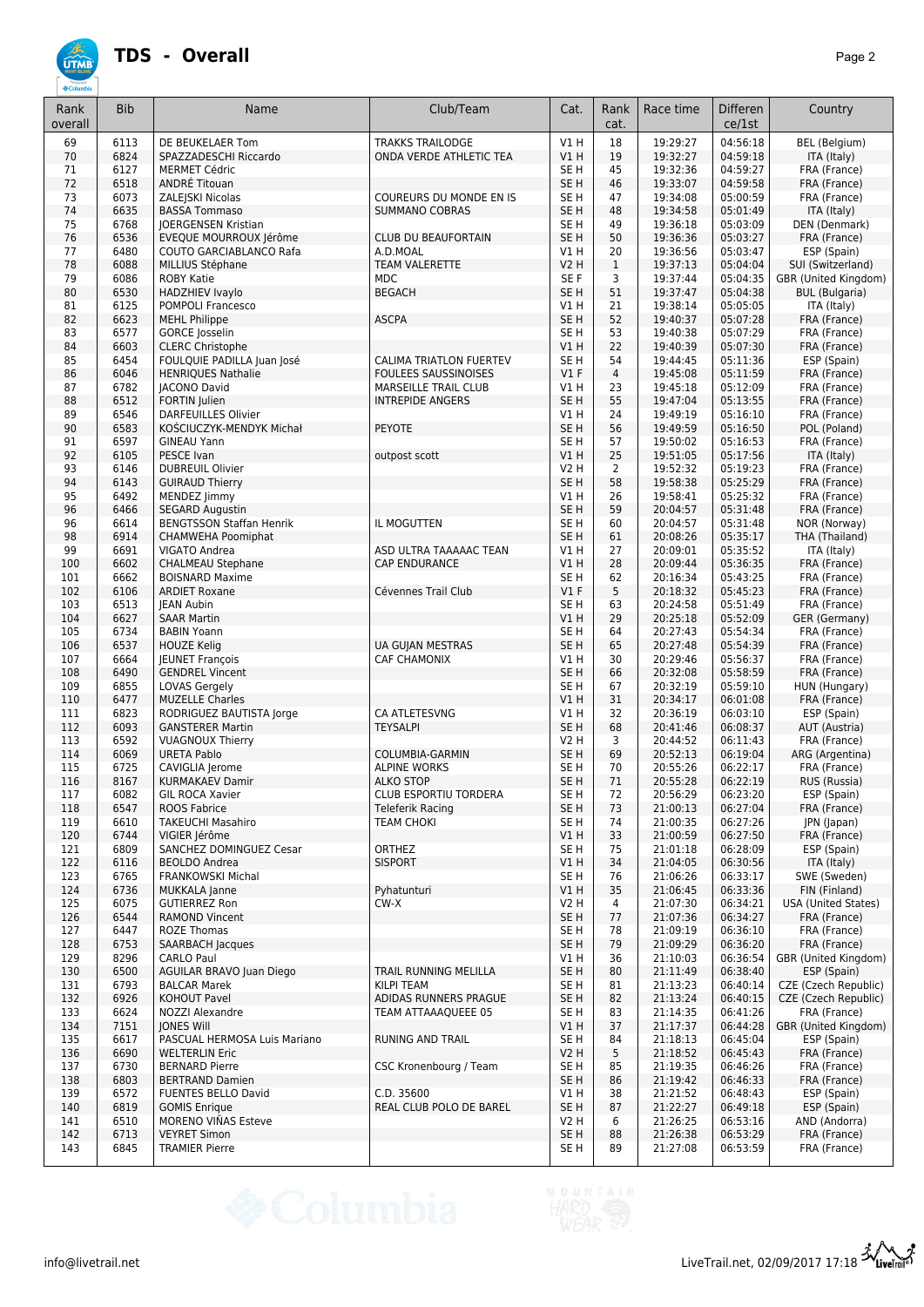

| Rank<br>overall | <b>Bib</b>   | Name                                                | Club/Team                                        | Cat.                               | Rank<br>cat.   | Race time            | Differen<br>ce/1st   | Country                               |
|-----------------|--------------|-----------------------------------------------------|--------------------------------------------------|------------------------------------|----------------|----------------------|----------------------|---------------------------------------|
| 144             | 6907         | <b>NASH Graham</b>                                  | <b>CARNETHY HRC</b>                              | V1 H                               | 39             | 21:27:43             | 06:54:34             | GBR (United Kingdom)                  |
| 145             | 6092         | <b>UEMIYA Itsuko</b>                                |                                                  | SE F                               | $\overline{4}$ | 21:28:55             | 06:55:46             | JPN (Japan)                           |
| 146             | 6720         | <b>FRANCOIS Loic</b>                                | <b>US OYONNAX</b>                                | SE <sub>H</sub>                    | 90             | 21:32:12             | 06:59:03             | FRA (France)                          |
| 147             | 6880         | <b>SIMON Laurent</b>                                |                                                  | SE <sub>H</sub>                    | 91             | 21:32:34             | 06:59:25             | FRA (France)                          |
| 148             | 6886<br>6879 | <b>ROEV Zlatin</b>                                  |                                                  | SE <sub>H</sub><br>VIH             | 92<br>40       | 21:33:10<br>21:33:24 | 07:00:01<br>07:00:15 | <b>BUL</b> (Bulgaria)<br>FRA (France) |
| 149<br>150      | 6517         | RAZZOLI Eric<br>ZIMMERMANN Andrea Ursina            | ALPIN TRAIL CAF MP                               | $VI$ F                             | 6              | 21:35:52             | 07:02:43             | SUI (Switzerland)                     |
| 151             | 6877         | <b>PELLETIER Bertrand</b>                           |                                                  | V1H                                | 41             | 21:38:07             | 07:04:58             | FRA (France)                          |
| 152             | 6561         | MAIRE Julien                                        |                                                  | SE <sub>H</sub>                    | 93             | 21:42:03             | 07:08:54             | FRA (France)                          |
| 153             | 6499         | <b>BROMBIN Matteo</b>                               |                                                  | SE <sub>H</sub>                    | 94             | 21:42:29             | 07:09:20             | ITA (Italy)                           |
| 154             | 7006         | GOÑI ASTIZ Ibai                                     | NOAIN M.T.                                       | SE H                               | 95             | 21:43:58             | 07:10:49             | ESP (Spain)                           |
| 155             | 6688         | <b>PELISSON Vincent</b>                             | <b>USCB</b>                                      | SE <sub>H</sub>                    | 96             | 21:45:04             | 07:11:55             | FRA (France)                          |
| 156             | 7522         | <b>ILIE Marcel</b>                                  |                                                  | SE H                               | 97             | 21:47:19             | 07:14:10             | ROU (Romania)                         |
| 157             | 6569         | <b>ZANCHI Alberto</b>                               |                                                  | SE H                               | 98             | 21:48:19             | 07:15:10             | SMR (San Marino)                      |
| 158             | 6523         | <b>JOHANSSON Tobias</b>                             | <b>DESOLATE RUNNER</b>                           | SE H                               | 99             | 21:49:17             | 07:16:08             | SWE (Sweden)                          |
| 159             | 6721         | MARCO CATALAN Fernando                              |                                                  | V1H                                | 42             | 21:50:30             | 07:17:21             | ESP (Spain)                           |
| 160             | 6703         | MURCIA PARDINES Juan Jose                           | <b>FLOWER RUNNING</b>                            | V1H                                | 43             | 21:51:28             | 07:18:19             | ESP (Spain)                           |
| 161             | 6601<br>6689 | REBELO Rui                                          | DR. MERINO/ 4MOOVE                               | SE <sub>H</sub>                    | 100            | 21:53:03             | 07:19:54             | POR (Portugal)                        |
| 162<br>163      | 6503         | <b>TANG Le</b><br><b>SCHICK Josef</b>               | QUAN^2<br><b>ULC GAMPERN</b>                     | SE <sub>H</sub><br>SE <sub>H</sub> | 101<br>102     | 21:53:53<br>21:54:45 | 07:20:44<br>07:21:36 | CHN (China)<br>AUT (Austria)          |
| 164             | 6504         | <b>DUPUY Stephane</b>                               | <b>COUTACH EVASION</b>                           | V1H                                | 44             | 21:55:26             | 07:22:17             | FRA (France)                          |
| 165             | 7072         | <b>GARCIA GRANDA Victor Eduardo</b>                 |                                                  | <b>V2 H</b>                        | $\overline{7}$ | 21:56:26             | 07:23:17             | ECU (Ecuador)                         |
| 166             | 6528         | <b>PLAGNOL François</b>                             | <b>ASCE THALES VALENCE</b>                       | V1H                                | 45             | 21:56:29             | 07:23:20             | FRA (France)                          |
| 167             | 6636         | <b>BOTRAN DE LEON Javier</b>                        | <b>LECHU BORG</b>                                | SE <sub>H</sub>                    | 103            | 21:56:47             | 07:23:38             | ESP (Spain)                           |
| 168             | 6481         | <b>TAPIERO</b> Julien                               |                                                  | SE H                               | 104            | 21:59:51             | 07:26:42             | FRA (France)                          |
| 169             | 6094         | CHAN Man Ha                                         |                                                  | SE F                               | 5              | 22:06:01             | 07:32:52             | HKG (Hong Kong)                       |
| 170             | 6997         | <b>SARGUES Juan Miguel</b>                          | Escuela del corredor Pa                          | VIH                                | 46             | 22:06:33             | 07:33:24             | ESP (Spain)                           |
| 171             | 6817         | <b>CELERIER Sebastien</b>                           | POM'SY                                           | SE <sub>H</sub>                    | 105            | 22:07:45             | 07:34:36             | FRA (France)                          |
| 172             | 6068         | <b>GRACIA MARTINEZ Santiago</b>                     | <b>GRUPO ALPINO IAVALAMBRE</b>                   | VIH                                | 47             | 22:09:04             | 07:35:55             | ESP (Spain)                           |
| 173             | 7029         | PRUVOT Jerome                                       |                                                  | V1H                                | 48             | 22:09:19             | 07:36:10             | FRA (France)                          |
| 174             | 7521         | DU TOIT Conrad                                      |                                                  | V1 H                               | 49             | 22:09:50             | 07:36:41             | RSA (South Africa)                    |
| 175             | 6681         | <b>SABBE Karel</b>                                  |                                                  | SE <sub>H</sub>                    | 106            | 22:12:52             | 07:39:43             | BEL (Belgium)                         |
| 176<br>177      | 6450<br>6142 | ROBERTS Christopher<br><b>BOGGIO Chiara</b>         |                                                  | VIH<br>SE F                        | 50<br>6        | 22:14:38<br>22:15:22 | 07:41:29<br>07:42:13 | AUS (Australia)                       |
| 178             | 6099         | <b>HUOT Nicolas</b>                                 |                                                  | V1H                                | 51             | 22:15:23             | 07:42:14             | ITA (Italy)<br>FRA (France)           |
| 179             | 6474         | <b>BONNEFOND Roland</b>                             | VEO 2000 Décathlon Aime                          | V1H                                | 52             | 22:17:28             | 07:44:19             | FRA (France)                          |
| 180             | 6534         | BESQUEUT Sébastien                                  | <b>CAP VERCORS</b>                               | SE H                               | 107            | 22:17:52             | 07:44:43             | FRA (France)                          |
| 181             | 6527         | PHILY Victor                                        | TEAM TRAIL DES COURSIER                          | SE <sub>H</sub>                    | 108            | 22:18:23             | 07:45:14             | FRA (France)                          |
| 182             | 6552         | CAMACHO Jérôme                                      | ATHLE LOISIR PIZANCON                            | SE <sub>H</sub>                    | 109            | 22:19:23             | 07:46:14             | FRA (France)                          |
| 183             | 6876         | <b>IUTZI Oliver</b>                                 |                                                  | SE <sub>H</sub>                    | 110            | 22:20:02             | 07:46:53             | SUI (Switzerland)                     |
| 184             | 6650         | <b>BAREA TORRES Dídac</b>                           | COMANDO VOLL DAMM                                | V1H                                | 53             | 22:20:11             | 07:47:02             | ESP (Spain)                           |
| 185             | 6946         | <b>REGRUTO Marco</b>                                |                                                  | V1H                                | 54             | 22:23:26             | 07:50:17             | ITA (Italy)                           |
| 186             | 6571         | <b>DUHAUT Benjamin</b>                              |                                                  | VIH                                | 55             | 22:23:46             | 07:50:37             | FRA (France)                          |
| 187             | 6712         | <b>VANNESSON Jean Charles</b>                       |                                                  | V1H                                | 56             | 22:23:51             | 07:50:42             | FRA (France)                          |
| 188             | 6841         | <b>GUICHARDOT Vincent</b>                           |                                                  | SE <sub>H</sub>                    | 111            | 22:25:06             | 07:51:57             | FRA (France)                          |
| 189<br>190      | 6613<br>7086 | <b>LEBLOND Clément</b><br><b>RENIER Yannick</b>     | <b>ASPTT COMPIEGNE</b><br><b>ASPTT COMPIEGNE</b> | SE <sub>H</sub><br>SE H            | 112<br>113     | 22:25:52<br>22:25:53 | 07:52:43<br>07:52:44 | FRA (France)<br>FRA (France)          |
| 191             | 7221         | WU Qingche                                          |                                                  | VIH                                | 57             | 22:27:23             | 07:54:14             | CHN (China)                           |
| 192             | 6117         | COURY Jamil                                         | ARAVAIPA RUNNING                                 | SE H                               | 114            | 22:31:06             | 07:57:57             | USA (United States)                   |
| 193             | 6814         | <b>MEYER Stephane</b>                               | CAF STRASBOURG                                   | SE <sub>H</sub>                    | 115            | 22:33:11             | 08:00:02             | FRA (France)                          |
| 194             | 6813         | <b>CUSSAC Thierry</b>                               |                                                  | V1H                                | 58             | 22:34:13             | 08:01:04             | FRA (France)                          |
| 195             | 7268         | <b>BARRAILLER Stephane</b>                          |                                                  | SE <sub>H</sub>                    | 116            | 22:34:45             | 08:01:36             | FRA (France)                          |
| 196             | 6740         | DI SANDRO Frederick                                 | COURIR PAYS DE GRASSE                            | V1H                                | 59             | 22:35:42             | 08:02:33             | FRA (France)                          |
| 197             | 6478         | <b>BAS Benedicte</b>                                | <b>MBA</b>                                       | SE F                               | $\overline{7}$ | 22:38:38             | 08:05:29             | FRA (France)                          |
| 198             | 6984         | <b>GALEA Guillaume</b>                              |                                                  | SE H                               | 117            | 22:39:58             | 08:06:49             | FRA (France)                          |
| 199             | 6487         | <b>CAMUS Renaud</b>                                 | <b>USCN ATHLETISME</b>                           | SE <sub>H</sub>                    | 118            | 22:40:03             | 08:06:54             | FRA (France)                          |
| 200             | 6807         | MIKOLAICZYK Tom                                     | <b>TRAILMONKEYS</b>                              | SE <sub>H</sub>                    | 119            | 22:40:41             | 08:07:32             | LUX (Luxembourg)                      |
| 201             | 6892         | <b>WANG Hangbing</b>                                |                                                  | V1H                                | 60             | 22:44:13             | 08:11:04             | CHN (China)                           |
| 202             | 6732         | LE GUERN Vincent<br><b>KULYK Pierre</b>             |                                                  | V2 H<br>SE <sub>H</sub>            | 8              | 22:46:13<br>22:47:29 | 08:13:04<br>08:14:20 | FRA (France)                          |
| 203<br>204      | 6858<br>7316 | RIALLAND Mickaël                                    | S/L ATHLETIC CLUB HERBL                          | SE H                               | 120<br>121     | 22:47:35             | 08:14:26             | FRA (France)<br>FRA (France)          |
| 205             | 7704         | <b>CROS Damien</b>                                  | LE TEIL COURT                                    | VIH                                | 61             | 22:49:48             | 08:16:39             | FRA (France)                          |
| 206             | 6573         | KOCH Josef                                          |                                                  | SE H                               | 122            | 22:50:50             | 08:17:41             | BEL (Belgium)                         |
| 207             | 6820         | <b>IONESCU Iulian</b>                               |                                                  | V1H                                | 62             | 22:54:17             | 08:21:08             | ROU (Romania)                         |
| 208             | 6651         | COUDEVILLE Julien                                   |                                                  | SE <sub>H</sub>                    | 123            | 22:55:05             | 08:21:56             | FRA (France)                          |
| 209             | 6119         | <b>PERCHE Suzanne</b>                               | <b>CMBM</b>                                      | V2F                                | $\overline{2}$ | 22:55:56             | 08:22:47             | FRA (France)                          |
| 210             | 6806         | <b>IOE</b> limmie                                   | NAVAIO NATION                                    | V2 H                               | 9              | 22:56:56             | 08:23:47             | USA (United States)                   |
| 211             | 6704         | SAWICZ Robert                                       | PEYOTE                                           | V1H                                | 63             | 22:58:13             | 08:25:04             | POL (Poland)                          |
| 212             | 6652         | CRUZ Diego                                          | TRE TRAIL RUNNERS ECUAD                          | SE H                               | 124            | 22:58:30             | 08:25:21             | ECU (Ecuador)                         |
| 213             | 8331         | ROMAND Philippe                                     |                                                  | SE <sub>H</sub>                    | 125            | 23:00:10             | 08:27:01             | FRA (France)                          |
| 214             | 6553         | LAZZARO RAFINSKI Michal                             | <b>SISPORT</b>                                   | SE <sub>H</sub>                    | 126            | 23:00:47             | 08:27:38             | ITA (Italy)                           |
| 215             | 6549         | <b>SCOTT Natalia</b>                                |                                                  | $VI$ F                             | $\overline{7}$ | 23:04:06             | 08:30:57             | POL (Poland)                          |
| 216<br>217      | 6600<br>6818 | <b>JOHNSTON Fergus</b><br><b>CHATAING Sebastien</b> | CARNETHY HILL RACING CL                          | SE H<br>SE <sub>H</sub>            | 127<br>128     | 23:04:15<br>23:08:09 | 08:31:06<br>08:35:00 | GBR (United Kingdom)<br>FRA (France)  |
| 218             | 7163         | <b>SELLIER Sebastien</b>                            |                                                  | SE H                               | 129            | 23:09:01             | 08:35:52             | FRA (France)                          |
|                 |              |                                                     |                                                  |                                    |                |                      |                      |                                       |

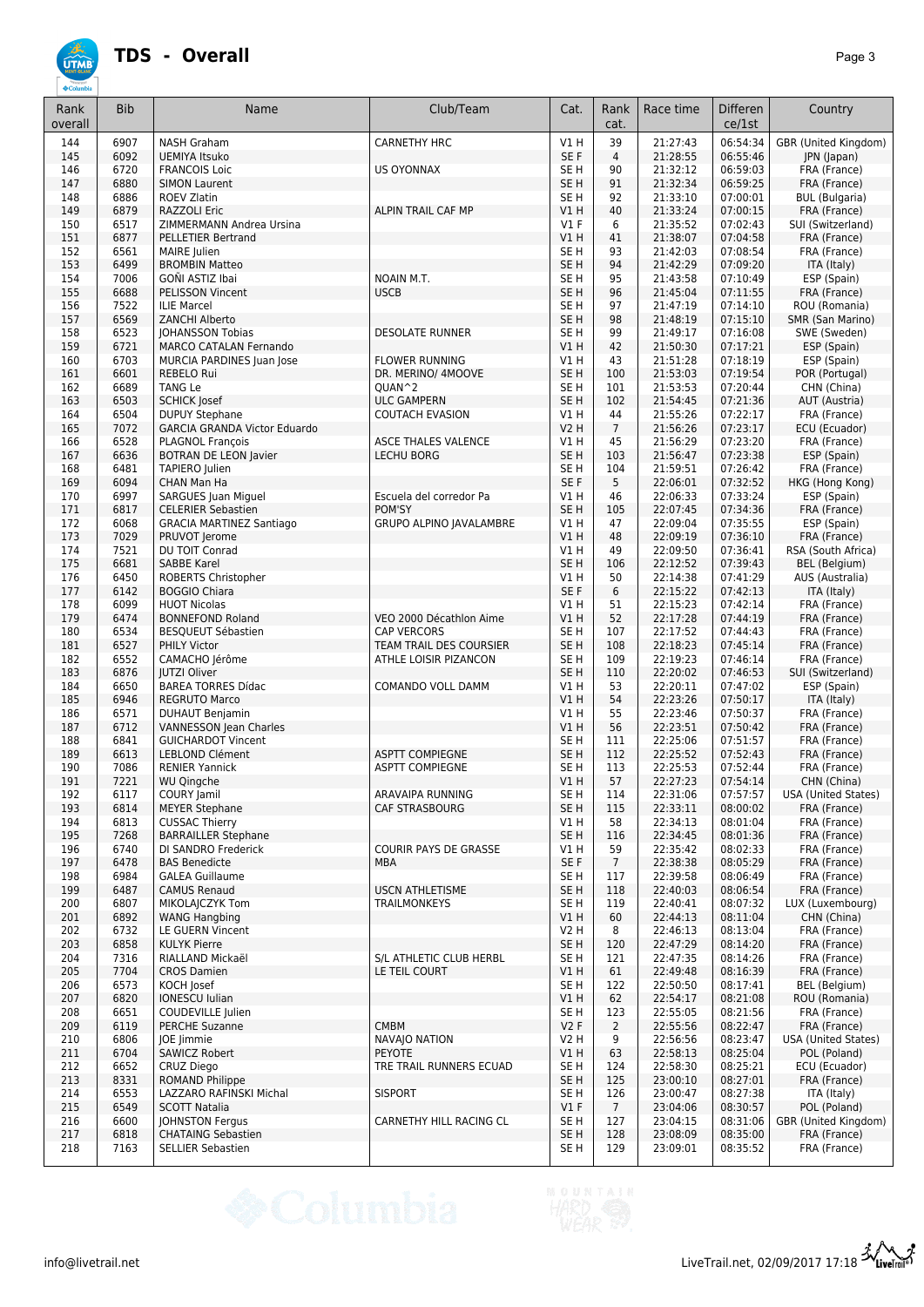| Rank<br>overall | <b>Bib</b>   | Name                                                       | Club/Team                                     | Cat.                               | Rank<br>cat. | Race time            | <b>Differen</b><br>ce/1st | Country                                      |
|-----------------|--------------|------------------------------------------------------------|-----------------------------------------------|------------------------------------|--------------|----------------------|---------------------------|----------------------------------------------|
| 219             | 6456         | <b>GAME Gemma</b>                                          |                                               | SE F                               | 8            | 23:09:59             | 08:36:50                  | GBR (United Kingdom)                         |
| 220             | 6136         | <b>KURODA Kiyomi</b>                                       | <b>KUROSUKE</b>                               | V1F                                | 8<br>64      | 23:10:30             | 08:37:21                  | JPN (Japan)                                  |
| 221<br>222      | 6916<br>6107 | MAILLEUX Thierry<br><b>HAWKER Elisabeth</b>                | <b>KPK TEAM</b>                               | V1 H<br>$VI$ F                     | 9            | 23:10:50<br>23:11:23 | 08:37:41<br>08:38:14      | <b>BEL</b> (Belgium)<br>GBR (United Kingdom) |
| 223             | 6794         | DEL OLMO BAUTISTA Miguel                                   | <b>BAMBIS TRAIL</b>                           | V1 H                               | 65           | 23:13:29             | 08:40:20                  | ESP (Spain)                                  |
| 224             | 6582         | CHENAL BORDONNOT Jordan                                    | HAUTE TARENTAISE MONTAG                       | ES <sub>H</sub>                    | $\mathbf{1}$ | 23:14:01             | 08:40:52                  | FRA (France)                                 |
| 225             | 6869         | <b>SCHUMANN Oliver</b>                                     | HAMMINKELNER SV                               | V1 H                               | 66           | 23:14:17             | 08:41:08                  | GER (Germany)                                |
| 226             | 6729         | PROTEAU Yoann                                              |                                               | SE <sub>H</sub>                    | 130          | 23:14:46             | 08:41:37                  | FRA (France)                                 |
| 227<br>228      | 6973<br>6630 | <b>BRENEOL Anthony</b><br><b>AILLARD Simon</b>             |                                               | SE <sub>H</sub><br>SE <sub>H</sub> | 131<br>132   | 23:15:17<br>23:16:53 | 08:42:08<br>08:43:44      | FRA (France)<br>FRA (France)                 |
| 229             | 6864         | <b>ROMAND Vincent</b>                                      |                                               | SE H                               | 133          | 23:19:46             | 08:46:37                  | FRA (France)                                 |
| 230             | 6423         | PICOT Stephane                                             |                                               | V1 H                               | 67           | 23:22:41             | 08:49:32                  | FRA (France)                                 |
| 231             | 6586         | <b>BERTRAND Pierre</b>                                     |                                               | SE <sub>H</sub>                    | 134          | 23:24:04             | 08:50:55                  | FRA (France)                                 |
| 232             | 7131         | <b>PLANTEFEVE Gaetan</b>                                   |                                               | V1H                                | 68           | 23:25:16             | 08:52:07                  | FRA (France)                                 |
| 233<br>234      | 6766<br>6141 | VICEDO MARZO Francesc Xavier<br><b>ABAHAN Sandi Menchi</b> | COMANDO VOLL DAMM                             | SE <sub>H</sub><br>SE F            | 135<br>9     | 23:26:21<br>23:27:16 | 08:53:12<br>08:54:07      | ESP (Spain)<br>PHI (Philippines)             |
| 235             | 6792         | <b>ANDRE Michael</b>                                       | ALL JURA TRAIL                                | V1 H                               | 69           | 23:28:08             | 08:54:59                  | FRA (France)                                 |
| 236             | 6801         | LI Weihui                                                  |                                               | SE <sub>H</sub>                    | 136          | 23:29:01             | 08:55:52                  | CHN (China)                                  |
| 237             | 7348         | MORERA ROCA Aleix                                          |                                               | SE <sub>H</sub>                    | 137          | 23:29:28             | 08:56:19                  | ESP (Spain)                                  |
| 238             | 7002         | <b>GREZES Mikael</b>                                       |                                               | SE <sub>H</sub>                    | 138          | 23:29:37             | 08:56:28                  | FRA (France)                                 |
| 239             | 6769<br>7322 | <b>MARGUET Nicolas</b>                                     | <b>CLUB 90 GRADOS</b>                         | SE <sub>H</sub><br>VIH             | 139<br>70    | 23:29:38<br>23:30:05 | 08:56:29<br>08:56:56      | FRA (France)<br>ESP (Spain)                  |
| 240<br>241      | 7036         | <b>AROCA SANCHEZ Gines</b><br><b>TULOUP Samuel</b>         | TEAM ADVEVAN                                  | SE H                               | 140          | 23:30:29             | 08:57:20                  | FRA (France)                                 |
| 242             | 7040         | <b>LECORPS Yoann</b>                                       |                                               | SE H                               | 141          | 23:30:57             | 08:57:48                  | FRA (France)                                 |
| 243             | 7186         | <b>GODET Yann</b>                                          | <b>CAP ENDURANCE</b>                          | V1 H                               | 71           | 23:31:53             | 08:58:44                  | FRA (France)                                 |
| 244             | 7363         | <b>GILLIOT Sebastien</b>                                   |                                               | SE <sub>H</sub>                    | 142          | 23:32:49             | 08:59:40                  | FRA (France)                                 |
| 245             | 6781         | <b>GIROD Gianni</b>                                        | TEAM KINESI 360                               | V1H                                | 72           | 23:33:42             | 09:00:33                  | ITA (Italy)                                  |
| 246             | 6899         | <b>SCHAEFFER Guillaume</b>                                 |                                               | SE <sub>H</sub>                    | 143          | 23:33:47             | 09:00:38                  | FRA (France)                                 |
| 247<br>248      | 7541<br>6698 | <b>ABOUHALI Mouad</b><br><b>MARTIN Laurent</b>             | TRAIL CLUB DES FOUS                           | SE <sub>H</sub><br><b>V2 H</b>     | 144<br>10    | 23:33:49<br>23:34:50 | 09:00:40<br>09:01:41      | FRA (France)<br>FRA (France)                 |
| 249             | 6130         | <b>IUSTO David</b>                                         | <b>SAMOENS TRAIL TOUR</b>                     | SE <sub>H</sub>                    | 145          | 23:35:44             | 09:02:35                  | FRA (France)                                 |
| 250             | 6079         | <b>MARTINEZ Alban</b>                                      |                                               | SE <sub>H</sub>                    | 146          | 23:37:03             | 09:03:54                  | FRA (France)                                 |
| 251             | 7100         | <b>BUCKINGHAM-BURR Will</b>                                |                                               | SE <sub>H</sub>                    | 147          | 23:38:00             | 09:04:51                  | GBR (United Kingdom)                         |
| 252             | 6541         | PORTO Francisco                                            | <b>HAY PUMAS</b>                              | V1 H                               | 73           | 23:39:00             | 09:05:51                  | BRA (Brazil)                                 |
| 253             | 6496         | <b>AUDRAN Frederic</b>                                     | LES TRAILEURS DE LA POI                       | V1 H                               | 74           | 23:40:13             | 09:07:04                  | FRA (France)                                 |
| 254<br>255      | 6775<br>7113 | <b>MOREIRA Belmiro</b><br><b>ANCEL Nicolas</b>             | ORALKLASS-AMIGOS DO TRA<br><b>VEO2000</b>     | SE <sub>H</sub><br>SE <sub>H</sub> | 148<br>149   | 23:42:07<br>23:42:38 | 09:08:58<br>09:09:29      | POR (Portugal)<br>FRA (France)               |
| 256             | 6885         | <b>REGNANI Marco</b>                                       | ATLETICA CASTELNUOVO MO                       | <b>V2 H</b>                        | 11           | 23:43:08             | 09:09:59                  | ITA (Italy)                                  |
| 257             | 7468         | PIGEAULT Jean-Luc                                          |                                               | <b>V2 H</b>                        | 12           | 23:43:09             | 09:10:00                  | FRA (France)                                 |
| 258             | 7037         | YOSHIRO Abe                                                | team USUKAWA                                  | V1H                                | 75           | 23:44:47             | 09:11:38                  | JPN (Japan)                                  |
| 259             | 6663         | DELLA ROSSA Davide                                         | <b>CRAL UNIPOLSAI</b>                         | V1 H                               | 76           | 23:44:59             | 09:11:50                  | ITA (Italy)                                  |
| 259<br>261      | 6957<br>6784 | <b>ZANOTTI Paolo</b><br>MARIONNEAU Christophe              | LES TRAILERS DU MONT BL<br><b>ASCE THALES</b> | V1H<br>V1H                         | 77<br>78     | 23:44:59<br>23:45:55 | 09:11:50<br>09:12:46      | ITA (Italy)<br>FRA (France)                  |
| 262             | 6701         | <b>DUFOIN Florian</b>                                      |                                               | SE <sub>H</sub>                    | 150          | 23:46:01             | 09:12:52                  | FRA (France)                                 |
| 263             | 6752         | <b>PUJOL Marc</b>                                          | <b>UEVIC</b>                                  | SE <sub>H</sub>                    | 151          | 23:46:20             | 09:13:11                  | ESP (Spain)                                  |
| 264             | 6678         | DIÉGUEZ CASTILLO Carmelo                                   | <b>SALTABALATES</b>                           | SE <sub>H</sub>                    | 152          | 23:47:58             | 09:14:49                  | ESP (Spain)                                  |
| 265             | 7336         | DE PEDRO Oscar                                             | C.M.VILAFAMES                                 | SE H                               | 153          | 23:48:31             | 09:15:22                  | ESP (Spain)                                  |
| 266             | 7503         | PEREZ RODRIGUEZ Rodolfo Andres                             | <b>BODYTECH</b>                               | SE <sub>H</sub>                    | 154          | 23:49:03             | 09:15:54                  | COL (Colombia)                               |
| 267<br>268      | 7287<br>6735 | LOURENÇO Alexandre<br><b>DRAGHETTI Marco</b>               |                                               | SE H<br>V1H                        | 155<br>79    | 23:49:18<br>23:49:52 | 09:16:09<br>09:16:43      | POR (Portugal)<br>ITA (Italy)                |
| 269             | 8336         | SZCZOTKA Paweł                                             |                                               | V1 H                               | 80           | 23:51:18             | 09:18:09                  | POL (Poland)                                 |
| 270             | 6587         | <b>LECLERE Benoit</b>                                      |                                               | SE <sub>H</sub>                    | 156          | 23:51:28             | 09:18:19                  | FRA (France)                                 |
| 271             | 6959         | <b>ABBATE Antony</b>                                       | CAP BOLLENE                                   | SE H                               | 157          | 23:52:58             | 09:19:49                  | FRA (France)                                 |
| 272             | 7351         | <b>DAVID Nicolas</b>                                       |                                               | V1 H                               | 81           | 23:52:59             | 09:19:50                  | FRA (France)                                 |
| 273<br>274      | 6960<br>8330 | <b>CURUTCHET Julien</b><br><b>RIBAL Yohan</b>              | <b>MBA</b>                                    | SE H<br>SE H                       | 158<br>159   | 23:53:18<br>23:53:21 | 09:20:09<br>09:20:12      | FRA (France)<br>FRA (France)                 |
| 275             | 6458         | <b>HEWITSON Kirsty</b>                                     | DARK PEAK FELL RUNNERS                        | $VI$ F                             | 10           | 23:53:23             | 09:20:14                  | GBR (United Kingdom)                         |
| 276             | 6412         | <b>BRZESKI Lukasz</b>                                      | CAMELBAK POLAND TEAM                          | SE <sub>H</sub>                    | 160          | 23:55:12             | 09:22:03                  | POL (Poland)                                 |
| 276             | 6738         | <b>BIEN</b> Magdalena                                      | SKLEPBIEGOWY.COM                              | SE F                               | 10           | 23:55:12             | 09:22:03                  | POL (Poland)                                 |
| 278             | 6763         | <b>ROMERO Baldo</b>                                        | RSEA PENALARA                                 | V2 H                               | 13           | 23:56:23             | 09:23:14                  | ESP (Spain)                                  |
| 279             | 7011         | PARATTE Gerard                                             |                                               | V1 H                               | 82           | 23:56:57             | 09:23:48                  | SUI (Switzerland)                            |
| 280<br>281      | 6608<br>6981 | <b>AFSHAR Dan</b><br><b>BONJEAN Sebastien</b>              | WWW.XEMPO.COM<br>CAF CLUSES                   | V1H<br>SE H                        | 83<br>161    | 23:58:39<br>24:00:09 | 09:25:30<br>09:27:00      | GBR (United Kingdom)<br>BEL (Belgium)        |
| 282             | 7155         | ALMEIDA Arsénio                                            | APULIA A CORRER                               | SE <sub>H</sub>                    | 162          | 24:04:05             | 09:30:56                  | POR (Portugal)                               |
| 282             | 8321         | MOREIRA PINTO António                                      | <b>INDIVIDUAL</b>                             | V1H                                | 84           | 24:04:05             | 09:30:56                  | POR (Portugal)                               |
| 284             | 6786         | <b>DELFOSSE Pascal</b>                                     | <b>ACVA</b>                                   | V2 H                               | 14           | 24:04:17             | 09:31:08                  | FRA (France)                                 |
| 285             | 7160         | <b>HERTZOG Boris</b>                                       |                                               | SE H                               | 163          | 24:04:23             | 09:31:14                  | FRA (France)                                 |
| 286<br>287      | 6430<br>7793 | <b>LANTUECH Lionel</b><br><b>GIL CASTELLO Manuel</b>       | Tana Quest                                    | SE <sub>H</sub><br>V1 H            | 164<br>85    | 24:05:02<br>24:05:42 | 09:31:53<br>09:32:33      | FRA (France)<br>ESP (Spain)                  |
| 288             | 7368         | OLMEDA SANZ Ruben                                          | <b>OJANCO</b>                                 | V1 H                               | 86           | 24:05:51             | 09:32:42                  | ESP (Spain)                                  |
| 289             | 7232         | VAYSSETTES Christophe                                      |                                               | V1 H                               | 87           | 24:06:32             | 09:33:23                  | FRA (France)                                 |
| 290             | 6457         | PACZKA Sebastien                                           | LES TRAILERS DES ARAVIS                       | V1 H                               | 88           | 24:06:40             | 09:33:31                  | FRA (France)                                 |
| 291             | 6420         | <b>PIVAIN Emmanuel</b>                                     |                                               | V1 H                               | 89           | 24:08:46             | 09:35:37                  | FRA (France)                                 |
| 292             | 6548         | MARZOTTO Ita Emanuela                                      | RONDA GHIBELLINA                              | V2F                                | 3            | 24:08:47             | 09:35:38                  | ITA (Italy)                                  |
| 293             | 6862         | <b>AUBRY Eric</b>                                          | <b>TROYES OMNISPORT</b>                       | V1 H                               | 90           | 24:09:47             | 09:36:38                  | FRA (France)                                 |

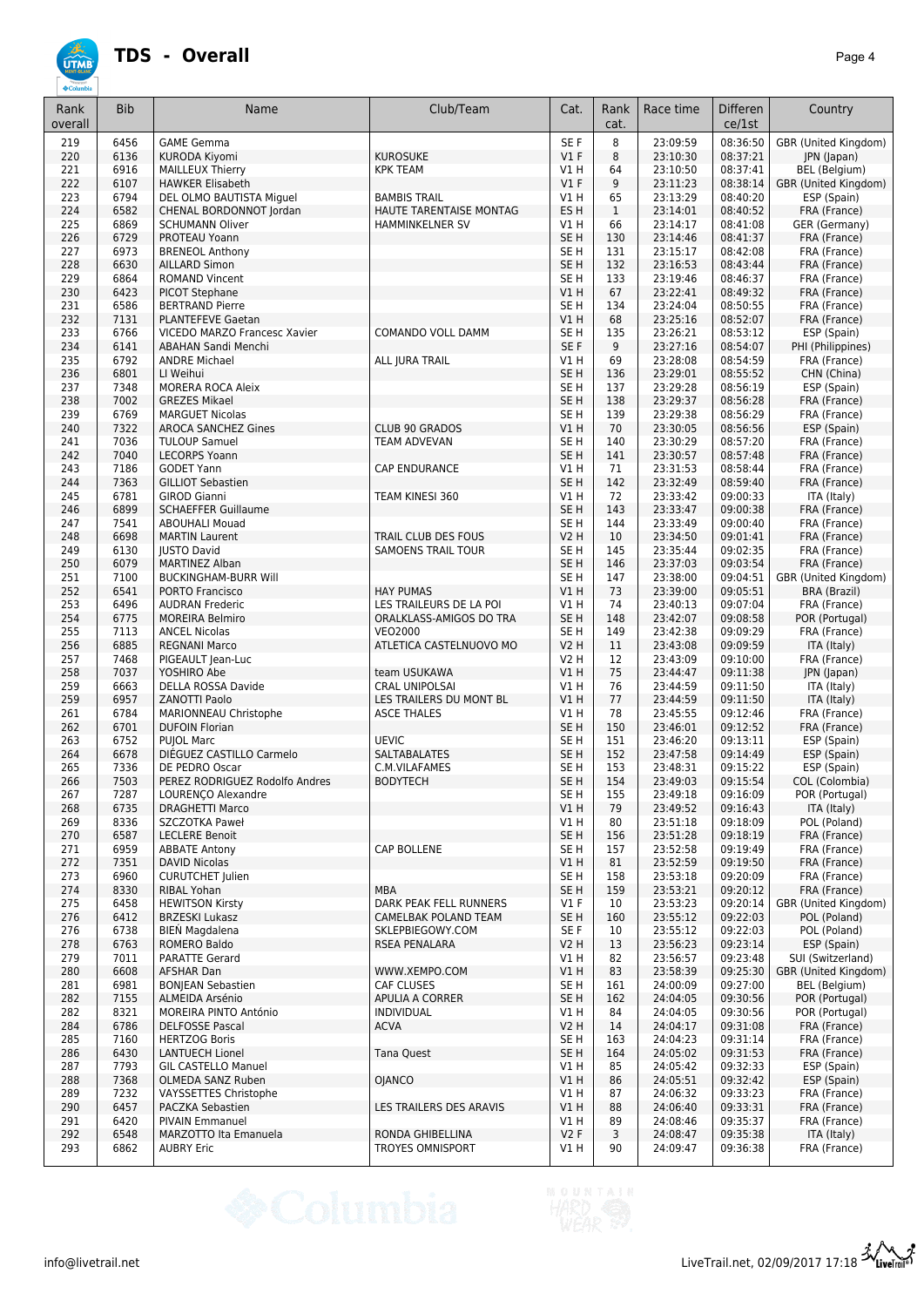

| Rank<br>overall | <b>Bib</b>   | Name                                            | Club/Team                      | Cat.                    | Rank<br>cat. | Race time            | <b>Differen</b><br>ce/1st | Country                       |
|-----------------|--------------|-------------------------------------------------|--------------------------------|-------------------------|--------------|----------------------|---------------------------|-------------------------------|
| 294             | 6539         | <b>DENIS Christine</b>                          |                                | $VI$ F                  | 11           | 24:12:02             | 09:38:53                  | SUI (Switzerland)             |
| 295             | 7273         | <b>IEANIEAN David</b>                           |                                | V1H                     | 91           | 24:12:53             | 09:39:44                  | FRA (France)                  |
| 296             | 6722         | RODIO Roberto                                   | <b>MARINA SPORTING</b>         | V1 H                    | 92           | 24:13:46             | 09:40:37                  | ITA (Italy)                   |
| 297             | 7191         | POULAIN Alexandre                               |                                | SE <sub>H</sub>         | 165          | 24:15:00             | 09:41:51                  | FRA (France)                  |
| 298             | 7224         | <b>BAEZA LAGO Jesus</b>                         | <b>ALCARRIA TREKKING</b>       | SE H                    | 166          | 24:15:06             | 09:41:57                  | ESP (Spain)                   |
| 298             | 7498         | DOMERCQ Arturo                                  |                                | V1 H                    | 93           | 24:15:06             | 09:41:57                  | ESP (Spain)                   |
| 300             | 7217         | MIYAMOTO Tomohiro                               |                                | V1 H                    | 94           | 24:16:19             | 09:43:10                  | JPN (Japan)                   |
| 301             | 8289         | <b>AMIT Har Paz</b>                             |                                | SE <sub>H</sub>         | 167          | 24:17:25             | 09:44:16                  | ISR (Israel)                  |
| 302             | 6731         | <b>GIBIER Félix</b>                             | GAP HAUTES-ALPES ATHLET        | SE <sub>H</sub>         | 168          | 24:17:35             | 09:44:26                  | FRA (France)                  |
| 303             | 6830         | <b>DUCROZ Frédéric</b>                          | <b>CMBM</b>                    | VIH                     | 95           | 24:19:24             | 09:46:15                  | FRA (France)                  |
| 304             | 7192         | <b>TUURE Ville</b>                              | <b>IYVASKYLA TRAIL RUNNERS</b> | SE H                    | 169          | 24:21:17             | 09:48:08                  | FIN (Finland)                 |
| 305             | 6621         | <b>GRIMANI Alain</b>                            | SAPEURS POMPIERS BESANC        | VIH                     | 96           | 24:21:57             | 09:48:48                  | FRA (France)                  |
| 306             | 6634         | <b>AUBE Raynald</b>                             | <b>JEFF B TRAIL</b>            | SE <sub>H</sub>         | 170          | 24:23:35             | 09:50:26                  | FRA (France)                  |
| 307             | 8293         | <b>BOUTRY Jean-Christophe</b>                   | CAP EN LUBERON                 | SE <sub>H</sub>         | 171          | 24:24:51             | 09:51:42                  | FRA (France)                  |
| 308             | 6912         | HUNOUT Vincent                                  |                                | SE <sub>H</sub>         | 172          | 24:26:03             | 09:52:54                  | FRA (France)                  |
| 309             | 6842         | <b>ISABELLE Anthony</b>                         |                                | SE <sub>H</sub>         | 173          | 24:26:51             | 09:53:42                  | FRA (France)                  |
| 310             | 6787         | <b>ISABELLE Teddy</b>                           |                                | SE H                    | 174          | 24:26:53             | 09:53:44                  | FRA (France)                  |
| 311             | 6938         | <b>PAILLET Benoit</b>                           | <b>TRAILOUTDOOR 69</b>         | VIH                     | 97           | 24:27:32             | 09:54:23                  | FRA (France)                  |
| 312             | 6535         | <b>ESQUENET Quentin</b>                         | <b>MERIAL</b>                  | SE <sub>H</sub>         | 175          | 24:27:35             | 09:54:26                  | FRA (France)                  |
| 313             | 6556         | <b>STASIULIS Danielius</b>                      | NEKO TRAIL RUNNERS / CI        | SE <sub>H</sub>         | 176          | 24:27:40             | 09:54:31                  | LTU (Lithuania)               |
| 314             | 7492         | <b>FOX Tim</b>                                  | SAINT EDMUND PACERS            | V2 H                    | 15           | 24:27:50             | 09:54:41                  | GBR (United Kingdom)          |
| 315             | 6578         | <b>OCAMPO Dardo Emmanuel</b>                    | Scatsports / Altra Runn        | SE <sub>H</sub>         | 177          | 24:28:55             | 09:55:46                  | ARG (Argentina)               |
| 316             | 6785         | <b>ANTONGIOVANNI Matteo</b>                     | ASD NUOVA ATLETICA LAST        | SE H                    | 178          | 24:29:24             | 09:56:15                  | ITA (Italy)                   |
| 317             | 6590         | REGAZZONI Elodie                                |                                | SE <sub>F</sub>         | 11           | 24:29:38             | 09:56:29                  | FRA (France)                  |
| 318             | 6857         | DELETOMBE PHILIPPE                              |                                | V2 H                    | 16           | 24:31:21             | 09:58:12                  | FRA (France)                  |
| 319             | 7218         | PAULOT Benjamin                                 | 075026                         | SE <sub>H</sub>         | 179          | 24:31:47             | 09:58:38                  | FRA (France)                  |
| 320             | 7255         | <b>TROCHON Jean-Charles</b>                     | <b>UACS SAVENAY</b>            | SE H                    | 180          | 24:32:39             | 09:59:30                  | FRA (France)                  |
| 321             | 6971         | <b>RAMOUSSIN Thomas</b>                         | <b>AVOC</b>                    | SE <sub>H</sub>         | 181          | 24:32:43             | 09:59:34                  | FRA (France)                  |
| 322             | 7139         | SHABALIN Ilya                                   | <b>BOBRUSHA&amp;KVAKUSHA</b>   | SE H                    | 182          | 24:33:38             | 10:00:29                  | RUS (Russia)                  |
| 323             | 7279         | DUBOIS Jean Claude                              | <b>TROYES OMNISPORT</b>        | V2 H                    | 17           | 24:34:03             | 10:00:54                  | FRA (France)                  |
| 324             | 7027         | <b>LAURET Stephen</b>                           |                                | SE <sub>H</sub>         | 183          | 24:37:44             | 10:04:35                  | FRA (France)                  |
| 325             | 6771         | <b>RUBIN Yohann</b>                             | AS VALEO ANGERS                | VIH                     | 98           | 24:38:52             | 10:05:43                  | FRA (France)                  |
| 326             | 7310         | <b>SELVINI Fabio</b>                            | A.S.D. ARIES COMO ATHLE        | V1 H                    | 99           | 24:40:47             | 10:07:38                  | ITA (Italy)                   |
| 327             | 6935         | <b>MASSA Fulvio</b>                             | <b>GLI ORSI</b>                | <b>V2 H</b>             | 18           | 24:44:17             | 10:11:08                  | ITA (Italy)                   |
| 328             | 6661         | <b>TORRES Kevin</b>                             |                                | SE H                    | 184          | 24:48:56             | 10:15:47                  | FRA (France)                  |
| 328             | 7480         | <b>CHOYER Martin</b>                            | TEAM SHOW SAUDEE               | SE <sub>H</sub>         | 185          | 24:48:56             | 10:15:47                  | FRA (France)                  |
| 330             | 8334         | <b>SCHØBER Martin</b>                           | <b>BLACKSNOW</b>               | SE <sub>H</sub>         | 186          | 24:49:36             | 10:16:27                  | DEN (Denmark)                 |
| 331             | 6555         | DEL CARLO Sonia                                 | TEAM MUD & SNOW                | $VI$ F                  | 12           | 24:49:40             | 10:16:31                  | ITA (Italy)                   |
| 332<br>333      | 7210<br>6115 | SCARICABAROZZI Paolo                            | ROAD RUNNERS CLUB MILAN        | VIH<br>SE F             | 100          | 24:51:12             | 10:18:03                  | ITA (Italy)                   |
| 334             | 7127         | <b>SZIMANDL Anita</b><br><b>LOPEZ Francisco</b> | <b>ARISTA</b>                  | VIH                     | 12<br>101    | 24:51:50<br>24:52:19 | 10:18:41<br>10:19:10      | HUN (Hungary)<br>ESP (Spain)  |
| 335             | 6779         | <b>DUCROS Silvain</b>                           | FOULEES DE ST GERMAIN E        | V2 H                    | 19           | 24:53:16             | 10:20:07                  | FRA (France)                  |
| 336             | 7076         | RIBOUILLARD Michael                             | <b>RAC</b>                     | SE <sub>H</sub>         | 187          | 24:53:29             | 10:20:20                  | FRA (France)                  |
| 337             | 7172         | <b>GROSMAIRE Nicolas</b>                        |                                | SE <sub>H</sub>         | 188          | 24:56:19             | 10:23:10                  | FRA (France)                  |
| 338             | 7283         | <b>DOUCHET Etienne</b>                          |                                | V1H                     | 102          | 24:56:39             | 10:23:30                  | FRA (France)                  |
| 339             | 7031         | <b>ZUGAJ Robert</b>                             |                                | SE <sub>H</sub>         | 189          | 24:57:19             | 10:24:10                  | POL (Poland)                  |
| 340             | 7270         | <b>BUENDIA BERNAL Pascual</b>                   | <b>WAWBECK SCOUT</b>           | V1 H                    | 103          | 24:58:06             | 10:24:57                  | ESP (Spain)                   |
| 341             | 6526         | DE VILLA Alex                                   | Team peggiori                  | SE <sub>H</sub>         | 190          | 24:58:26             | 10:25:17                  | ITA (Italy)                   |
| 342             | 6709         | ROUYER Grégory                                  |                                | SE H                    | 191          | 24:59:08             | 10:25:59                  | FRA (France)                  |
| 343             | 7295         | <b>VERDESCA Julian</b>                          |                                | V1H                     | 104          | 24:59:31             | 10:26:22                  | GBR (United Kingdom)          |
| 344             | 6697         | <b>JOASSIN Bruno</b>                            | MEETING POINT                  | V1 H                    | 105          | 25:00:46             | 10:27:37                  | BEL (Belgium)                 |
| 345             | 6057         | GALINDEZ AIZKORRETA Arkaitz                     |                                | SE H                    | 192          | 25:02:04             | 10:28:55                  | ESP (Spain)                   |
| 346             | 6502         | LIN WEE KUAN Cyril                              | <b>FOULEE MUROISE</b>          | SE H                    | 193          | 25:02:23             | 10:29:14                  | FRA (France)                  |
| 347             | 7473         | <b>BRAMBILLA Giovanni</b>                       |                                | V2 H                    | 20           | 25:03:18             | 10:30:09                  | ITA (Italy)                   |
| 348             | 6498         | <b>HOUSSIN Deborah</b>                          |                                | SE F                    | 13           | 25:03:25             | 10:30:16                  | FRA (France)                  |
| 349             | 6942         | <b>GREAU Benoit</b>                             | <b>MARATHYON NATURE</b>        | V1 H                    | 106          | 25:03:27             | 10:30:18                  | FRA (France)                  |
| 350             | 7070         | <b>BERRA loritz</b>                             | ZURRIOLA K.E.                  | SE H                    | 194          | 25:03:29             | 10:30:20                  | ESP (Spain)                   |
| 351             | 6966         | <b>ATIENZA MARTINEZ lose Luis</b>               | <b>CLUB TRAIL ALBACETE</b>     | SE <sub>H</sub>         | 195          | 25:04:24             | 10:31:15                  | ESP (Spain)                   |
| 352             | 6520         | <b>BROSSARD Camille</b>                         |                                | SE F                    | 14           | 25:05:37             | 10:32:28                  | FRA (France)                  |
| 353             | 7064         | DE SCHAEPMEESTER Christof                       | GENTLOOPT.BE                   | SE <sub>H</sub>         | 196          | 25:06:14             | 10:33:05                  | <b>BEL</b> (Belgium)          |
| 354             | 6950         | <b>COMEL Frederic</b>                           |                                | V1 H                    | 107          | 25:07:46             | 10:34:37                  | BEL (Belgium)                 |
| 355             | 6558         | PLUMEJEAU Pierre                                | <b>COURIR EN LAYON</b>         | SE <sub>H</sub>         | 197          | 25:08:22             | 10:35:13                  | FRA (France)                  |
| 356             | 6908         | <b>PERRIER Franck</b>                           |                                | SE H                    | 198          | 25:08:23             | 10:35:14                  | FRA (France)                  |
| 357             | 6796         | ANDRE stephane                                  |                                | <b>V2 H</b>             | 21           | 25:08:32             | 10:35:23                  | FRA (France)                  |
| 358             | 6505         | LEGRIEL Sébastien                               | POINT TROP N'EN FAUT           | VIH                     | 108          | 25:09:33             | 10:36:24                  | FRA (France)                  |
| 359             | 6497         | <b>MOREAU Thomas</b>                            | POINT TROP N'EN FAUT           | V1H                     | 109          | 25:09:35             | 10:36:26                  | FRA (France)                  |
| 360             | 7516         | PILSKALNS Kristaps                              | <b>GENTLEMEN'S CLUB</b>        | SE H                    | 199          | 25:09:37             | 10:36:28                  | LAT (Latvia)                  |
| 361             | 6657         | ALONSO FERREIRA Jesus                           | <b>BANZAII ANTARTICA</b>       | V1H                     | 110          | 25:11:02             | 10:37:53                  | ESP (Spain)                   |
| 362             | 7400         | <b>CHAFAI Najim</b>                             | RMA TRIATHLON PARIS            | V1 H<br>SE <sub>H</sub> | 111          | 25:11:30             | 10:38:21                  | FRA (France)                  |
| 363<br>364      | 6682         | <b>BERSAN Sergiu</b>                            |                                | VIH                     | 200<br>112   | 25:12:05<br>25:12:29 | 10:38:56<br>10:39:20      | ROU (Romania)<br>FRA (France) |
| 365             | 6967<br>7152 | <b>BERGER Philippe</b><br><b>KURER Fabien</b>   | ALL JURA TRAIL                 | SE <sub>H</sub>         | 201          | 25:15:40             | 10:42:31                  | SUI (Switzerland)             |
| 366             | 7482         | <b>CONTI Tommaso</b>                            | <b>CMBM</b>                    | V1 H                    | 113          | 25:16:09             | 10:43:00                  | ITA (Italy)                   |
| 367             | 7059         | <b>NANET Nicolas</b>                            |                                | V1H                     | 114          | 25:16:46             | 10:43:37                  | FRA (France)                  |
| 368             | 6783         | <b>MARCONI Mauro</b>                            | <b>VERONA TRAIL RUNNERS</b>    | V1H                     | 115          | 25:16:47             | 10:43:38                  | ITA (Italy)                   |
|                 |              |                                                 |                                |                         |              |                      |                           |                               |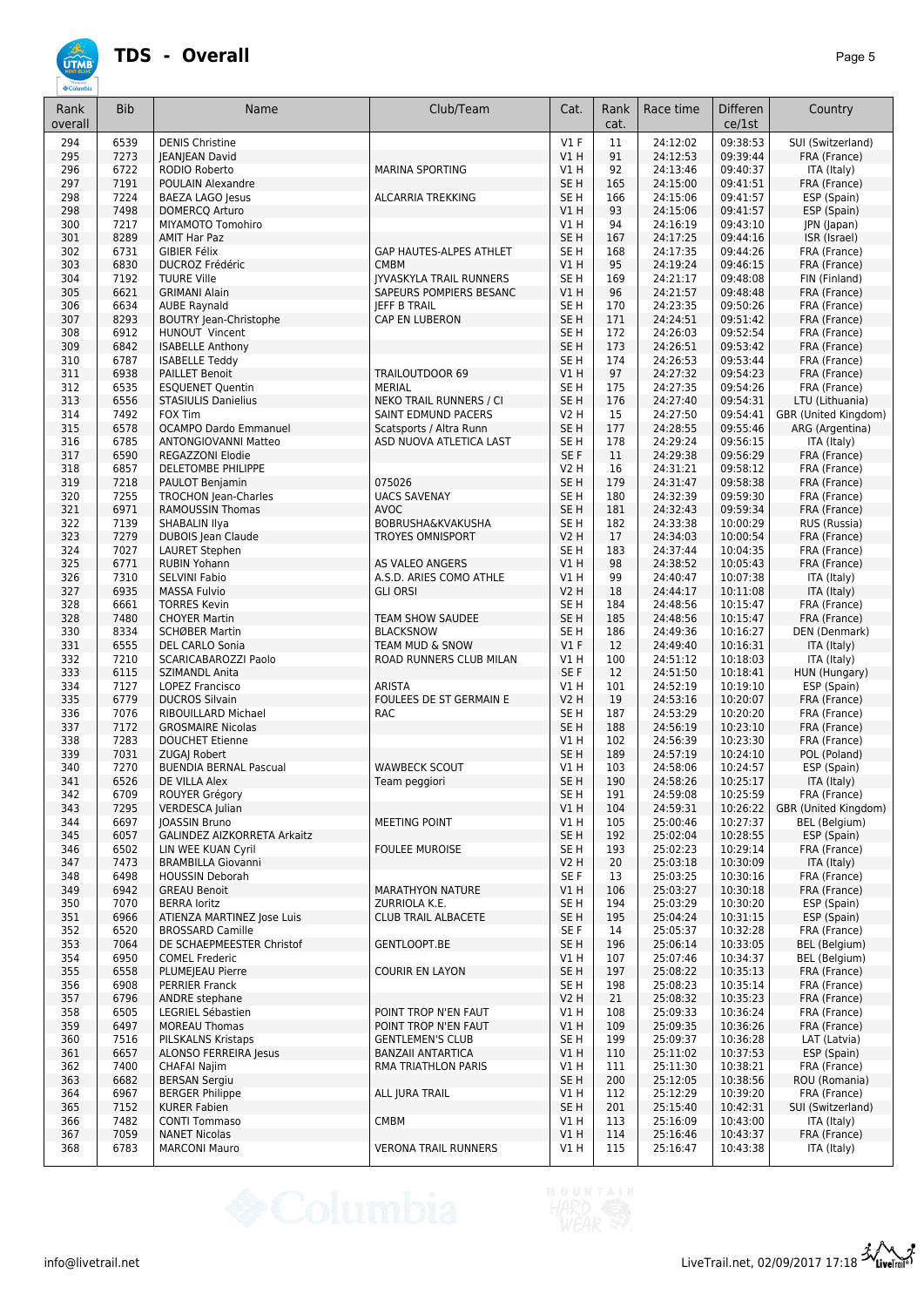| Rank<br>overall | <b>Bib</b>   | Name                                                 | Club/Team                     | Cat.                               | Rank<br>cat.   | Race time            | <b>Differen</b><br>ce/1st | Country                              |
|-----------------|--------------|------------------------------------------------------|-------------------------------|------------------------------------|----------------|----------------------|---------------------------|--------------------------------------|
|                 |              |                                                      | <b>GLI ORCHI TRAILERS ASD</b> |                                    |                |                      |                           |                                      |
| 368<br>370      | 7125<br>6522 | <b>GARASSINO Maurizio</b><br><b>DONCHE Dimitri</b>   | <b>FAUCIGNY ATHLETIC CLUB</b> | V1H<br>SE <sub>H</sub>             | 116<br>202     | 25:16:47<br>25:18:20 | 10:43:38<br>10:45:11      | ITA (Italy)<br>FRA (France)          |
| 370             | 6728         | <b>MANUS Olivier</b>                                 |                               | SE <sub>H</sub>                    | 203            | 25:18:20             | 10:45:11                  | FRA (France)                         |
| 372             | 6961         | <b>GARDINER David</b>                                | <b>RUN DEM CREW</b>           | SE <sub>H</sub>                    | 204            | 25:18:50             | 10:45:41                  | GBR (United Kingdom)                 |
| 373             | 7078         | <b>SAROBERT Cyril</b>                                | <b>TEAM SAROBERT</b>          | V1 H                               | 117            | 25:19:50             | 10:46:41                  | FRA (France)                         |
| 374             | 7121         | <b>WALLMARK Henrik</b>                               |                               | SE <sub>H</sub>                    | 205            | 25:20:49             | 10:47:40                  | SWE (Sweden)                         |
| 375             | 6774         | <b>DUBREUIL Guillaume</b>                            |                               | SE <sub>H</sub>                    | 206            | 25:21:36             | 10:48:27                  | FRA (France)                         |
| 376<br>377      | 7734<br>7582 | <b>GATHERER Graeme</b><br><b>JADZIEWICZ Jakub</b>    | PRO-RUNNING.PL                | V1H<br>V1H                         | 118<br>119     | 25:22:25<br>25:22:36 | 10:49:16<br>10:49:27      | GBR (United Kingdom)<br>POL (Poland) |
| 378             | 8283         | <b>JUN Yang</b>                                      | YUNNAN RUUNING CLUB           | SE F                               | 15             | 25:22:43             | 10:49:34                  | CHN (China)                          |
| 379             | 6996         | RHANC Jean Philippe                                  | <b>CAROUX X TRAIL</b>         | V1H                                | 120            | 25:22:53             | 10:49:44                  | FRA (France)                         |
| 380             | 6109         | FERNANDEZ DEL CAMPO Yolanda                          | SPORT HG -ALPINO BENALM       | $VI$ F                             | 13             | 25:23:16             | 10:50:07                  | ESP (Spain)                          |
| 381             | 6596         | FERNANDEZ CLEMENTE Jorge                             | <b>ADEMCO</b>                 | SE <sub>H</sub>                    | 207            | 25:23:55             | 10:50:46                  | ESP (Spain)                          |
| 382             | 7148         | <b>GODEFROID Emmanuel</b>                            |                               | VIH                                | 121            | 25:24:06             | 10:50:57                  | BEL (Belgium)                        |
| 383<br>384      | 6411<br>6995 | <b>BENOIST Joris</b><br><b>MOTTINI Nicolas</b>       | <b>LBM SPORT ROMA</b>         | SE <sub>H</sub><br>VIH             | 208<br>122     | 25:24:08<br>25:25:12 | 10:50:59<br>10:52:03      | FRA (France)<br>FRA (France)         |
| 385             | 7752         | DOMINGO GARCIA Felipe                                |                               | V1 H                               | 123            | 25:26:34             | 10:53:25                  | ESP (Spain)                          |
| 386             | 7513         | <b>MORERA Oriol</b>                                  | CENTRE EXCURSIONISTA TO       | SE <sub>H</sub>                    | 209            | 25:27:31             | 10:54:22                  | ESP (Spain)                          |
| 387             | 7158         | <b>BRABANT Thomas</b>                                | CA BAR/AUBE - BAYEL           | SE <sub>H</sub>                    | 210            | 25:27:41             | 10:54:32                  | FRA (France)                         |
| 388             | 7023         | PENSERINI Maurizio                                   | <b>STONE TRAIL TEAM</b>       | SE <sub>H</sub>                    | 211            | 25:28:16             | 10:55:07                  | ITA (Italy)                          |
| 389             | 8285         | LOPEZ OROZCO Yeny Lorena                             |                               | SE <sub>F</sub>                    | 16             | 25:29:07             | 10:55:58                  | COL (Colombia)                       |
| 390             | 6144         | ALVAREZ FORERO Vivian Andrea                         | <b>BODYTECH</b>               | SE F                               | 17             | 25:29:08             | 10:55:59                  | COL (Colombia)                       |
| 391             | 6605         | <b>BERNABEU Marie</b>                                | <b>TEAM TRIANDINE</b>         | SE F                               | 18             | 25:30:05             | 10:56:56                  | FRA (France)                         |
| 392             | 7063<br>7315 | DE SAINT JEAN Nicolas                                | CASCOL                        | SE <sub>H</sub><br>SE <sub>H</sub> | 212<br>213     | 25:30:07<br>25:30:21 | 10:56:58<br>10:57:12      | FRA (France)                         |
| 393<br>394      | 7725         | <b>MIRBACH Lars</b><br>CLOUET Johann                 | <b>SERBOUTIRUN</b>            | VIH                                | 124            | 25:30:59             | 10:57:50                  | FRA (France)<br>FRA (France)         |
| 395             | 7176         | ROZ Marco                                            |                               | V2 H                               | 22             | 25:33:23             | 11:00:14                  | ITA (Italy)                          |
| 396             | 6609         | COUTO Olivier                                        | <b>TEAM ST YORRE</b>          | VIH                                | 125            | 25:33:38             | 11:00:29                  | FRA (France)                         |
| 397             | 7122         | <b>BARTHOLOMEW Ashley</b>                            |                               | <b>V2 H</b>                        | 23             | 25:34:24             | 11:01:15                  | AUS (Australia)                      |
| 398             | 7536         | LEPOUTRE Grégoire                                    |                               | SE <sub>H</sub>                    | 214            | 25:35:20             | 11:02:11                  | FRA (France)                         |
| 399             | 7803         | LOPEZ CORDERO Jose Antonio                           | CLUB ULTRA TRAIL BENIDO       | V1H                                | 126            | 25:36:37             | 11:03:28                  | ESP (Spain)                          |
| 400             | 7012         | RIGODANZA Lorenzo                                    | <b>SUMMANO COBRAS</b>         | <b>V2 H</b>                        | 24             | 25:37:55             | 11:04:46                  | ITA (Italy)                          |
| 401             | 7528         | REYNAUD Stéphane                                     |                               | SE <sub>H</sub>                    | 215            | 25:38:22             | 11:05:13                  | FRA (France)                         |
| 402<br>403      | 7538<br>7423 | <b>PIBRE Frederic</b><br><b>ERVINCK Sebastien</b>    | <b>EATT</b>                   | V1H<br>SE <sub>H</sub>             | 127<br>216     | 25:38:36<br>25:39:47 | 11:05:27<br>11:06:38      | FRA (France)                         |
| 404             | 7618         | LE FICHANT Yohann                                    |                               | SE <sub>H</sub>                    | 217            | 25:39:48             | 11:06:39                  | FRA (France)<br>FRA (France)         |
| 405             | 6808         | <b>ROBB Scott</b>                                    |                               | V1H                                | 128            | 25:39:49             | 11:06:40                  | GBR (United Kingdom)                 |
| 406             | 7425         | <b>MORTAIN Yannick</b>                               |                               | VIH                                | 129            | 25:41:29             | 11:08:20                  | FRA (France)                         |
| 407             | 6770         | PRIVE Alexandre                                      |                               | SE <sub>H</sub>                    | 218            | 25:41:41             | 11:08:32                  | FRA (France)                         |
| 408             | 6761         | <b>MALAVIELLE Vivien</b>                             | TRAILOUTDOOR69                | SE <sub>H</sub>                    | 219            | 25:41:47             | 11:08:38                  | FRA (France)                         |
| 409             | 6773         | <b>CHRISTIN Benoit</b>                               | PATROUILLE DES SAVOIE         | SE H                               | 220            | 25:41:48             | 11:08:39                  | FRA (France)                         |
| 409             | 6874         | <b>GENDARME Adrien</b>                               | PATROUILLE DES SAVOIE         | SE <sub>H</sub>                    | 221            | 25:41:48             | 11:08:39                  | FRA (France)                         |
| 411<br>412      | 7177<br>6464 | <b>TANGUY Julien</b><br>DAL SANTO Sandra             | <b>VERONA TRAIL RUNNERS</b>   | SE <sub>H</sub><br>SE F            | 222<br>19      | 25:42:37<br>25:47:13 | 11:09:28<br>11:14:04      | FRA (France)<br>ITA (Italy)          |
| 413             | 6670         | DALLA COSTA Nicola                                   | <b>VERONA TRAIL RUNNERS</b>   | SE <sub>H</sub>                    | 223            | 25:47:14             | 11:14:05                  | ITA (Italy)                          |
| 414             | 7508         | BELTRAN HERRAEZ Edgar                                | CLUB CICLISTA LLORET DE       | SE <sub>H</sub>                    | 224            | 25:48:19             | 11:15:10                  | ESP (Spain)                          |
| 415             | 7689         | YAMAMOTO Kazutomo                                    | IKA                           | SE <sub>H</sub>                    | 225            | 25:49:46             | 11:16:37                  | JPN (Japan)                          |
| 416             | 6891         | <b>VERDAGUER FONT loan Manel</b>                     | DOMINGUEROS RUN VILANOV       | V1H                                | 130            | 25:50:28             | 11:17:19                  | ESP (Spain)                          |
| 417             | 6970         | PLANTIE Philippe                                     | CMBM                          | V2 H                               | 25             | 25:51:44             | 11:18:35                  | FRA (France)                         |
| 418             | 7448         | <b>GNIADEK Tomasz</b>                                | DABEX-BOLT                    | VIH                                | 131            | 25:51:46             | 11:18:37                  | POL (Poland)                         |
| 419             | 6906         | <b>NAGY Laszlo</b>                                   |                               | V1 H                               | 132            | 25:53:26             | 11:20:17                  | HUN (Hungary)                        |
| 420<br>421      | 7202<br>7699 | <b>SCHERRER Philippe</b><br><b>MARTIN Christophe</b> | CONSTELLIUM                   | SE <sub>H</sub><br>SE <sub>H</sub> | 226<br>227     | 25:53:32<br>25:53:33 | 11:20:23<br>11:20:24      | FRA (France)<br>FRA (France)         |
| 422             | 7358         | <b>BEGEY Fabien</b>                                  | ASSJ SAINT-JUNIEN             | V1H                                | 133            | 25:53:34             | 11:20:25                  | FRA (France)                         |
| 423             | 7008         | LEON Joan-Carlos                                     |                               | V1 H                               | 134            | 25:53:57             | 11:20:48                  | ESP (Spain)                          |
| 424             | 7659         | <b>MAGNERON Xavier</b>                               |                               | <b>V2 H</b>                        | 26             | 25:56:00             | 11:22:51                  | FRA (France)                         |
| 425             | 6934         | LARGUIER Jérôme                                      |                               | $VI$ H                             | 135            | 25:56:20             | 11:23:11                  | FRA (France)                         |
| 426             | 7074         | MAITENAZ Sébastien                                   |                               | ES H                               | $\overline{2}$ | 25:56:39             | 11:23:30                  | FRA (France)                         |
| 427             | 6893         | KOSOVA Anna                                          | ANNJOYRUN                     | SE F                               | 20             | 25:58:32             | 11:25:23                  | RUS (Russia)                         |
| 428             | 6884         | <b>LAQUA Nick</b><br>SOARES José                     |                               | V1H<br>SE <sub>H</sub>             | 136<br>228     | 25:59:09             | 11:26:00<br>11:26:51      | GER (Germany)<br>POR (Portugal)      |
| 429<br>430      | 7721<br>6854 | <b>HELLA Luc</b>                                     | <b>MEETING POINT</b>          | V1H                                | 137            | 26:00:00<br>26:04:17 | 11:31:08                  | <b>BEL</b> (Belgium)                 |
| 431             | 6719         | <b>DELDEBES Fabien</b>                               | TEAM TRAIL SINGLE TRACK       | V1 H                               | 138            | 26:05:14             | 11:32:05                  | BEL (Belgium)                        |
| 432             | 7743         | MITINSKII Aleksei                                    |                               | SE <sub>H</sub>                    | 229            | 26:05:42             | 11:32:33                  | RUS (Russia)                         |
| 433             | 7684         | <b>PUMPHREY Andrew</b>                               | <b>PHOENIX</b>                | V2 H                               | 27             | 26:05:48             | 11:32:39                  | GBR (United Kingdom)                 |
| 434             | 7435         | <b>GUYONNET Wilfrid</b>                              | ENTENTE POITIERS ATHLE        | V1H                                | 139            | 26:06:08             | 11:32:59                  | FRA (France)                         |
| 435             | 7069         | <b>TURCO Adrien</b>                                  |                               | SE <sub>H</sub>                    | 230            | 26:06:13             | 11:33:04                  | FRA (France)                         |
| 436             | 6965         | <b>SCHWEISS Yannick</b>                              |                               | V1H                                | 140            | 26:06:32             | 11:33:23                  | FRA (France)                         |
| 437             | 6685         | <b>HIRTZLIN Sandra</b>                               |                               | $VI$ F                             | 14             | 26:08:45             | 11:35:36                  | FRA (France)                         |
| 438<br>439      | 7214<br>7096 | DUGUE Jonathan<br>SOLJAGA Nikola                     | <b>VESUBIE TRAIL CLUB</b>     | SE <sub>H</sub><br>V1 H            | 231<br>141     | 26:09:31<br>26:10:30 | 11:36:22<br>11:37:21      | FRA (France)<br>NED (Netherlands)    |
| 440             | 6648         | PAULINYOVA Radka                                     |                               | $VI$ F                             | 15             | 26:11:32             | 11:38:23                  | SVK (Slovakia)                       |
| 440             | 7266         | <b>SMIHAL Frantisek</b>                              | SUMMIT4YOU                    | SE H                               | 232            | 26:11:32             | 11:38:23                  | SVK (Slovakia)                       |
| 442             | 7226         | <b>CUEVAS GARCIA Jose Luis</b>                       | Lábaru Trail                  | SE <sub>H</sub>                    | 233            | 26:11:45             | 11:38:36                  | ESP (Spain)                          |
| 443             | 6563         | <b>BAVEREL Manon</b>                                 | EVIAN OFF COURSE              | SE F                               | 21             | 26:12:24             | 11:39:15                  | FRA (France)                         |

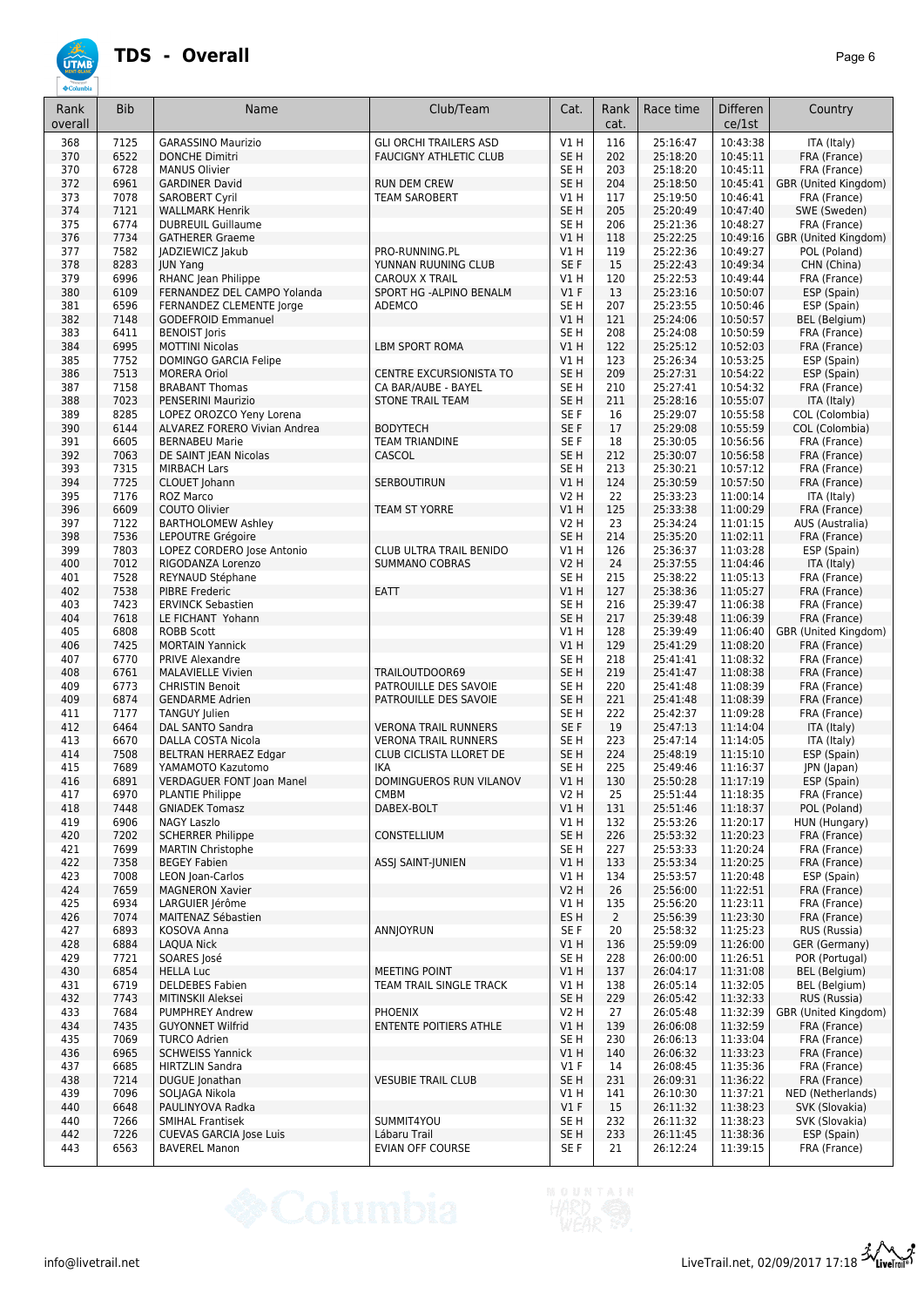

| Rank<br>overall | <b>Bib</b>   | Name                                               | Club/Team                                           | Cat.                           | Rank<br>cat.   | Race time            | <b>Differen</b><br>ce/1st | Country                               |
|-----------------|--------------|----------------------------------------------------|-----------------------------------------------------|--------------------------------|----------------|----------------------|---------------------------|---------------------------------------|
| 444             | 7386         | <b>LIEBMANN Stephane</b>                           | <b>TROYES OMNISPORT</b>                             | <b>V2 H</b>                    | 28             | 26:13:25             | 11:40:16                  | FRA (France)                          |
| 445             | 6145         | <b>GYLLENBERG Mia</b>                              | <b>I2 IF KARLSTAD</b>                               | $VI$ F                         | 16             | 26:15:08             | 11:41:59                  | SWE (Sweden)                          |
| 446             | 6859         | <b>LOCHNER Peter</b>                               | TRAIL OF SOUL                                       | SE H                           | 234            | 26:15:23             | 11:42:14                  | AUT (Austria)                         |
| 447             | 7628         | <b>CARRIER Pierre</b>                              |                                                     | V3H                            | $\mathbf{1}$   | 26:15:58             | 11:42:49                  | FRA (France)                          |
| 448<br>449      | 7604<br>7399 | NIN VENTOSA Josep<br><b>BRITO Hugo</b>             | <b>RUNNBIKES</b><br>AASM                            | V1 H<br>V1H                    | 142<br>143     | 26:18:02<br>26:19:47 | 11:44:53<br>11:46:38      | ESP (Spain)<br>POR (Portugal)         |
| 450             | 7051         | <b>LEAL Mário</b>                                  | <b>CIAIA</b>                                        | V1H                            | 144            | 26:19:48             | 11:46:39                  | POR (Portugal)                        |
| 451             | 7382         | <b>DULHOSTE Frederic</b>                           | <b>PASS RUNNING</b>                                 | VIH                            | 145            | 26:22:11             | 11:49:02                  | FRA (France)                          |
| 451             | 7679         | <b>GARELLI Cédric</b>                              |                                                     | SE <sub>H</sub>                | 235            | 26:22:11             | 11:49:02                  | FRA (France)                          |
| 453             | 6800         | <b>KIM Sungkyong</b>                               | <b>KTRA</b>                                         | V3H                            | $\overline{2}$ | 26:22:17             | 11:49:08                  | KOR (South Korea)                     |
| 454             | 7317         | <b>TAILLANDIER Arnaud</b>                          |                                                     | V1 H                           | 146            | 26:22:23             | 11:49:14                  | FRA (France)                          |
| 455<br>456      | 7567<br>7353 | <b>BEATTIE Andrew</b><br>LÖFSTRAND Andreas         | <b>DUMFRIES HARRIERS</b><br>Tailwind Trailblazer No | VIH<br>SE H                    | 147<br>236     | 26:23:59<br>26:24:17 | 11:50:50<br>11:51:08      | GBR (United Kingdom)<br>SWE (Sweden)  |
| 457             | 7631         | MAKOWSKI Jan                                       | MITANSKI RACE TEAM                                  | ES <sub>H</sub>                | 3              | 26:24:40             | 11:51:31                  | POL (Poland)                          |
| 458             | 7499         | <b>GENTILE Davide</b>                              | BRIGANTESKYTEAM                                     | V1 H                           | 148            | 26:26:07             | 11:52:58                  | ITA (Italy)                           |
| 459             | 7343         | <b>VAUSSENAT Michel</b>                            | <b>FAUCIGNY ATHLETIC CLUB</b>                       | VIH                            | 149            | 26:26:20             | 11:53:11                  | FRA (France)                          |
| 460             | 7293         | <b>TOULEMONDE Pierre</b>                           |                                                     | V1 H                           | 150            | 26:27:23             | 11:54:14                  | FRA (France)                          |
| 461             | 7249         | RAVARONO Alberto                                   |                                                     | SE <sub>H</sub>                | 237            | 26:28:07             | 11:54:58                  | ITA (Italy)                           |
| 462<br>463      | 6945<br>6825 | <b>MATOS Emanuel</b>                               | GDG-IVL<br>ORALKLASS-AMIGOS DO TRA                  | $VI$ H<br>SE <sub>H</sub>      | 151<br>238     | 26:28:21<br>26:28:22 | 11:55:12<br>11:55:13      | POR (Portugal)<br>POR (Portugal)      |
| 464             | 7229         | SUZANO Sergio<br>MEJIAS PITTI Julio                | C.D. U.A.V.A.                                       | V1 H                           | 152            | 26:29:27             | 11:56:18                  | ESP (Spain)                           |
| 465             | 7837         | <b>FU Qiang</b>                                    |                                                     | SE <sub>H</sub>                | 239            | 26:30:00             | 11:56:51                  | CHN (China)                           |
| 466             | 7388         | <b>THREAKALL Martin</b>                            | 26.2 RRC                                            | SE <sub>H</sub>                | 240            | 26:30:13             | 11:57:04                  | GBR (United Kingdom)                  |
| 467             | 8329         | REIS FILIPE Paulo Jorge                            | <b>APULIA A CORRER</b>                              | VIH                            | 153            | 26:31:06             | 11:57:57                  | POR (Portugal)                        |
| 468             | 7495         | <b>BRITO Pedro</b>                                 | O MUNDO DA CORRIDA                                  | V1 H                           | 154            | 26:31:07             | 11:57:58                  | POR (Portugal)                        |
| 469             | 7941         | <b>BOLIANIC Ivan</b>                               |                                                     | SE <sub>H</sub>                | 241            | 26:31:20             | 11:58:11                  | FRA (France)                          |
| 470<br>471      | 6727<br>7184 | LIM Aldean Philip<br><b>BALLIAN Dimitris</b>       | SALOMON-SUUNTO PHILIPPI<br><b>GOSPORT</b>           | SE H<br>VIH                    | 242<br>155     | 26:32:27<br>26:34:49 | 11:59:18<br>12:01:40      | PHI (Philippines)<br>GRE (Greece)     |
| 472             | 7677         | <b>CZULAK Karol</b>                                | Igosport Sklep dla Bieg                             | SE <sub>H</sub>                | 243            | 26:35:07             | 12:01:58                  | POL (Poland)                          |
| 473             | 6599         | AKHMEDOVA Oksana                                   |                                                     | SE F                           | 22             | 26:35:13             | 12:02:04                  | RUS (Russia)                          |
| 474             | 7661         | PETIT Sébastien                                    |                                                     | V1H                            | 156            | 26:35:20             | 12:02:11                  | FRA (France)                          |
| 475             | 6878         | <b>PIANTON Nicolas</b>                             | TEAM PHARMA ESCARENE                                | SE <sub>H</sub>                | 244            | 26:35:35             | 12:02:26                  | FRA (France)                          |
| 476             | 7003         | MASCARELLI Jérôme                                  | TEAM PHARMA ESCARENE                                | SE <sub>H</sub>                | 245            | 26:35:36             | 12:02:27                  | FRA (France)                          |
| 477             | 6776         | <b>POREBSKI Dariusz</b>                            |                                                     | <b>V2 H</b>                    | 29             | 26:36:07             | 12:02:58                  | POL (Poland)                          |
| 478<br>479      | 7101<br>6889 | <b>DUBOIS Sébastien</b><br><b>FUMAGALLI Luigi</b>  | I MUSCOLI DEL LARIO                                 | SE <sub>H</sub><br><b>V2 H</b> | 246<br>30      | 26:36:35<br>26:36:53 | 12:03:26<br>12:03:44      | FRA (France)<br>ITA (Italy)           |
| 480             | 7280         | <b>GUINOT Thierry</b>                              | CHENOVE TRIATHLON CLUB                              | V2 H                           | 31             | 26:37:26             | 12:04:17                  | FRA (France)                          |
| 481             | 7785         | RIBEIRO Dominique                                  | TRIATLHETE ATITUDES VIN                             | VIH                            | 157            | 26:37:32             | 12:04:23                  | FRA (France)                          |
| 482             | 6562         | MAYETTE Jonathann                                  |                                                     | SE <sub>H</sub>                | 247            | 26:39:22             | 12:06:13                  | FRA (France)                          |
| 483             | 7912         | <b>LAFONT Antoine</b>                              |                                                     | SE <sub>H</sub>                | 248            | 26:39:41             | 12:06:32                  | FRA (France)                          |
| 484             | 6853         | <b>CORTI Federico</b>                              | <b>GSD GENZIANELLA</b>                              | V1 H                           | 158            | 26:40:03             | 12:06:54                  | ITA (Italy)                           |
| 484<br>484      | 7073<br>7230 | <b>LUGON Bastien</b><br>ROLANDO Roberto            | ASD CADDESE                                         | SE <sub>H</sub><br><b>V2 H</b> | 249<br>32      | 26:40:03<br>26:40:03 | 12:06:54<br>12:06:54      | SUI (Switzerland)<br>ITA (Italy)      |
| 487             | 7381         | CIANCIOSI Andrea                                   | <b>OVADESE TRAIL TEAM ASD</b>                       | <b>V2 H</b>                    | 33             | 26:40:47             | 12:07:38                  | ITA (Italy)                           |
| 488             | 6668         | <b>MILOU Nathalie</b>                              | DECINES MEYZIEU ATHLETI                             | $VI$ F                         | 17             | 26:41:59             | 12:08:50                  | FRA (France)                          |
| 489             | 7009         | <b>MILOU Fabrice</b>                               | DECINES MEYZIEU ATHLETI                             | VIH                            | 159            | 26:42:01             | 12:08:52                  | FRA (France)                          |
| 490             | 6748         | <b>BÉRARDAN Cyrille</b>                            | <b>COURIR MOROGES</b>                               | SE H                           | 250            | 26:42:33             | 12:09:24                  | FRA (France)                          |
| 491             | 6495         | <b>THILLIEN Morgane</b>                            | S/L AC ST GRATIEN-SANNO                             | SE F                           | 23             | 26:42:37             | 12:09:28                  | FRA (France)                          |
| 492<br>493      | 6827<br>6593 | REGULEZ Kepa<br>JOGUET Caroline                    | ARROLAPE<br><b>CMSAB</b>                            | $VI$ F<br>SE F                 | 18<br>24       | 26:42:38<br>26:42:52 | 12:09:29<br>12:09:43      | ESP (Spain)<br>FRA (France)           |
| 494             | 7278         | <b>COLIN Philippe</b>                              | LES LACETS DU LIZON                                 | V1 H                           | 160            | 26:43:59             | 12:10:50                  | FRA (France)                          |
| 495             | 6606         | <b>CERIEIRO Franck</b>                             |                                                     | V1H                            | 161            | 26:45:19             | 12:12:10                  | FRA (France)                          |
| 495             | 7477         | NIHOUL Simon                                       |                                                     | SE <sub>H</sub>                | 251            | 26:45:19             | 12:12:10                  | FRA (France)                          |
| 497             | 7372         | <b>DELMAS Daniel</b>                               | <b>ASAT KANGOUROU TISSEO</b>                        | V1 H                           | 162            | 26:45:44             | 12:12:35                  | FRA (France)                          |
| 498             | 6410         | <b>BEJAOUI Syriac</b>                              | TEAM COMPTOIR DE LA FOR                             | V1 H                           | 163            | 26:45:57             | 12:12:48                  | FRA (France)                          |
| 499<br>500      | 7653<br>7140 | <b>PICARD Pierre</b><br><b>TRAVERS Jean-Michel</b> | Kikourou                                            | V1H<br>SE <sub>H</sub>         | 164<br>252     | 26:45:59<br>26:46:28 | 12:12:50<br>12:13:19      | FRA (France)<br>FRA (France)          |
| 501             | 7652         | PARMANTIER Christophe                              | <b>TEAM NELLES</b>                                  | V1H                            | 165            | 26:47:17             | 12:14:08                  | BEL (Belgium)                         |
| 502             | 7361         | <b>DEPAOLI Paolo</b>                               | TRAIL RUNNING MOVEMENT                              | V1 H                           | 166            | 26:48:11             | 12:15:02                  | ITA (Italy)                           |
| 503             | 7194         | <b>CALVO RODRIGUEZ Beatriz</b>                     | <b>GRUPO SENDERISTA PRISMA</b>                      | SE F                           | 25             | 26:48:25             | 12:15:16                  | ESP (Spain)                           |
| 504             | 6920         | <b>SKILLBORG Robert</b>                            |                                                     | SE H                           | 253            | 26:48:56             | 12:15:47                  | SWE (Sweden)                          |
| 505             | 7083         | MEINIER Frédéric                                   | <b>YTRAC CLUB NATURE</b>                            | V1H                            | 167            | 26:49:26             | 12:16:17                  | FRA (France)                          |
| 506             | 8306         | GØTZE Peter                                        | VAREGG                                              | SE H                           | 254            | 26:49:36             | 12:16:27                  | DEN (Denmark)                         |
| 507<br>508      | 7227<br>7190 | <b>EDWARDS Ciron</b><br>POSKIN Julien              | <b>OTC</b>                                          | V1 H<br>SE <sub>H</sub>        | 168<br>255     | 26:49:37<br>26:50:18 | 12:16:28<br>12:17:09      | GBR (United Kingdom)<br>BEL (Belgium) |
| 509             | 8327         | QUINTERO Mario                                     |                                                     | SE <sub>H</sub>                | 256            | 26:50:29             | 12:17:20                  | <b>BRA</b> (Brazil)                   |
| 510             | 7765         | <b>GREGIS Andrea</b>                               | ASD TRAIL RUNNING BRESC                             | SE H                           | 257            | 26:52:49             | 12:19:40                  | ITA (Italy)                           |
| 511             | 7301         | <b>LASCOMBES Franck</b>                            | <b>CMBM</b>                                         | <b>V2 H</b>                    | 34             | 26:53:02             | 12:19:53                  | FRA (France)                          |
| 512             | 7412         | <b>DRESMANIS Andris</b>                            |                                                     | V1 H                           | 169            | 26:53:24             | 12:20:15                  | LAT (Latvia)                          |
| 513             | 7099         | <b>ASCOLI Alessandro</b>                           |                                                     | SE <sub>H</sub>                | 258            | 26:54:07             | 12:20:58                  | ITA (Italy)                           |
| 514<br>515      | 7045<br>6673 | SEVENE Jérôme<br><b>CORRALES GARCÍA Davinia</b>    | <b>CROSSFIT LOZERE</b><br>Bicha Trail&Mountaing     | SE H<br>SE F                   | 259<br>26      | 26:55:05<br>26:58:34 | 12:21:56<br>12:25:25      | FRA (France)<br>ESP (Spain)           |
| 516             | 6533         | <b>GAMERO RODRIGUEZ Rafael</b>                     | LA BICHA                                            | V1 H                           | 170            | 26:58:35             | 12:25:26                  | ESP (Spain)                           |
| 517             | 7103         | VAN DER VEKEN Pascal                               |                                                     | <b>V2 H</b>                    | 35             | 26:59:17             | 12:26:08                  | BEL (Belgium)                         |
| 518             | 7352         | <b>JOVILLAIN Benoit</b>                            |                                                     | V1 H                           | 171            | 26:59:18             | 12:26:09                  | FRA (France)                          |



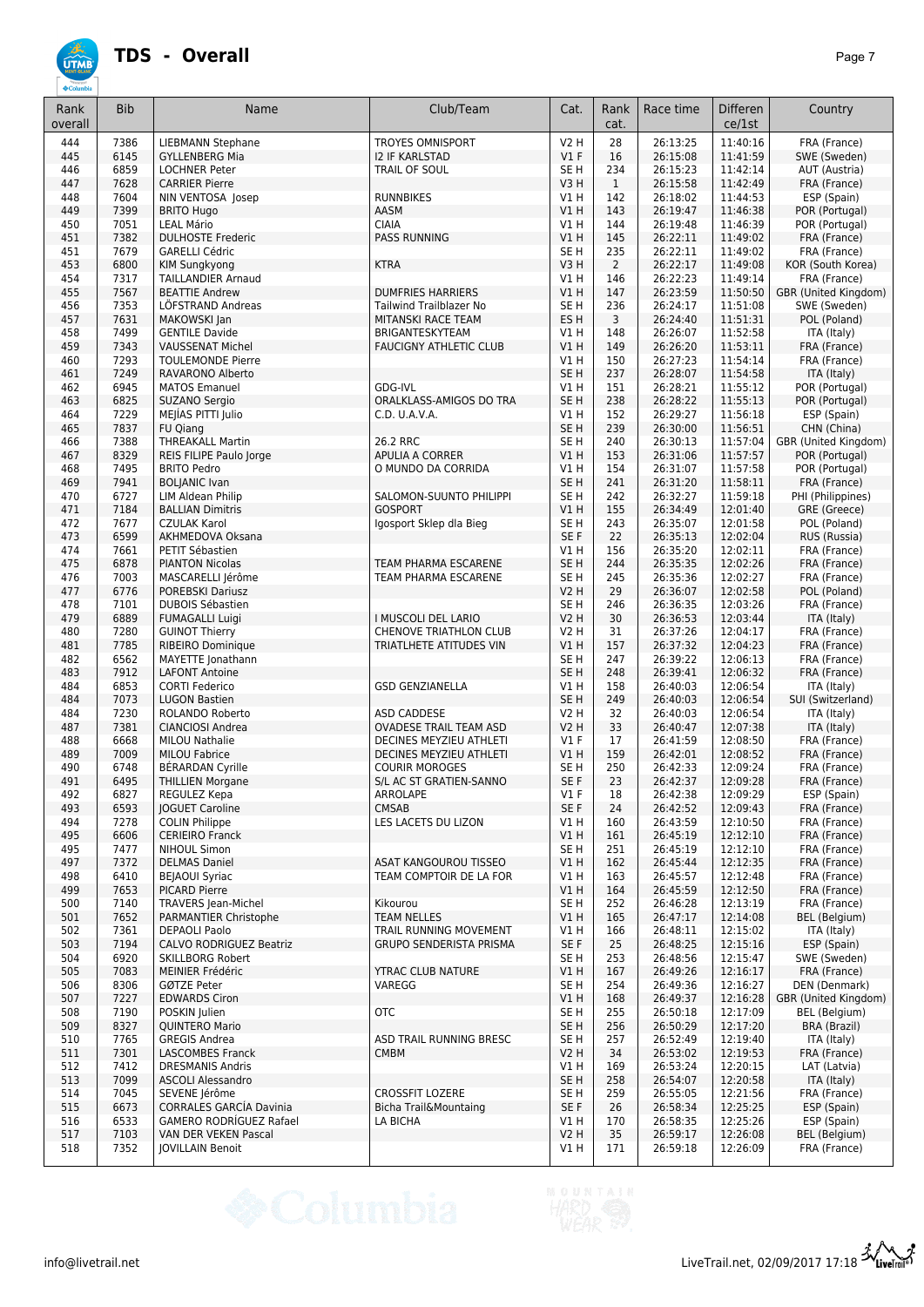# **ÚTMB**

|--|--|

| Rank<br>overall | <b>Bib</b>   | Name                                                | Club/Team                      | Cat.               | Rank<br>cat.   | Race time            | <b>Differen</b><br>ce/1st | Country                              |
|-----------------|--------------|-----------------------------------------------------|--------------------------------|--------------------|----------------|----------------------|---------------------------|--------------------------------------|
| 519             | 7535         | L'HOSTIS Mael                                       |                                | SE <sub>H</sub>    | 260            | 26:59:23             | 12:26:14                  | FRA (France)                         |
| 520             | 7888         | MOCZYNSKI Maciej                                    | <b>MAQRUN</b>                  | SE <sub>H</sub>    | 261            | 27:01:10             | 12:28:01                  | POL (Poland)                         |
| 521             | 6679         | <b>DUPLAN Valerie</b>                               | <b>USCA LESCURE</b>            | V2F                | $\overline{4}$ | 27:01:27             | 12:28:18                  | FRA (France)                         |
| 522             | 7071         | <b>FERRARIS David</b>                               |                                | VIH                | 172            | 27:01:50             | 12:28:41                  | ITA (Italy)                          |
| 523             | 7167         | <b>BARMAZ Manuel</b>                                |                                | SE <sub>H</sub>    | 262            | 27:01:51             | 12:28:42                  | ITA (Italy)                          |
| 524<br>525      | 7887<br>6790 | <b>KOTALAKIDIS Kostantinos</b><br><b>WINTER Lee</b> | <b>SYROS RUNNER SERRES</b>     | V1 H               | 173            | 27:03:10             | 12:30:01<br>12:30:50      | GRE (Greece)                         |
| 526             | 6856         | <b>PELLETIER Samuel</b>                             |                                | V1 H<br>V1 H       | 174<br>175     | 27:03:59<br>27:04:17 | 12:31:08                  | GBR (United Kingdom)<br>FRA (France) |
| 527             | 7024         | PEZZUOLO Stefano                                    | ATL.LESSONA                    | V1 H               | 176            | 27:05:17             | 12:32:08                  | ITA (Italy)                          |
| 528             | 6939         | VAN HONACKER Anne Cecile                            | <b>ARS</b>                     | V1F                | 19             | 27:05:50             | 12:32:41                  | FRA (France)                         |
| 529             | 7320         | ASPEGREN Jarkko                                     | NORTHERN TRAIL RUNNERS         | V1 H               | 177            | 27:05:54             | 12:32:45                  | FIN (Finland)                        |
| 530             | 7130         | NYKÄNEN Nooa                                        | <b>JYVASKYLA TRAIL RUNNERS</b> | SE <sub>H</sub>    | 263            | 27:05:55             | 12:32:46                  | FIN (Finland)                        |
| 531             | 6564         | <b>BAYSE Karine</b>                                 | CAP EN LUBERON                 | $VI$ F             | 20             | 27:06:05             | 12:32:56                  | FRA (France)                         |
| 532             | 7235         | <b>BAYSE Samuel</b>                                 | CAP EN LUBERON                 | V1H                | 178            | 27:06:07             | 12:32:58                  | FRA (France)                         |
| 533             | 7062         | <b>ANTIGA Alessandro</b>                            | OUTDOOR RUNNER/BIOCORRE        | SE H               | 264            | 27:06:09             | 12:33:00                  | ITA (Italy)                          |
| 534             | 6425         | <b>BORNMAN Nicolaas</b>                             |                                | SE <sub>H</sub>    | 265            | 27:07:25             | 12:34:16                  | RSA (South Africa)                   |
| 535             | 6406         | <b>CROUIN Mickael</b>                               | <b>SPORT CONSULTING</b>        | SE <sub>H</sub>    | 266            | 27:07:43             | 12:34:34                  | FRA (France)                         |
| 536             | 6985         | METGE Jonathan                                      | <b>GARMIN FRANCE</b>           | SE <sub>H</sub>    | 267            | 27:07:48             | 12:34:39                  | FRA (France)                         |
| 537             | 7362         | <b>DOUHERET Xavier</b>                              | <b>SNBS - KIKOUROU</b>         | V1H                | 179            | 27:08:21             | 12:35:12                  | FRA (France)                         |
| 537             | 7366         | <b>MANIETTE Benoit</b>                              | <b>KIKOUROU</b>                | VIH                | 180            | 27:08:21             | 12:35:12                  | FRA (France)                         |
| 539             | 7289         | MUREDDU Giovanni                                    | SARDEGNA TRAIL RUNNING         | <b>V2 H</b>        | 36             | 27:08:43             | 12:35:34                  | ITA (Italy)                          |
| 540             | 6988<br>7354 | <b>DUROUX Mauro</b><br><b>NIGRA Giorgio</b>         |                                | VIH<br><b>V2 H</b> | 181<br>37      | 27:09:24             | 12:36:15<br>12:37:29      | ITA (Italy)                          |
| 541<br>542      | 7478         | <b>SCHMIDT Pierre</b>                               |                                | SE <sub>H</sub>    | 268            | 27:10:38<br>27:11:13 | 12:38:04                  | ITA (Italy)<br>FRA (France)          |
| 543             | 7532         | <b>BORIE Damien</b>                                 | SAINT PANTALEON ATHLE          | SE <sub>H</sub>    | 269            | 27:12:08             | 12:38:59                  | FRA (France)                         |
| 544             | 7274         | LAPAZ Pablo                                         | <b>URUGUAY</b>                 | V1H                | 182            | 27:12:21             | 12:39:12                  | URU (Uruguay)                        |
| 545             | 7463         | EUSTAQUIO Philippe                                  | SAINT MATHIEU ATHLETIC         | V1H                | 183            | 27:13:05             | 12:39:56                  | FRA (France)                         |
| 546             | 6888         | <b>BALESTRI Michele</b>                             |                                | VIH                | 184            | 27:13:15             | 12:40:06                  | ITA (Italy)                          |
| 547             | 7325         | <b>DOUETTE Eric</b>                                 | les traileurs de la poi        | V3H                | 3              | 27:14:14             | 12:41:05                  | FRA (France)                         |
| 548             | 7795         | <b>GRUAU Antoine</b>                                | CA DU PAYS SAUMUROIS           | SE <sub>H</sub>    | 270            | 27:15:06             | 12:41:57                  | FRA (France)                         |
| 549             | 8286         | MEDINA VILLAMIL Astrid Zoraya                       |                                | V2F                | 5              | 27:15:43             | 12:42:34                  | COL (Colombia)                       |
| 550             | 7021         | MARI Roberto                                        |                                | V1 H               | 185            | 27:16:13             | 12:43:04                  | ITA (Italy)                          |
| 551             | 7114         | <b>BOQUE Didier</b>                                 | <b>SKYRUNNER TEAM</b>          | V2 H               | 38             | 27:16:28             | 12:43:19                  | BEL (Belgium)                        |
| 552             | 7823         | <b>CALLOT Arnaud Roger</b>                          | KIKOUROU                       | V1 H               | 186            | 27:16:33             | 12:43:24                  | FRA (France)                         |
| 553             | 7094         | <b>MARTIN Teva</b>                                  |                                | SE <sub>H</sub>    | 271            | 27:17:29             | 12:44:20                  | FRA (France)                         |
| 553             | 7819         | PEREIRA Fernando                                    |                                | <b>V2 H</b>        | 39             | 27:17:29             | 12:44:20                  | POR (Portugal)                       |
| 555             | 6096         | <b>SPERKA Tamás</b>                                 | COMPRESSPORT HUNGARY           | V1 H               | 187            | 27:18:03             | 12:44:54                  | HUN (Hungary)                        |
| 556             | 6463         | <b>ZENYIK Robert</b>                                |                                | VIH                | 188            | 27:18:05             | 12:44:56                  | HUN (Hungary)                        |
| 557             | 6538         | <b>TROMAN Dave</b>                                  | TEAM MOUNTAIN FUEL             | V1 H               | 189            | 27:19:05             | 12:45:56                  | GBR (United Kingdom)                 |
| 558             | 6575         | TANGAPREGASSAM Hélène                               | <b>AO CHARENTON</b>            | V1F                | 21             | 27:19:30             | 12:46:21                  | FRA (France)                         |
| 558             | 6918         | QUELLIEN Arnaud                                     | TEAM21                         | V1H                | 190            | 27:19:30             | 12:46:21                  | FRA (France)                         |
| 560             | 7039         | <b>BOUCHESECHE Régis</b>                            | DIJN UNIVERSITE CLUB           | V1H                | 191            | 27:19:32             | 12:46:23                  | FRA (France)                         |
| 561<br>562      | 7207<br>7115 | LE LONS Arnaud<br>DABE Jean Michel                  | <b>CMBM</b>                    | V1H<br>VIH         | 192<br>193     | 27:19:34<br>27:21:08 | 12:46:25<br>12:47:59      | FRA (France)<br>FRA (France)         |
| 563             | 6655         | LICE Liga                                           |                                | $VI$ F             | 22             | 27:22:08             | 12:48:59                  | LAT (Latvia)                         |
| 564             | 7432         | <b>BLIN Pascal</b>                                  | ATHLE PAYS REDON               | V2 H               | 40             | 27:22:41             | 12:49:32                  | FRA (France)                         |
| 565             | 7687         | <b>MAION Serge</b>                                  |                                | V3 H               | 4              | 27:23:23             | 12:50:14                  | FRA (France)                         |
| 566             | 7055         | KING Charlotte                                      | <b>CHEIRON MONTAGNE</b>        | V1F                | 23             | 27:23:28             | 12:50:19                  | GBR (United Kingdom)                 |
| 567             | 6812         | <b>CHRISTELLE Kévin</b>                             | <b>TRAIL AVENTURES</b>         | SE H               | 272            | 27:23:45             | 12:50:36                  | FRA (France)                         |
| 568             | 6669         | <b>CHAPRIER Benjamin</b>                            | <b>CORCY ENDURANCE</b>         | SE <sub>H</sub>    | 273            | 27:23:49             | 12:50:40                  | FRA (France)                         |
| 569             | 6426         | SAINT-ETIENNE Frédéric                              |                                | V1 H               | 194            | 27:24:04             | 12:50:55                  | FRA (France)                         |
| 570             | 7294         | VAN DE BERGH Ingo                                   |                                | VIH                | 195            | 27:24:35             | 12:51:26                  | NED (Netherlands)                    |
| 571             | 7664         | <b>ROUSSELLE Franck</b>                             | AC ST REMY DE PROVENCE         | V2 H               | 41             | 27:24:52             | 12:51:43                  | FRA (France)                         |
| 572             | 7020         | <b>LAUGIER Nicolas</b>                              | AC ST REMY                     | SE <sub>H</sub>    | 274            | 27:24:53             | 12:51:44                  | FRA (France)                         |
| 572             | 7137         | <b>LEPINOY Nicolas</b>                              | AC ST REMY                     | V1 H               | 196            | 27:24:53             | 12:51:44                  | FRA (France)                         |
| 572             | 7643         | <b>SAINT PIERRE François</b>                        | AC SAINT REMY                  | V1 H               | 197            | 27:24:53             | 12:51:44                  | FRA (France)                         |
| 572             | 7681         | MALLOFRE ABANTE Aleix                               | <b>NENS DEL VENDRELL</b>       | SE H               | 275            | 27:24:53             | 12:51:44                  | ESP (Spain)                          |
| 576             | 7387         | TEJEDA PÉREZ Julio                                  | VILLANUEVA CORREY MU           | SE H               | 276            | 27:24:56             | 12:51:47                  | ESP (Spain)                          |
| 577             | 7154         | <b>SIMPSON Douglas</b>                              |                                | SE H               | 277            | 27:24:58             | 12:51:49                  | GBR (United Kingdom)                 |
| 578<br>579      | 6718         | <b>CLARK Richard</b><br>L'ARRIVÉE Mathieu           |                                | SE <sub>H</sub>    | 278<br>279     | 27:25:05<br>27:25:37 | 12:51:56<br>12:52:28      | GBR (United Kingdom)<br>CAN (Canada) |
| 579             | 6943<br>7161 | <b>ROUSSEL Martin</b>                               |                                | SE H<br>VIH        | 198            | 27:25:37             | 12:52:28                  | CAN (Canada)                         |
| 581             | 7169         | DAVID Yann                                          |                                | V1 H               | 199            | 27:25:54             | 12:52:45                  | FRA (France)                         |
| 582             | 6890         | VALLVERDU AGULLED David                             | C.E. ALLIBERADRENALINA         | SE <sub>H</sub>    | 280            | 27:27:37             | 12:54:28                  | ESP (Spain)                          |
| 583             | 7936         | FERREIRA Orlando Gabriel Da Silva                   | TOUGH TRAILS ALENQUER          | V3H                | 5              | 27:27:43             | 12:54:34                  | POR (Portugal)                       |
| 584             | 6963         | <b>KOLTAI Daniel</b>                                |                                | SE <sub>H</sub>    | 281            | 27:27:49             | 12:54:40                  | HUN (Hungary)                        |
| 585             | 7370         | <b>TROUYET Thierry</b>                              | <b>FOULEES PAU</b>             | VIH                | 200            | 27:28:25             | 12:55:16                  | FRA (France)                         |
| 586             | 6693         | <b>DUPIN Lisa</b>                                   |                                | $VI$ F             | 24             | 27:28:27             | 12:55:18                  | FRA (France)                         |
| 587             | 7376         | <b>TESTA Loic</b>                                   | AUVERGNE TRAIL NATURE T        | V1 H               | 201            | 27:28:43             | 12:55:34                  | FRA (France)                         |
| 588             | 6515         | ALQUIER Magali                                      | PORTET ATHLETIC CLUB           | $VI$ F             | 25             | 27:29:18             | 12:56:09                  | FRA (France)                         |
| 588             | 6742         | <b>LAOUREUX Denis</b>                               | <b>JOGGANS</b>                 | V1 H               | 202            | 27:29:18             | 12:56:09                  | BEL (Belgium)                        |
| 590             | 7512         | <b>MARTIN Christophe</b>                            | <b>ENTENTE DES MAUGES</b>      | <b>V2 H</b>        | 42             | 27:29:40             | 12:56:31                  | FRA (France)                         |
| 591             | 7300         | <b>GRASSET Dominique</b>                            | <b>ENTENTE DES MAUGES</b>      | <b>V2 H</b>        | 43             | 27:29:41             | 12:56:32                  | FRA (France)                         |
| 592             | 7046         | <b>DUMOULIN Cynthia</b>                             |                                | SE F               | 27             | 27:33:16             | 13:00:07                  | FRA (France)                         |
| 593             | 7782         | <b>FOGEL David</b>                                  | <b>GO FOR IT</b>               | SE H               | 282            | 27:33:31             | 13:00:22                  | ISR (Israel)                         |

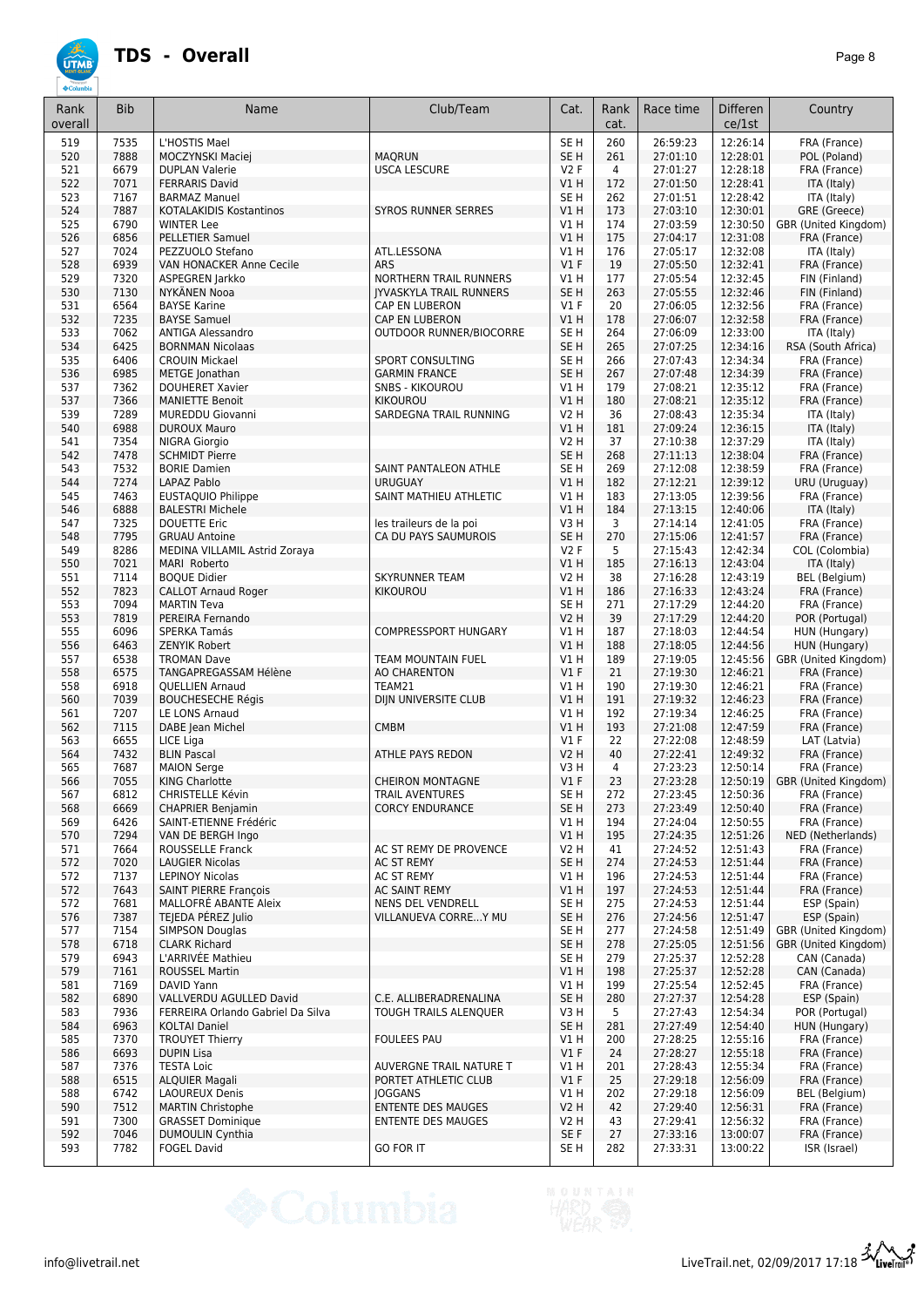| Rank<br>overall | <b>Bib</b>   | Name                                                | Club/Team                                    | Cat.                               | Rank<br>cat. | Race time            | <b>Differen</b><br>ce/1st | Country                              |
|-----------------|--------------|-----------------------------------------------------|----------------------------------------------|------------------------------------|--------------|----------------------|---------------------------|--------------------------------------|
| 594             | 6462         | <b>WEEMAN Erik</b>                                  | RUNNERS OF THE WILD                          | V1H                                | 203          | 27:33:50             | 13:00:41                  | <b>USA</b> (United States)           |
| 595             | 7486         | NIEUWENHUIS Daan                                    |                                              | SE <sub>H</sub>                    | 283          | 27:33:55             | 13:00:46                  | NED (Netherlands)                    |
| 596             | 6805         | <b>JACKSON Andrew</b>                               | FELL RUNNERS ASSOCIATIO                      | V1 H                               | 204          | 27:33:59             | 13:00:50                  | GBR (United Kingdom)                 |
| 597<br>598      | 6815<br>6695 | PIAZZA Gianmarco<br><b>ARNDT Tiemo</b>              | <b>LEOPODISTICA</b><br>DRESDNER SC 1898 E.V. | V1H<br>SE H                        | 205<br>284   | 27:35:05<br>27:35:22 | 13:01:56<br>13:02:13      | ITA (Italy)<br>GER (Germany)         |
| 599             | 8284         | LEUNG Chau Mei                                      |                                              | SE F                               | 28           | 27:35:55             | 13:02:46                  | HKG (Hong Kong)                      |
| 600             | 7200         | <b>GINACA Javier Alejandro</b>                      |                                              | <b>V2 H</b>                        | 44           | 27:36:05             | 13:02:56                  | ARG (Argentina)                      |
| 601             | 7641         | NAUDIN Christophe                                   | CHENOVE TRIATHLON CLUB                       | V1H                                | 206          | 27:36:13             | 13:03:04                  | FRA (France)                         |
| 602             | 6687         | <b>LOMBARDI Michele</b>                             |                                              | V1H                                | 207          | 27:37:08             | 13:03:59                  | ITA (Italy)                          |
| 603             | 7082         | <b>DUAULT Yann</b>                                  | <b>SPAC</b>                                  | V1H                                | 208          | 27:37:20             | 13:04:11                  | FRA (France)                         |
| 604             | 7871<br>6849 | <b>HALLER Alexander</b><br><b>BOYER Marc</b>        | <b>TRAILBROTHERS</b>                         | V1 H<br><b>V2 H</b>                | 209<br>45    | 27:37:32<br>27:37:36 | 13:04:23<br>13:04:27      | AUT (Austria)<br>FRA (France)        |
| 605<br>606      | 6644         | <b>VEIGNEAU Fleur</b>                               | <b>BUSSY RUNNING</b>                         | $VI$ F                             | 26           | 27:37:37             | 13:04:28                  | FRA (France)                         |
| 607             | 7796         | <b>ROTA Pascal</b>                                  |                                              | <b>V2 H</b>                        | 46           | 27:37:38             | 13:04:29                  | FRA (France)                         |
| 608             | 7211         | <b>TESSIER Pierre</b>                               | <b>ASB MACATRAIL</b>                         | SE <sub>H</sub>                    | 285          | 27:37:59             | 13:04:50                  | FRA (France)                         |
| 609             | 6870         | <b>VOISIN Yannick</b>                               | 1000 PATTES                                  | SE <sub>H</sub>                    | 286          | 27:38:17             | 13:05:08                  | FRA (France)                         |
| 610             | 6706         | <b>BRUN Yves</b>                                    |                                              | V1 H                               | 210          | 27:38:46             | 13:05:37                  | FRA (France)                         |
| 611             | 7577         | YÖRÜK Alp                                           | <b>RUNNING ACADEMY</b>                       | VIH                                | 211          | 27:39:08             | 13:05:59                  | TUR (Turkey)                         |
| 612<br>613      | 7185<br>7585 | <b>DESCHEPPER Florent</b><br><b>SAVIGNARD Cyril</b> |                                              | SE <sub>H</sub><br>V1H             | 287<br>212   | 27:41:02<br>27:41:10 | 13:07:53<br>13:08:01      | FRA (France)<br>FRA (France)         |
| 614             | 7965         | <b>BRUNNER Christian</b>                            |                                              | V1H                                | 213          | 27:41:23             | 13:08:14                  | AUT (Austria)                        |
| 615             | 6654         | <b>AGUER Miren</b>                                  |                                              | V1F                                | 27           | 27:41:45             | 13:08:36                  | FRA (France)                         |
| 616             | 7514         | <b>MOURIN Pascal</b>                                | TП                                           | <b>V2 H</b>                        | 47           | 27:42:02             | 13:08:53                  | FRA (France)                         |
| 617             | 7303         | <b>RHODES Steve</b>                                 | <b>HYDE PARK HARRIERS</b>                    | <b>V2 H</b>                        | 48           | 27:42:40             | 13:09:31                  | GBR (United Kingdom)                 |
| 618             | 7710         | <b>TARTAGLIA Rocco</b>                              | AMICI DEL MOMBARONE                          | V1H                                | 214          | 27:43:03             | 13:09:54                  | ITA (Italy)                          |
| 619             | 7740<br>7776 | KOBAYASHI Masanao                                   | <b>TEAM IDATEN</b>                           | SE <sub>H</sub><br>SE <sub>H</sub> | 288<br>289   | 27:43:07             | 13:09:58<br>13:10:06      | JPN (Japan)<br>FRA (France)          |
| 620<br>621      | 7886         | <b>INDIIC Matias</b><br><b>FRANCHET Yann</b>        |                                              | <b>V2 H</b>                        | 49           | 27:43:15<br>27:43:28 | 13:10:19                  | FRA (France)                         |
| 622             | 7329         | OWEN Ed                                             |                                              | V1 H                               | 215          | 27:43:38             | 13:10:29                  | GBR (United Kingdom)                 |
| 623             | 6737         | <b>VIOLA Pietro</b>                                 | <b>ASD GLI ORSI</b>                          | V2 H                               | 50           | 27:45:31             | 13:12:22                  | ITA (Italy)                          |
| 624             | 7682         | PFEIFFER Pascal                                     |                                              | V1 H                               | 216          | 27:45:39             | 13:12:30                  | FRA (France)                         |
| 625             | 7741         | <b>LIBOT Loic</b>                                   |                                              | V1H                                | 217          | 27:46:33             | 13:13:24                  | FRA (France)                         |
| 626             | 7730         | HAYON Jan                                           | LES FOULEES DE SAINT GE                      | <b>V2 H</b>                        | 51           | 27:47:41             | 13:14:32                  | FRA (France)                         |
| 627<br>628      | 7330<br>7738 | <b>WEN Fenglin</b><br>JAOUEN Stéphane               | PASS' RUNNING                                | SE <sub>H</sub><br>V1 H            | 290<br>218   | 27:48:01<br>27:48:09 | 13:14:52<br>13:15:00      | CHN (China)<br>FRA (France)          |
| 629             | 7746         | <b>VALENTE Gonçalo</b>                              |                                              | V1H                                | 219          | 27:52:39             | 13:19:30                  | POR (Portugal)                       |
| 630             | 7044         | PEÑA RODRIGUEZ Cipriano                             | TRIDAN DANYSPORT                             | V1 H                               | 220          | 27:53:15             | 13:20:06                  | ESP (Spain)                          |
| 631             | 7780         | <b>ROGES David</b>                                  | <b>CAP ENDURANCE</b>                         | V1H                                | 221          | 27:54:33             | 13:21:24                  | FRA (France)                         |
| 632             | 7688         | <b>OUCIF Pierre</b>                                 |                                              | SE <sub>H</sub>                    | 291          | 27:54:51             | 13:21:42                  | FRA (France)                         |
| 633             | 7546         | <b>GILLESPIE Angus</b>                              |                                              | <b>V2 H</b>                        | 52           | 27:54:56             | 13:21:47                  | GBR (United Kingdom)                 |
| 634<br>635      | 7481<br>6944 | COLOM TORRES Joan Josep<br><b>MANIQUET Etienne</b>  | <b>SKYRUNNER TEAM</b>                        | V1 H<br>VIH                        | 222<br>223   | 27:55:47<br>27:57:04 | 13:22:38<br>13:23:55      | ESP (Spain)<br>BEL (Belgium)         |
| 636             | 6452         | <b>FREYNHOFER Bettina</b>                           | BJAK'S RUNNING TEAM AUS                      | SE <sub>F</sub>                    | 29           | 27:57:16             | 13:24:07                  | AUT (Austria)                        |
| 637             | 7890         | <b>SPENCE Ross</b>                                  |                                              | SE <sub>H</sub>                    | 292          | 27:57:28             | 13:24:19                  | GBR (United Kingdom)                 |
| 638             | 6482         | <b>UQUILLAS Paola</b>                               |                                              | SE <sub>F</sub>                    | 30           | 27:58:03             | 13:24:54                  | ECU (Ecuador)                        |
| 639             | 6833         | MEJIA Sandra                                        |                                              | SE F                               | 31           | 27:58:10             | 13:25:01                  | CRC (Costa Rica)                     |
| 640             | 7648<br>7331 | DOLAY Julien                                        | ENT'RAID49                                   | SE H<br><b>V2 H</b>                | 293<br>53    | 28:02:08<br>28:02:59 | 13:28:59                  | FRA (France)                         |
| 641<br>642      | 6791         | <b>ALLEN</b> James<br><b>MOLIN Diana</b>            | <b>LYMM RUNNERS</b>                          | V1F                                | 28           | 28:03:30             | 13:29:50<br>13:30:21      | GBR (United Kingdom)<br>FRA (France) |
| 643             | 7145         | ALBERO Julien                                       | AC SAINT REMY                                | SE H                               | 294          | 28:03:46             | 13:30:37                  | FRA (France)                         |
| 644             | 6715         | <b>PAROLINI Marco</b>                               |                                              | SE <sub>H</sub>                    | 295          | 28:06:04             | 13:32:55                  | ITA (Italy)                          |
| 645             | 7189         | LE MEUR Elric                                       | <b>TAC</b>                                   | VIH                                | 224          | 28:09:03             | 13:35:54                  | FRA (France)                         |
| 646             | 6516         | <b>GRIFFIT Mylene</b>                               | CA VEYNES                                    | $VI$ F                             | 29           | 28:09:46             | 13:36:37                  | FRA (France)                         |
| 647<br>648      | 7474<br>7180 | <b>BRICHARD Marc</b><br><b>BERTHET Renaud</b>       | KIKOUROU                                     | SE H<br>V1 H                       | 296<br>225   | 28:10:09<br>28:10:21 | 13:37:00<br>13:37:12      | FRA (France)<br>FRA (France)         |
| 649             | 7794         | GOSS Pete                                           | Stubbington Green Runne                      | V2 H                               | 54           | 28:12:12             | 13:39:03                  | GBR (United Kingdom)                 |
| 650             | 7453         | <b>MEAZZI Riccardo</b>                              | <b>TEAM MARATHON</b>                         | V2 H                               | 55           | 28:12:44             | 13:39:35                  | ITA (Italy)                          |
| 651             | 6922         | <b>SAFFRE Ann</b>                                   | TRAKKS/ACBB                                  | SE F                               | 32           | 28:12:45             | 13:39:36                  | BEL (Belgium)                        |
| 651             | 7825         | <b>GRISLIN Martial</b>                              | <b>VUC SPORTS NATURE</b>                     | V1 H                               | 226          | 28:12:45             | 13:39:36                  | FRA (France)                         |
| 653             | 7786         | <b>TOUSSAINT Maxime</b>                             |                                              | SE H                               | 297          | 28:13:41             | 13:40:32                  | BEL (Belgium)                        |
| 654<br>655      | 7356<br>6802 | <b>ZHANG Keke</b><br>LI Lei                         |                                              | V1 H<br>SE H                       | 227<br>298   | 28:14:12<br>28:14:13 | 13:41:03<br>13:41:04      | CHN (China)<br>CHN (China)           |
| 656             | 7149         | <b>HUESKES Martijn</b>                              |                                              | V1 H                               | 228          | 28:14:17             | 13:41:08                  | NED (Netherlands)                    |
| 657             | 6111         | <b>MILLET Carole</b>                                | <b>CCA ROUFFACH</b>                          | $VI$ F                             | 30           | 28:14:31             | 13:41:22                  | FRA (France)                         |
| 658             | 7332         | <b>ARTURS Brants</b>                                |                                              | SE H                               | 299          | 28:14:43             | 13:41:34                  | LAT (Latvia)                         |
| 659             | 7693         | <b>STEPONAVICIUS Antanas</b>                        | <b>NEKO RUNNERS</b>                          | SE H                               | 300          | 28:16:54             | 13:43:45                  | LTU (Lithuania)                      |
| 660             | 6976         | <b>HUNG Ka Leung</b>                                |                                              | SE H                               | 301          | 28:17:06             | 13:43:57                  | HKG (Hong Kong)                      |
| 661             | 6649<br>7438 | <b>YIP Fung Ming Fion</b>                           | TEAM DU CAILLOU                              | $VI$ F<br>V1 H                     | 31           | 28:17:08             | 13:43:59<br>13:45:04      | HKG (Hong Kong)                      |
| 662<br>662      | 7584         | PLICHARD Christophe<br>PAGÉS Jean-Simon             | CAF HAUTE-PROVENCE                           | V2 H                               | 229<br>56    | 28:18:13<br>28:18:13 | 13:45:04                  | FRA (France)<br>FRA (France)         |
| 664             | 7324         | <b>COCHET Ludovic</b>                               |                                              | V1 H                               | 230          | 28:18:23             | 13:45:14                  | FRA (France)                         |
| 665             | 7344         | DAY Lawrence                                        | AMBLESIDE AC                                 | V1 H                               | 231          | 28:20:05             | 13:46:56                  | GBR (United Kingdom)                 |
| 666             | 7397         | <b>HAMMER Bryan</b>                                 |                                              | V1 H                               | 232          | 28:20:53             | 13:47:44                  | BEL (Belgium)                        |
| 667             | 6840         | FERNANDEZ ZAMBRANA Agustin Isidro                   | <b>JARAPALOS TRAIL</b>                       | VIH                                | 233          | 28:22:06             | 13:48:57                  | ESP (Spain)                          |
| 668             | 6974         | <b>HUANG Yedi</b>                                   | <b>VIBRAM</b>                                | SE H                               | 302          | 28:22:26             | 13:49:17                  | CHN (China)                          |

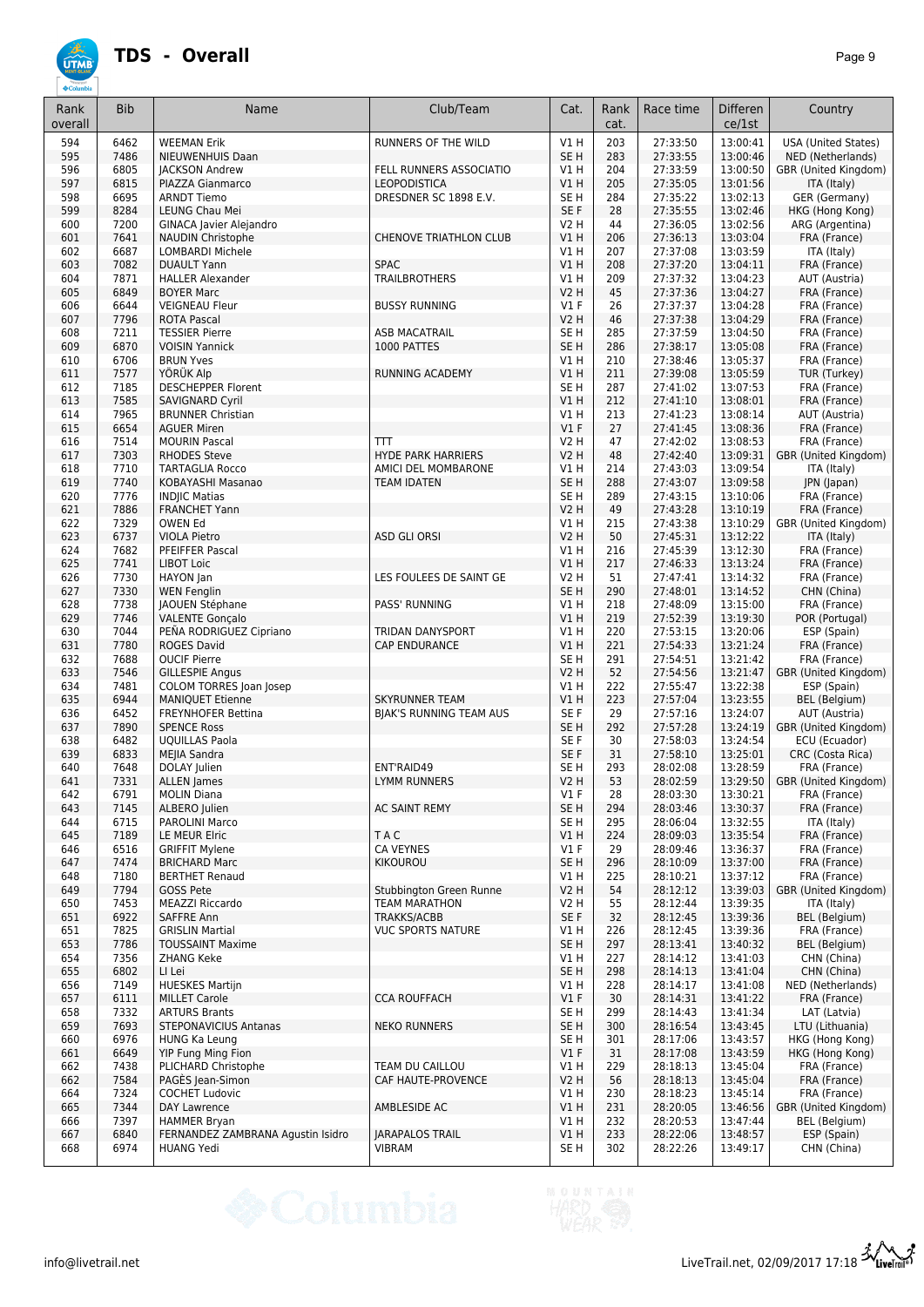| Rank       | <b>Bib</b>   | Name                                            | Club/Team                                     | Cat.                    | Rank       | Race time            | <b>Differen</b>      | Country                      |
|------------|--------------|-------------------------------------------------|-----------------------------------------------|-------------------------|------------|----------------------|----------------------|------------------------------|
| overall    |              |                                                 |                                               |                         | cat.       |                      | ce/1st               |                              |
| 669        | 6567         | SILVA Hélder                                    | GTT - ARMAZEM DO CAFFE                        | V1H                     | 234        | 28:22:30             | 13:49:21             | POR (Portugal)               |
| 670        | 7308         | <b>NEVES Nuno</b>                               | ARSM ASSOCIACAO RECREAT                       | VIH                     | 235        | 28:22:31             | 13:49:22             | POR (Portugal)               |
| 671        | 6872         | <b>CHAMBROY Pascal</b>                          | CABB                                          | V1 H                    | 236        | 28:23:41             | 13:50:32             | FRA (France)                 |
| 672        | 7818         | <b>NOWAK Adam</b>                               | TAB <sub>2</sub><br><b>SAMOENS TRAIL TEAM</b> | V1H                     | 237        | 28:24:07             | 13:50:58             | POL (Poland)                 |
| 673<br>674 | 7547<br>6441 | <b>LEBEAU Emmanuel</b><br><b>LAMY Guillaume</b> |                                               | V1H<br><b>V1 H</b>      | 238<br>239 | 28:24:13<br>28:24:20 | 13:51:04<br>13:51:11 | FRA (France)<br>FRA (France) |
| 675        | 6969         | PEREYRA Fabian Marcelo                          | CHINO RUNNING TEAM                            | <b>V2 H</b>             | 57         | 28:25:05             | 13:51:56             | ARG (Argentina)              |
| 676        | 6887         | <b>SALMON Anne</b>                              |                                               | $VI$ F                  | 32         | 28:26:08             | 13:52:59             | FRA (France)                 |
| 677        | 7524         | FUJITA Shinichiro                               | GHOST RUNNERS/IWAMOTOCH                       | V1H                     | 240        | 28:26:29             | 13:53:20             | JPN (Japan)                  |
| 678        | 8332         | ROSENDO Alvarez Dalama                          | <b>FUNDACION LORO PARQUE</b>                  | V1 H                    | 241        | 28:27:49             | 13:54:40             | ESP (Spain)                  |
| 679        | 7766         | <b>HUART Matthieu</b>                           |                                               | V1H                     | 242        | 28:27:58             | 13:54:49             | FRA (France)                 |
| 680        | 6683         | <b>BUCHE Jean-Pascal</b>                        | <b>BOITHEUX</b>                               | VIH                     | 243        | 28:29:29             | 13:56:20             | BEL (Belgium)                |
| 681        | 6401         | POLETTI Michel                                  | <b>UTMB</b>                                   | V3H                     | 6          | 28:30:08             | 13:56:59             | FRA (France)                 |
| 682        | 6417         | <b>LOP Elise</b>                                | <b>CMBM</b>                                   | SE F                    | 33         | 28:30:51             | 13:57:42             | FRA (France)                 |
| 683        | 7772         | <b>BELLAMY Phil</b>                             |                                               | SE <sub>H</sub>         | 303        | 28:31:05             | 13:57:56             | GBR (United Kingdom)         |
| 684        | 7581         | <b>DINNETT Craig</b>                            |                                               | SE <sub>H</sub>         | 304        | 28:31:27             | 13:58:18             | GBR (United Kingdom)         |
| 685        | 7225         | <b>BOUVIER Yannick</b>                          |                                               | V1 H                    | 244        | 28:32:42             | 13:59:33             | FRA (France)                 |
| 686        | 7507         | XU Huicong                                      | <b>CAMEL THORN</b>                            | SE <sub>H</sub>         | 305        | 28:32:59             | 13:59:50             | CHN (China)                  |
| 686        | 7719         | JIANG Jun                                       |                                               | SE <sub>H</sub>         | 306        | 28:32:59             | 13:59:50             | CHN (China)                  |
| 688        | 7254<br>6956 | <b>MALENFANT Sylvain</b>                        | <b>COTEN'TRAIL</b><br><b>AC CAPELLOIS</b>     | V1H                     | 245<br>58  | 28:33:21<br>28:34:03 | 14:00:12<br>14:00:54 | FRA (France)<br>FRA (France) |
| 689<br>690 | 7053         | <b>KRONUS</b> Joel<br><b>MANCHON Kevin</b>      | <b>CAP COIGNIERES</b>                         | V2 H<br>SE <sub>H</sub> | 307        | 28:34:09             | 14:01:00             |                              |
| 691        | 7525         | <b>GUILLON Pierrick</b>                         |                                               | SE <sub>H</sub>         | 308        | 28:34:23             | 14:01:14             | FRA (France)<br>FRA (France) |
| 692        | 7153         | MITAMURA Yuhei                                  | <b>DOUBLE SURVIVOR</b>                        | SE <sub>H</sub>         | 309        | 28:34:58             | 14:01:49             | JPN (Japan)                  |
| 693        | 7385         | LE BERRE Philippe                               |                                               | V1H                     | 246        | 28:34:59             | 14:01:50             | FRA (France)                 |
| 694        | 7403         | PRETTI Giovanni                                 | <b>COURMAYEUR TRAILERS</b>                    | V1 H                    | 247        | 28:35:11             | 14:02:02             | ITA (Italy)                  |
| 695        | 7737         | <b>JAILLET Anthony</b>                          | LA FOULEE COLIGNOISE                          | SE <sub>H</sub>         | 310        | 28:35:17             | 14:02:08             | FRA (France)                 |
| 696        | 7017         | <b>ARAUZO Carlos</b>                            |                                               | V1H                     | 248        | 28:35:35             | 14:02:26             | ESP (Spain)                  |
| 697        | 7410         | <b>BROGNIART Tanguy</b>                         |                                               | V1H                     | 249        | 28:36:06             | 14:02:57             | FRA (France)                 |
| 698        | 7878         | PÉLIKS Olivier                                  |                                               | V1H                     | 250        | 28:36:31             | 14:03:22             | FRA (France)                 |
| 699        | 7742         | <b>MAZET Arnaud</b>                             |                                               | V1H                     | 251        | 28:36:47             | 14:03:38             | FRA (France)                 |
| 700        | 7321         | ELGOYHEN Jérôme                                 |                                               | V1H                     | 252        | 28:36:53             | 14:03:44             | FRA (France)                 |
| 701        | 7364         | GOODFELLOW Luke                                 |                                               | V1H                     | 253        | 28:37:12             | 14:04:03             | AUS (Australia)              |
| 701        | 7805         | <b>NARITA Jou</b>                               |                                               | V1 H                    | 254        | 28:37:12             | 14:04:03             | JPN (Japan)                  |
| 703        | 7246         | <b>ANDERSSON Steven</b>                         |                                               | V1H                     | 255        | 28:38:06             | 14:04:57             | <b>USA (United States)</b>   |
| 704        | 8062         | FOSKETT Nigel                                   |                                               | V1H                     | 256        | 28:38:16             | 14:05:07             | GBR (United Kingdom)         |
| 705        | 7820         | <b>ALTROFF Harri</b>                            |                                               | V1 H                    | 257        | 28:38:32             | 14:05:23             | EST (Estonia)                |
| 706        | 7609         | <b>BOFFO Franck</b>                             | <b>ESH HAGONDANGE</b>                         | V2 H                    | 59         | 28:40:26             | 14:07:17             | FRA (France)                 |
| 707        | 7839         | POCHON Johann                                   | Les Marmottes                                 | V1 H                    | 258        | 28:40:29             | 14:07:20             | SUI (Switzerland)            |
| 708        | 8310         | JOSE LUIS Murillo Castillo                      |                                               | V1H                     | 259        | 28:41:42             | 14:08:33             | ECU (Ecuador)                |
| 709<br>710 | 7018<br>7708 | CAMINATA Stefano                                | <b>SISPORT</b>                                | V1 H<br>SE <sub>H</sub> | 260<br>311 | 28:41:45             | 14:08:36<br>14:09:06 | ITA (Italy)<br>FRA (France)  |
| 711        | 7248         | PELLETIER Julien<br><b>MARLIN Martial</b>       | TRI VAL DE GRAY                               | V1H                     | 261        | 28:42:15<br>28:42:16 | 14:09:07             | FRA (France)                 |
| 712        | 6488         | CELLENZA Jose Maria                             |                                               | V1H                     | 262        | 28:43:24             | 14:10:15             | ARG (Argentina)              |
| 713        | 6467         | OZAN Paola Jorgelina                            |                                               | SE F                    | 34         | 28:43:27             | 14:10:18             | ARG (Argentina)              |
| 714        | 6129         | ROUX Amandine                                   | <b>ASFAS</b>                                  | SE F                    | 35         | 28:43:33             | 14:10:24             | FRA (France)                 |
| 715        | 7864         | MUNOZ Sylvain                                   |                                               | SE <sub>H</sub>         | 312        | 28:44:48             | 14:11:39             | FRA (France)                 |
| 716        | 7298         | <b>BIZZI Daniele</b>                            | IL PONTE SCANDICCI A.S.                       | VIH                     | 263        | 28:46:12             | 14:13:03             | ITA (Italy)                  |
| 717        | 7146         | CARON Jean-Paul                                 | COURIR EN PAYS DE GRASS                       | V2 H                    | 60         | 28:46:28             | 14:13:19             | FRA (France)                 |
| 718        | 8048         | SAUVAGE Dominique                               |                                               | <b>V2 H</b>             | 61         | 28:47:24             | 14:14:15             | FRA (France)                 |
| 719        | 7260         | <b>RENARD Delphine</b>                          |                                               | SE F                    | 36         | 28:47:42             | 14:14:33             | BEL (Belgium)                |
| 720        | 6948         | <b>BABY Cathy</b>                               | <b>RUN IN CRES</b>                            | SE F                    | 37         | 28:47:48             | 14:14:39             | FRA (France)                 |
| 721        | 6671         | FIORETTA Sergio                                 | OSA VALMADRERA                                | SE H                    | 313        | 28:47:55             | 14:14:46             | ITA (Italy)                  |
| 722        | 8182         | LUO Zhengang                                    |                                               | SE <sub>H</sub>         | 314        | 28:48:01             | 14:14:52             | CHN (China)                  |
| 723        | 7792         | <b>BRENAC Nicolas</b>                           |                                               | V1H                     | 264        | 28:48:15             | 14:15:06             | FRA (France)                 |
| 724        | 6402         | <b>SALLET Pierre</b>                            |                                               | V1H                     | 265        | 28:48:24             | 14:15:15             | FRA (France)                 |
| 724        | 6949         | <b>ANTONIETTI Guillaume</b>                     |                                               | V1 H                    | 266        | 28:48:24             | 14:15:15             | FRA (France)                 |
| 726<br>727 | 6746<br>8004 | LAVEZZO Gabriella<br><b>BOUSSAC Guillaume</b>   | TRAILRUNNERSFINALE                            | V1F<br>SE <sub>H</sub>  | 33<br>315  | 28:48:46<br>28:48:53 | 14:15:37<br>14:15:44 | ITA (Italy)<br>FRA (France)  |
| 728        | 7461         | <b>DUBOILLE Yohann</b>                          | <b>CLUB ATHLETIQUE CAUSSAD</b>                | V1 H                    | 267        | 28:50:47             | 14:17:38             | FRA (France)                 |
| 729        | 7858         | <b>RIZET Claude</b>                             |                                               | V1H                     | 268        | 28:51:11             | 14:18:02             | FRA (France)                 |
| 730        | 7446         | FRIN Jimmy                                      |                                               | V1H                     | 269        | 28:51:25             | 14:18:16             | FRA (France)                 |
| 731        | 6747         | <b>REUSE</b> Janine                             |                                               | V2F                     | 6          | 28:52:19             | 14:19:10             | SUI (Switzerland)            |
| 732        | 6777         | <b>SALARIS Valeria</b>                          |                                               | $VI$ F                  | 34         | 28:53:31             | 14:20:22             | ARG (Argentina)              |
| 733        | 6797         | DI SEBASTIANO Andrea                            |                                               | SE H                    | 316        | 28:54:07             | 14:20:58             | ITA (Italy)                  |
| 734        | 7575         | VELAZQUEZ Juan                                  | <b>MEXICO</b>                                 | <b>V2 H</b>             | 62         | 28:54:36             | 14:21:27             | MEX (Mexico)                 |
| 735        | 6895         | HERNÁNDEZ MORALES Ángel Manuel                  | <b>GALLOTIA</b>                               | SE H                    | 317        | 28:54:37             | 14:21:28             | ESP (Spain)                  |
| 736        | 8299         | DA CRUZ SOUZA Wladimir                          | PACE FIT / NILTON LEITE                       | V1H                     | 270        | 28:54:57             | 14:21:48             | BRA (Brazil)                 |
| 737        | 6643         | <b>BACHORZ Aubry</b>                            | 1000 PATTES                                   | SE F                    | 38         | 28:55:14             | 14:22:05             | FRA (France)                 |
| 738        | 7355         | ROMANELLI Luigi                                 |                                               | SE <sub>H</sub>         | 318        | 28:55:28             | 14:22:19             | MEX (Mexico)                 |
| 739        | 7413         | EPPLIN Jean-Louis                               | LISBETH SPORT                                 | V2 H                    | 63         | 28:55:48             | 14:22:39             | FRA (France)                 |
| 740        | 8304         | <b>GRANT lain</b>                               | FTS RACE TEAM                                 | V1 H                    | 271        | 28:56:03             | 14:22:54             | GBR (United Kingdom)         |
| 741        | 7312         | <b>BOULAND Pierre</b>                           |                                               | SE H                    | 319        | 28:56:50             | 14:23:41             | FRA (France)                 |
| 742        | 8122         | ARIAS CAMARGO Andres                            | DE-MENTE                                      | SE <sub>H</sub>         | 320        | 28:58:24             | 14:25:15             | COL (Colombia)               |
| 743        | 6972         | <b>SELLA Michele</b>                            | <b>NUM SOMNIA</b>                             | V1 H                    | 272        | 28:58:52             | 14:25:43             | ITA (Italy)                  |

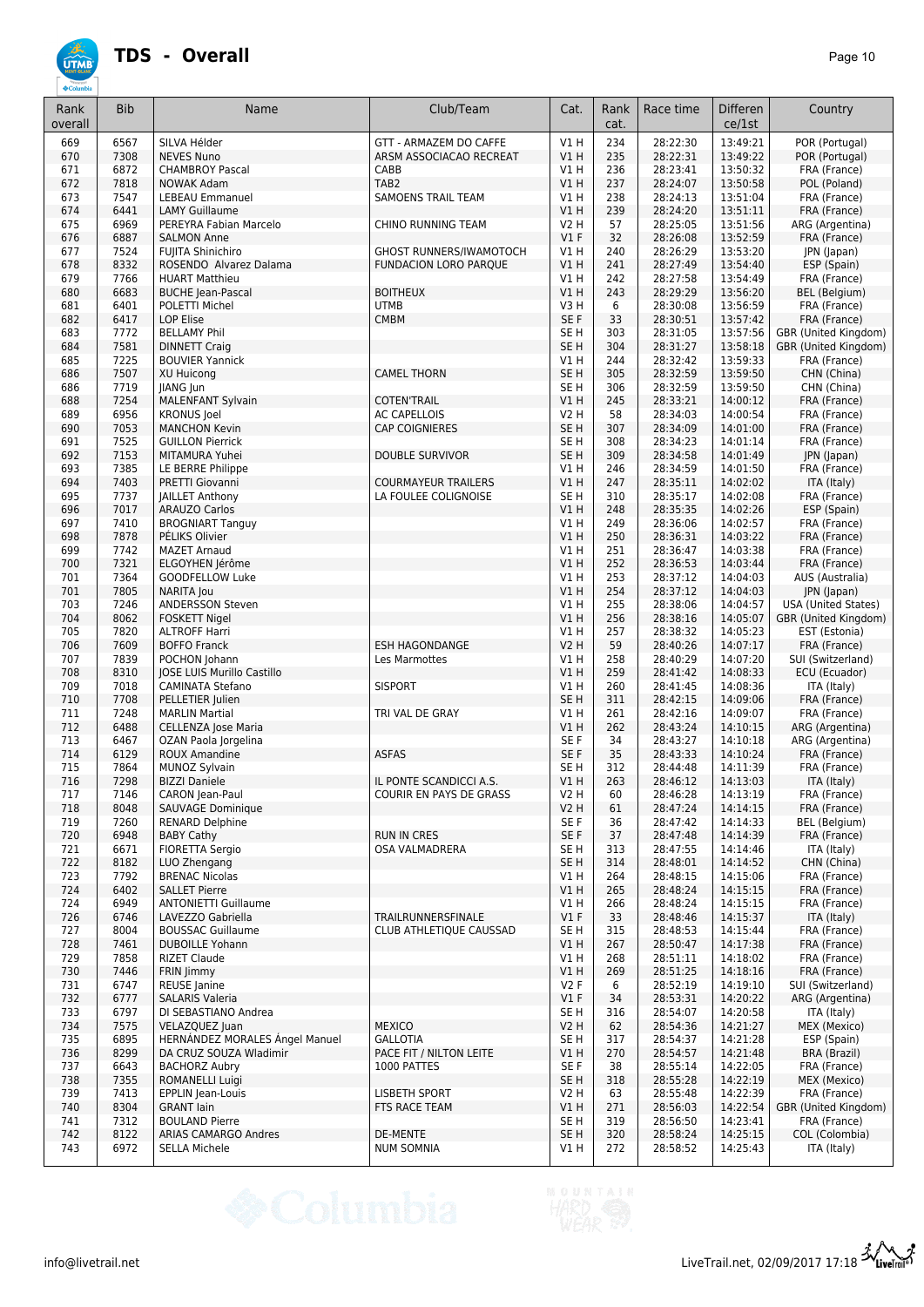| Rank<br>overall | <b>Bib</b>   | Name                                            | Club/Team                                 | Cat.                               | Rank<br>cat.   | Race time            | <b>Differen</b><br>ce/1st | Country                                |
|-----------------|--------------|-------------------------------------------------|-------------------------------------------|------------------------------------|----------------|----------------------|---------------------------|----------------------------------------|
| 744             | 7123         | <b>CAPPADONA Thierry</b>                        | ASA JJB                                   | SE <sub>H</sub>                    | 321            | 29:00:53             | 14:27:44                  | FRA (France)                           |
| 745             | 7846         | <b>VILLETTE Hugues</b>                          |                                           | SE <sub>H</sub>                    | 322            | 29:01:04             | 14:27:55                  | FRA (France)                           |
| 746             | 7470         | DESLARZES Véronique                             | TRAIL VERBIER SAINT BER                   | <b>V2F</b>                         | $\overline{7}$ | 29:01:21             | 14:28:12                  | SUI (Switzerland)                      |
| 747             | 6847         | <b>BERNARD Cyril</b>                            |                                           | V1H                                | 273            | 29:01:24             | 14:28:15                  | FRA (France)                           |
| 748             | 6927         | <b>LORIOT Olivier</b>                           |                                           | V1H                                | 274            | 29:01:32             | 14:28:23                  | FRA (France)                           |
| 749<br>750      | 7651<br>7206 | <b>LAUMONIER Thomas</b><br><b>GALIA Michel</b>  | <b>NICE TEAM</b>                          | V1H<br>V1H                         | 275<br>276     | 29:01:33<br>29:02:20 | 14:28:24<br>14:29:11      | FRA (France)<br>ITA (Italy)            |
| 751             | 7077         | RICHARDEAU Mathieu                              |                                           | SE <sub>H</sub>                    | 323            | 29:03:11             | 14:30:02                  | FRA (France)                           |
| 752             | 7307         | LUCAS Jean-Claude                               |                                           | <b>V2 H</b>                        | 64             | 29:04:59             | 14:31:50                  | FRA (France)                           |
| 753             | 7505         | <b>STULEMEIJER Casper</b>                       | <b>GAMBADE ROCHEFORTAISE</b>              | SE <sub>H</sub>                    | 324            | 29:05:31             | 14:32:22                  | FRA (France)                           |
| 754             | 7426         | NAVARRO CAVALLE Jaume                           | <b>TIERRA TRAGAME</b>                     | SE <sub>H</sub>                    | 325            | 29:05:42             | 14:32:33                  | ESP (Spain)                            |
| 755             | 7422         | <b>BRUNEAU Laurent</b>                          |                                           | VIH                                | 277            | 29:05:51             | 14:32:42                  | FRA (France)                           |
| 756             | 7445         | <b>DELAIRE Christian</b>                        |                                           | V1 H                               | 278            | 29:05:58             | 14:32:49                  | FRA (France)                           |
| 757             | 7557         | <b>GRANGE Jean Francois</b>                     | <b>MONTARDON D'ACHILLE</b>                | V3H                                | $\overline{7}$ | 29:06:05             | 14:32:56                  | FRA (France)                           |
| 758             | 7402         | <b>MOMBELET Yvan</b>                            |                                           | SE <sub>H</sub>                    | 326            | 29:06:06             | 14:32:57                  | FRA (France)                           |
| 759             | 7367         | <b>MORSINK Emile</b>                            |                                           | SE <sub>H</sub>                    | 327            | 29:06:33             | 14:33:24                  | NED (Netherlands)                      |
| 760             | 7556         | <b>GRANDE NETO Joao</b>                         |                                           | SE <sub>H</sub>                    | 328            | 29:06:34             | 14:33:25                  | <b>BRA (Brazil)</b>                    |
| 761             | 7642         | <b>PELTANCHE Yannick</b>                        | <b>ENTENTE DES MAUGES</b>                 | <b>V2 H</b>                        | 65             | 29:07:46             | 14:34:37                  | FRA (France)                           |
| 762             | 6589         | LE FLECHER Dominique                            | AS MAGENTA                                | <b>V2F</b>                         | 8              | 29:09:27             | 14:36:18                  | FRA (France)                           |
| 763             | 7359<br>6699 | <b>BERNAL Daniel</b><br><b>VOELTZEL Yannick</b> |                                           | SE <sub>H</sub><br>SE <sub>H</sub> | 329<br>330     | 29:10:24<br>29:10:33 | 14:37:15<br>14:37:24      | ECU (Ecuador)                          |
| 764<br>765      | 6834         | <b>MORTESSAGNE Claire</b>                       | LES TRAILEURS DU PARMEL                   | SE F                               | 39             | 29:11:15             | 14:38:06                  | FRA (France)<br>FRA (France)           |
| 765             | 7542         | <b>CASTIGLIONI Luca</b>                         |                                           | V1 H                               | 279            | 29:11:15             | 14:38:06                  | ITA (Italy)                            |
| 765             | 7612         | <b>MORIS Laurent</b>                            | <b>RCB</b>                                | V1 H                               | 280            | 29:11:15             | 14:38:06                  | <b>BEL</b> (Belgium)                   |
| 768             | 7588         | LODOMEZ Olivier                                 |                                           | SE <sub>H</sub>                    | 331            | 29:11:16             | 14:38:07                  | BEL (Belgium)                          |
| 769             | 6551         | <b>BACINELLI Sabina</b>                         | I MUSCOLI DEL LARIO                       | SE F                               | 40             | 29:11:17             | 14:38:08                  | ITA (Italy)                            |
| 770             | 8225         | ALVAREZ RIOS Patricio Danilo                    |                                           | SE <sub>H</sub>                    | 332            | 29:11:20             | 14:38:11                  | ECU (Ecuador)                          |
| 771             | 6438         | LAROCHE Jean Bertrand                           |                                           | <b>V2 H</b>                        | 66             | 29:11:57             | 14:38:48                  | FRA (France)                           |
| 772             | 7133         | MONTEIRO VIDAL FERREIRA Andrea                  | <b>HAY PUMAS</b>                          | $VI$ F                             | 35             | 29:12:08             | 14:38:59                  | BRA (Brazil)                           |
| 773             | 8316         | MELGAREJO Jorge                                 | <b>SCR</b>                                | V1H                                | 281            | 29:12:09             | 14:39:00                  | URU (Uruguay)                          |
| 774             | 8342         | <b>DENOUAL Ronan</b>                            |                                           | V1 H                               | 282            | 29:12:25             | 14:39:16                  | FRA (France)                           |
| 775             | 6431         | <b>GUIBERTEAU Christelle</b>                    |                                           | SE <sub>F</sub>                    | 41             | 29:12:33             | 14:39:24                  | FRA (France)                           |
| 776             | 8036         | <b>BAILLET Steven</b>                           |                                           | SE <sub>H</sub>                    | 333            | 29:12:35             | 14:39:26                  | FRA (France)                           |
| 777             | 7963         | VAN DER KLEIJ Jeroen                            |                                           | V1H                                | 283            | 29:12:52             | 14:39:43                  | NED (Netherlands)                      |
| 778             | 8287         | <b>MENDONCA Sonia</b>                           | MADEIRA TRAIL TEAM                        | SE F                               | 42             | 29:12:55             | 14:39:46                  | POR (Portugal)                         |
| 779             | 8134         | <b>GRACIK Eduard</b>                            | HK JAMES DOLNY KUBIN                      | <b>V2 H</b>                        | 67             | 29:13:09             | 14:40:00                  | SVK (Slovakia)                         |
| 780             | 7827         | LEMAIRE Jeremy                                  |                                           | V1 H                               | 284            | 29:13:15             | 14:40:06                  | CAN (Canada)                           |
| 780             | 7972         | YANG Shu                                        |                                           | SE <sub>H</sub>                    | 334            | 29:13:15             | 14:40:06                  | CHN (China)                            |
| 782             | 7736         | <b>IMBERTI Alessio</b>                          | ASD HAPPY RUNNER CLUB                     | V1H                                | 285            | 29:13:23             | 14:40:14                  | ITA (Italy)                            |
| 783             | 7637         | <b>CORNIA Mario</b>                             |                                           | <b>V2 H</b>                        | 68             | 29:13:49             | 14:40:40                  | ITA (Italy)                            |
| 784             | 6576         | ANDRE Jordan                                    |                                           | SE <sub>H</sub>                    | 335            | 29:14:49             | 14:41:40                  | FRA (France)                           |
| 785             | 7619         | MILJKOVIC Goran                                 |                                           | V1H                                | 286            | 29:17:11             | 14:44:02                  | SRB (Serbia)                           |
| 786             | 7613         | ROUGIER Christophe                              | <b>UA SOCIETE GENERALE</b>                | V1 H                               | 287            | 29:17:51             | 14:44:42                  | FRA (France)                           |
| 787<br>788      | 7143<br>7816 | NITESCOUX Alexandra<br><b>LAINE Stephane</b>    | UA SOCIETE GENERALE<br><b>EVA 07</b>      | SE <sub>F</sub><br>V1 H            | 43<br>288      | 29:17:52             | 14:44:43<br>14:45:31      | FRA (France)<br>FRA (France)           |
| 789             | 7409         | <b>TRAVAILLOT Marie Laure</b>                   | CROCO                                     | V2F                                | 9              | 29:18:40<br>29:18:52 | 14:45:43                  | FRA (France)                           |
| 789             | 7979         | <b>TRAVAILLOT Laurent</b>                       | <b>TEAMCOSTO</b>                          | V2 H                               | 69             | 29:18:52             | 14:45:43                  | FRA (France)                           |
| 791             | 6900         | <b>FUHRMANN Marion</b>                          |                                           | SE <sub>F</sub>                    | 44             | 29:19:21             | 14:46:12                  | FRA (France)                           |
| 792             | 6437         | <b>ANGLISTER David</b>                          |                                           | V2 H                               | 70             | 29:19:22             | 14:46:13                  | FRA (France)                           |
| 792             | 8312         | KIRILOV Miroslav                                | TARNOVO RUN                               | SE <sub>H</sub>                    | 336            | 29:19:22             | 14:46:13                  | <b>BUL</b> (Bulgaria)                  |
| 794             | 6642         | <b>DESLOGES Florent</b>                         | COLMAR COLLECTIF ATHLE                    | V1 H                               | 289            | 29:20:13             | 14:47:04                  | FRA (France)                           |
| 795             | 7483         | <b>GRIMSHAW lan</b>                             | <b>DERWENT AC</b>                         | <b>V2 H</b>                        | 71             | 29:20:42             | 14:47:33                  | GBR (United Kingdom)                   |
| 796             | 7666         | <b>WOITYNEK Martin</b>                          | LG NORD BERLIN ULTRATEA                   | V1 H                               | 290            | 29:20:59             | 14:47:50                  | GER (Germany)                          |
| 797             | 7487         | <b>PEDARD Thibaud</b>                           | <b>TEAM SHOW SAUDEE</b>                   | SE <sub>H</sub>                    | 337            | 29:24:19             | 14:51:10                  | FRA (France)                           |
| 798             | 6724         | <b>ULRICH Claudia</b>                           | LEONBERG/DITZINGEN                        | $VI$ F                             | 36             | 29:24:45             | 14:51:36                  | GER (Germany)                          |
| 799             | 7188         | KOWALCZYK Benoit                                |                                           | SE <sub>H</sub>                    | 338            | 29:25:20             | 14:52:11                  | BEL (Belgium)                          |
| 799             | 7624         | <b>VERVY Quentin</b>                            | TEAM QU.BE                                | SE <sub>H</sub>                    | 339            | 29:25:20             | 14:52:11                  | BEL (Belgium)                          |
| 801             | 7166         | TESTE DE SAGEY Valérie                          | SANARY CAP GARONNE                        | V2F                                | 10             | 29:25:55             | 14:52:46                  | FRA (France)                           |
| 802             | 6990         | <b>MULLER Pascal</b>                            |                                           | V2 H                               | 72             | 29:26:30             | 14:53:21                  | FRA (France)                           |
| 803             | 6532         | THIOU ROY Angélique                             | DOUBS TERRE DE TRAIL                      | $VI$ F                             | 37             | 29:26:31             | 14:53:22                  | FRA (France)                           |
| 804             | 7751         | <b>DEVILLE Christophe</b>                       | <b>USSON SPORT NATURE</b>                 | V1 H                               | 291            | 29:26:43             | 14:53:34                  | FRA (France)                           |
| 805<br>806      | 7957<br>7178 | <b>DEVILLE Damien</b><br>HINTZY-MUGNIER Audrey  | LES VOROSSES - CAF DU L                   | SE <sub>H</sub><br>$VI$ F          | 340<br>38      | 29:26:44<br>29:26:48 | 14:53:35<br>14:53:39      | FRA (France)<br>FRA (France)           |
|                 |              |                                                 |                                           |                                    |                |                      |                           |                                        |
| 807<br>807      | 7033<br>7680 | <b>LEE Soodong</b><br>JI Jungbae                | <b>KTRA</b><br><b>ILSAN LAKE MARATHON</b> | <b>V2 H</b><br>V2 H                | 73<br>74       | 29:27:17<br>29:27:17 | 14:54:08<br>14:54:08      | KOR (South Korea)<br>KOR (South Korea) |
| 809             | 7908         | <b>TOUPANCE Jean-Baptiste</b>                   | TEAM TIM TRAILERS                         | SE <sub>H</sub>                    | 341            | 29:27:34             | 14:54:25                  | FRA (France)                           |
| 810             | 7517         | <b>TISSERANT Emmanuel</b>                       | <b>CA FOURMIES</b>                        | SE H                               | 342            | 29:28:04             | 14:54:55                  | FRA (France)                           |
| 811             | 7455         | <b>NAUROY Christophe</b>                        | ATHLENIMES 30                             | V1H                                | 292            | 29:28:06             | 14:54:57                  | FRA (France)                           |
| 812             | 7799         | <b>BIGNOT Martin</b>                            |                                           | SE H                               | 343            | 29:28:08             | 14:54:59                  | FRA (France)                           |
| 813             | 7729         | <b>FARDEL Eddy</b>                              |                                           | V1H                                | 293            | 29:28:27             | 14:55:18                  | FRA (France)                           |
| 814             | 7671         | <b>GUERIN Patrick</b>                           | KIKOUROU                                  | V1 H                               | 294            | 29:28:46             | 14:55:37                  | FRA (France)                           |
| 815             | 7873         | <b>WALACIK Adam</b>                             | WIERUNSZOW                                | SE <sub>H</sub>                    | 344            | 29:29:25             | 14:56:16                  | POL (Poland)                           |
| 816             | 6511         | VALLEIX Clotilde                                |                                           | $VI$ F                             | 39             | 29:30:29             | 14:57:20                  | FRA (France)                           |
| 816             | 7013         | <b>VINAY Julien</b>                             |                                           | V1 H                               | 295            | 29:30:29             | 14:57:20                  | FRA (France)                           |
| 818             | 7867         | ALMQUIST Kristian                               |                                           | V1 H                               | 296            | 29:30:46             | 14:57:37                  | SWE (Sweden)                           |
|                 |              |                                                 |                                           |                                    |                |                      |                           |                                        |

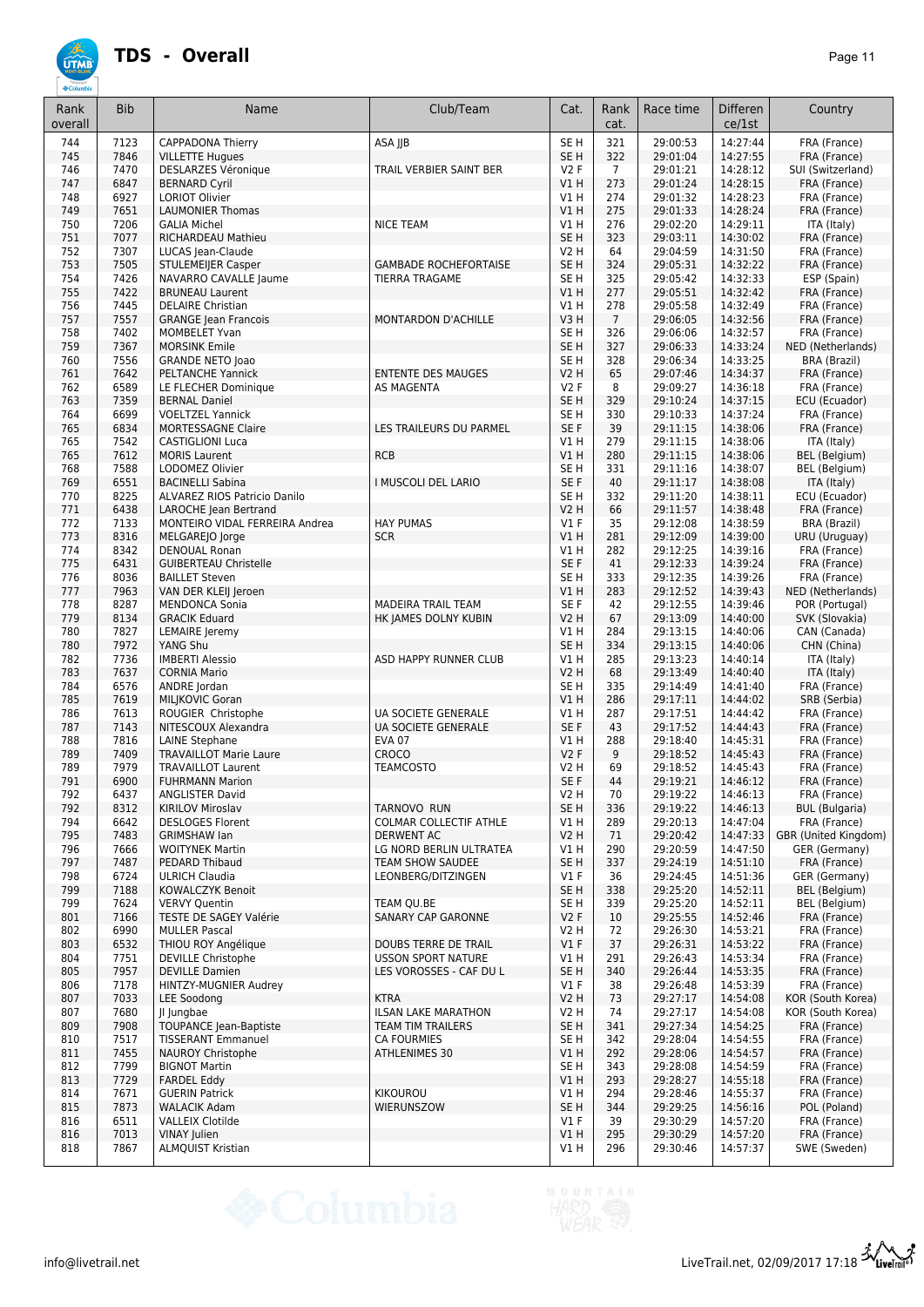| Rank<br>overall | <b>Bib</b>   | Name                                                  | Club/Team                         | Cat.                               | Rank<br>cat. | Race time            | Differen<br>ce/1st   | Country                                     |
|-----------------|--------------|-------------------------------------------------------|-----------------------------------|------------------------------------|--------------|----------------------|----------------------|---------------------------------------------|
| 819             | 8333         | ROUSSEAU Pierrick                                     |                                   | V1H                                | 297          | 29:34:03             | 15:00:54             | FRA (France)                                |
| 820             | 7369         | <b>TASSIN Jerome</b>                                  | USN-ATHLETISME                    | V1H                                | 298          | 29:35:06             | 15:01:57             | FRA (France)                                |
| 821             | 7959         | <b>LIBOT Patrick</b>                                  |                                   | V3H                                | 8            | 29:35:29             | 15:02:20             | FRA (France)                                |
| 822             | 7630         | GEILING Jörg                                          |                                   | <b>V2 H</b>                        | 75           | 29:35:49             | 15:02:40             | GER (Germany)                               |
| 823<br>824      | 7328<br>7436 | <b>MONTREUIL Nicolas</b><br><b>HERMAN Christophe</b>  | CHTRAILERSTEAM62                  | SE <sub>H</sub><br>V1H             | 345<br>299   | 29:36:05<br>29:36:23 | 15:02:56<br>15:03:14 | FRA (France)<br>FRA (France)                |
| 825             | 7292         | <b>RICHEZ Herve</b>                                   | CHTRAILERSTEAM62                  | V1H                                | 300          | 29:36:24             | 15:03:15             | FRA (France)                                |
| 826             | 7781         | <b>TAVERNA Alberto</b>                                | <b>DES AMIS</b>                   | <b>V2 H</b>                        | 76           | 29:36:51             | 15:03:42             | ITA (Italy)                                 |
| 827             | 7938         | <b>POURCHER Matthieu</b>                              |                                   | VIH                                | 301          | 29:37:04             | 15:03:55             | FRA (France)                                |
| 828             | 7093         | <b>HERBERT Clemens</b>                                | EHYGIENE.DE                       | VIH                                | 302          | 29:37:44             | 15:04:35             | GER (Germany)                               |
| 829             | 6717         | <b>GIRARDOT Magali</b>                                | <b>USCN</b>                       | <b>V2F</b>                         | 11           | 29:37:46             | 15:04:37             | FRA (France)                                |
| 830<br>830      | 7175<br>7775 | <b>RESTOUX Gwendal</b><br><b>DELATTRE Remi</b>        | ELAN 91 S/L US PALAISEA           | SE <sub>H</sub><br>SE <sub>H</sub> | 346<br>347   | 29:37:51<br>29:37:51 | 15:04:42             | FRA (France)                                |
| 832             | 8340         | <b>YUSUKE Morimoto</b>                                | CHOKUMAGA                         | V1H                                | 303          | 29:38:08             | 15:04:42<br>15:04:59 | FRA (France)<br>JPN (Japan)                 |
| 833             | 7926         | <b>MENU Vincent</b>                                   |                                   | <b>V2 H</b>                        | 77           | 29:38:14             | 15:05:05             | FRA (France)                                |
| 834             | 7552         | <b>ARSAC Martin</b>                                   |                                   | V1H                                | 304          | 29:38:31             | 15:05:22             | FRA (France)                                |
| 835             | 7961         | <b>REINA Yuval</b>                                    | <b>SUMMIT</b>                     | <b>V2 H</b>                        | 78           | 29:39:03             | 15:05:54             | ISR (Israel)                                |
| 836             | 7338         | GONZALEZ DOMINGUEZ Ruben Dario                        | DANIEL SIMBRON RUNNING            | V1H                                | 305          | 29:39:54             | 15:06:45             | PAR (Paraguay)                              |
| 837             | 7884         | MINGUENAUD Stephane                                   | MBDA SPORT ATHLETISME             | V1H                                | 306          | 29:40:16             | 15:07:07             | FRA (France)                                |
| 838<br>839      | 7768<br>8041 | LORENZO HENRIQUEZ Gerardo<br><b>HUANG Ronghui</b>     | CARUCAT<br><b>WENLING RUNNING</b> | V1H<br>SE <sub>H</sub>             | 307<br>348   | 29:40:21<br>29:41:02 | 15:07:12<br>15:07:53 | ESP (Spain)<br>CHN (China)                  |
| 840             | 7106         | LANG Jeremy                                           | SERBIA RUNNING PROJECT            | SE <sub>H</sub>                    | 349          | 29:42:39             | 15:09:30             | GBR (United Kingdom)                        |
| 841             | 7802         | LE BOZEC David                                        | <b>BUSSY RUNNING</b>              | VIH                                | 308          | 29:43:40             | 15:10:31             | FRA (France)                                |
| 842             | 8295         | CAISSO Alain                                          |                                   | <b>V2 H</b>                        | 79           | 29:43:45             | 15:10:36             | FRA (France)                                |
| 843             | 7195         | <b>ISHIMOTO Shoko</b>                                 |                                   | <b>V2F</b>                         | 12           | 29:44:03             | 15:10:54             | JPN (Japan)                                 |
| 844             | 6421         | <b>LEWIS Matt</b>                                     |                                   | V1H                                | 309          | 29:44:06             | 15:10:57             | USA (United States)                         |
| 845             | 8149         | PAVON RIVERA Jorge Martin                             | CEMAC TOLUCA                      | SE <sub>H</sub>                    | 350          | 29:44:11             | 15:11:02             | MEX (Mexico)                                |
| 846             | 7484         | KLCOVANSKY Jakob                                      | THE QUEEN'S ATHLETIC CL           | SE <sub>H</sub>                    | 351          | 29:44:40             | 15:11:31             | SWE (Sweden)                                |
| 847             | 8025         | JI Hong                                               | 江苏MBA酷跑团                          | V1H<br>SE <sub>H</sub>             | 310          | 29:45:20             | 15:12:11             | CHN (China)                                 |
| 848<br>849      | 7875<br>7756 | <b>BOUBY Simon</b><br><b>RENAULT Alexis</b>           | <b>BOUC ATHLETISME</b>            | SE <sub>H</sub>                    | 352<br>353   | 29:45:33<br>29:45:47 | 15:12:24<br>15:12:38 | FRA (France)<br>FRA (France)                |
| 849             | 7757         | <b>RENAULT Emmanuel</b>                               |                                   | SE <sub>H</sub>                    | 354          | 29:45:47             | 15:12:38             | FRA (France)                                |
| 851             | 7147         | <b>FRAU Stefano</b>                                   | Artzia                            | VIH                                | 311          | 29:47:38             | 15:14:29             | ITA (Italy)                                 |
| 852             | 7998         | <b>UNTERSTOCK Julien</b>                              |                                   | SE <sub>H</sub>                    | 355          | 29:48:27             | 15:15:18             | FRA (France)                                |
| 853             | 7394         | <b>EYMARD Brice</b>                                   |                                   | SE <sub>H</sub>                    | 356          | 29:48:40             | 15:15:31             | FRA (France)                                |
| 853             | 8060         | <b>VICTOR Pascal</b>                                  |                                   | V <sub>2</sub> H                   | 80           | 29:48:40             | 15:15:31             | FRA (France)                                |
| 855             | 7856         | <b>CARDONA Fabien</b>                                 | <b>GINESTAS X TRAIL</b>           | V1 H                               | 312          | 29:50:15             | 15:17:06             | FRA (France)                                |
| 856             | 7770<br>7798 | <b>WOZNIAK Mathieu</b>                                |                                   | SE <sub>H</sub>                    | 357          | 29:50:17             | 15:17:08             | FRA (France)                                |
| 857<br>857      | 7904         | <b>VINCELOT Guillaume</b><br><b>PAUCHET Guillaume</b> |                                   | SE <sub>H</sub><br>V1H             | 358<br>313   | 29:51:15<br>29:51:15 | 15:18:06<br>15:18:06 | FRA (France)<br>FRA (France)                |
| 859             | 7345         | FERRER GIRÓN Jose Maria                               | <b>RUNNBIKES</b>                  | V1 H                               | 314          | 29:51:20             | 15:18:11             | ESP (Spain)                                 |
| 860             | 7605         | POZZI Daniele                                         | HAPPY RUNNER CLUB                 | V1H                                | 315          | 29:52:12             | 15:19:03             | ITA (Italy)                                 |
| 861             | 7081         | <b>LEE Sanglim</b>                                    | <b>KTRA</b>                       | <b>V2F</b>                         | 13           | 29:52:19             | 15:19:10             | KOR (South Korea)                           |
| 862             | 7590         | MARROCCO Andre                                        |                                   | <b>V2 H</b>                        | 81           | 29:52:55             | 15:19:46             | FRA (France)                                |
| 863             | 7075         | <b>OCAMPO Cedric</b>                                  | TEAM LE CHATONS                   | SE <sub>H</sub>                    | 359          | 29:53:05             | 15:19:56             | FRA (France)                                |
| 864             | 7597         | VEGA ORDOÑEZ Jose Miquel                              | <b>CLUB DEPORTIVO FINISHER</b>    | SE <sub>H</sub>                    | 360          | 29:53:47             | 15:20:38             | ESP (Spain)                                 |
| 865<br>865      | 6789<br>7311 | <b>SCHEID Stephane</b><br>ZHANG Yunfei                |                                   | VIH<br>SE <sub>H</sub>             | 316<br>361   | 29:54:42<br>29:54:42 | 15:21:33<br>15:21:33 | FRA (France)<br>CHN (China)                 |
| 867             | 6896         | MATSUBA Masaki                                        | <b>IWAMOTO CITY TRC</b>           | <b>V2 H</b>                        | 82           | 29:55:15             | 15:22:06             | JPN (Japan)                                 |
| 868             | 7034         | <b>MUTTI Matteo</b>                                   |                                   | SE <sub>H</sub>                    | 362          | 29:55:45             | 15:22:36             | ITA (Italy)                                 |
| 869             | 8297         | <b>CHEN Yueliang</b>                                  |                                   | VIH                                | 317          | 29:56:07             | 15:22:58             | CHN (China)                                 |
| 870             | 7488         | <b>VIRGO Alexandre</b>                                | <b>COMPRESSPORT CH</b>            | VIH                                | 318          | 29:56:46             | 15:23:37             | SUI (Switzerland)                           |
| 871             | 7566         | <b>VERRY Vincent</b>                                  |                                   | V1 H                               | 319          | 29:56:49             | 15:23:40             | FRA (France)                                |
| 872             | 7056         | <b>ABLAIN Michaël</b>                                 | POINT TROP N'EN FAUT              | VIH                                | 320          | 29:57:07             | 15:23:58             | FRA (France)                                |
| 872<br>874      | 7554<br>7758 | COUANON Julien<br>VIEILHOMME Stéphane                 | POINT TROP N'EN FAUT              | V1 H<br>VIH                        | 321<br>322   | 29:57:07<br>29:58:00 | 15:23:58<br>15:24:51 | FRA (France)<br>FRA (France)                |
| 875             | 7357         | <b>THOMPSON Lisa</b>                                  | T:ZERO MULTISPORT                 | SE F                               | 45           | 29:58:21             | 15:25:12             | AUS (Australia)                             |
| 876             | 8317         | <b>MENA Pablo</b>                                     |                                   | SE <sub>H</sub>                    | 363          | 29:58:29             | 15:25:20             | ECU (Ecuador)                               |
| 877             | 7212         | <b>FAZARI Federica</b>                                |                                   | SE F                               | 46           | 29:58:41             | 15:25:32             | ITA (Italy)                                 |
| 878             | 7745         | PAUCOT Logan                                          |                                   | SE <sub>H</sub>                    | 364          | 29:58:54             | 15:25:45             | FRA (France)                                |
| 879             | 6977         | <b>ROTA Thierry</b>                                   |                                   | V2 H                               | 83           | 29:58:59             | 15:25:50             | FRA (France)                                |
| 880             | 7170         | EJENSTAM Joakim                                       |                                   | SE <sub>H</sub>                    | 365          | 29:59:01             | 15:25:52             | SWE (Sweden)                                |
| 881             | 8112<br>6941 | PETITIMBERT Ludovic                                   | <b>CLUB MAD</b>                   | VIH                                | 323          | 29:59:20             | 15:26:11             | FRA (France)                                |
| 882<br>883      | 7404         | <b>FUNG Kin Kwok</b><br>ROSSETTI Andrea               | TEAM 3 ESSE                       | V1 H<br>SE <sub>H</sub>            | 324<br>366   | 30:00:08<br>30:01:19 | 15:26:59<br>15:28:10 | HKG (Hong Kong)<br>ITA (Italy)              |
| 884             | 7406         | <b>TRUCHET Luca</b>                                   | <b>COURMAYEUR TRAILER</b>         | SE <sub>H</sub>                    | 367          | 30:01:20             | 15:28:11             | ITA (Italy)                                 |
| 885             | 7814         | <b>GONZALEZ RIVERO Francisco</b>                      | LABARU TRAIL                      | SE <sub>H</sub>                    | 368          | 30:02:05             | 15:28:56             | ESP (Spain)                                 |
| 886             | 7623         | <b>TOMMASI Stephane</b>                               | <b>SPAC</b>                       | SE <sub>H</sub>                    | 369          | 30:02:17             | 15:29:08             | FRA (France)                                |
| 887             | 7253         | FERRANDO Florent                                      |                                   | SE <sub>H</sub>                    | 370          | 30:02:55             | 15:29:46             | FRA (France)                                |
| 888             | 6952         | <b>TRAINA Christophe</b>                              | <b>OTC</b>                        | VIH                                | 325          | 30:03:19             | 15:30:10             | BEL (Belgium)                               |
| 889             | 7337         | <b>ELSEN Frederic</b>                                 | CPMV-OTC                          | V1 H                               | 326          | 30:03:21             | 15:30:12             | BEL (Belgium)                               |
| 890             | 7841         | <b>BONNET Pascal</b>                                  |                                   | V1 H                               | 327          | 30:03:58             | 15:30:49             | FRA (France)                                |
| 891<br>892      | 7038<br>6716 | JAMES Megan<br><b>CECCONELLO Leonice Maria</b>        |                                   | SE F<br>V2F                        | 47<br>14     | 30:04:18<br>30:04:23 | 15:31:09<br>15:31:14 | GBR (United Kingdom)<br><b>BRA (Brazil)</b> |
| 892             | 7097         | ZANATTA Giuliana                                      | <b>UPFIT</b>                      | $VI$ F                             | 40           | 30:04:23             | 15:31:14             | <b>BRA (Brazil)</b>                         |
|                 |              |                                                       |                                   |                                    |              |                      |                      |                                             |



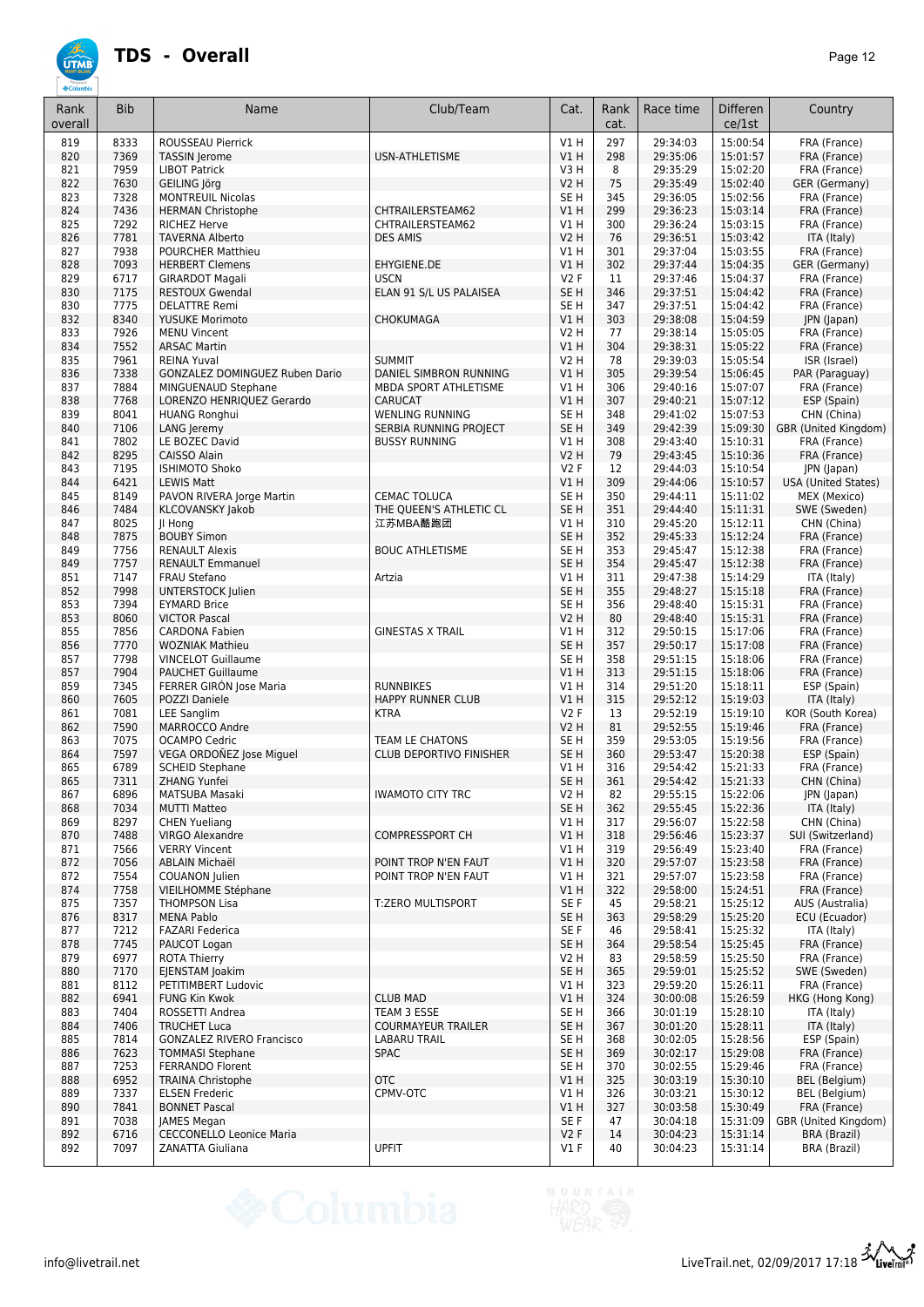| Rank<br>overall | <b>Bib</b>   | Name                                                    | Club/Team                      | Cat.                           | Rank<br>cat. | Race time            | Differen<br>ce/1st   | Country                              |
|-----------------|--------------|---------------------------------------------------------|--------------------------------|--------------------------------|--------------|----------------------|----------------------|--------------------------------------|
| 894             | 7807         | <b>VISEUX Philippe</b>                                  |                                | VIH                            | 328          | 30:05:27             | 15:32:18             | FRA (France)                         |
| 895             | 8024         | <b>HINDSON Andy</b>                                     | <b>CIRENCESTER AC</b>          | <b>V2 H</b>                    | 84           | 30:06:10             | 15:33:01             | GBR (United Kingdom)                 |
| 896             | 7171         | EULOGIO Riccardo                                        | <b>BIELLA RUNNING</b>          | V1H                            | 329          | 30:07:59             | 15:34:50             | ITA (Italy)                          |
| 897             | 7732<br>7558 | <b>BENOIT Laurent</b><br><b>HENAFF Fabrice</b>          | <b>RAIDLIGHT</b>               | <b>V2 H</b>                    | 85<br>330    | 30:08:13             | 15:35:04<br>15:35:21 | FRA (France)                         |
| 898<br>899      | 7309         | <b>SCHILLE Julien</b>                                   | TERRE DE RUNNING BOURGO        | V1 H<br>SE <sub>H</sub>        | 371          | 30:08:30<br>30:10:38 | 15:37:29             | FRA (France)<br>FRA (France)         |
| 900             | 7456         | <b>NEEL Pierrick</b>                                    |                                | SE <sub>H</sub>                | 372          | 30:11:00             | 15:37:51             | FRA (France)                         |
| 901             | 7996         | <b>NAISBITT Michael James</b>                           |                                | VIH                            | 331          | 30:14:01             | 15:40:52             | GBR (United Kingdom)                 |
| 902             | 7894         | <b>BUCHET Frederic</b>                                  | <b>USBW</b>                    | VIH                            | 332          | 30:15:24             | 15:42:15             | <b>BEL</b> (Belgium)                 |
| 903             | 6432         | <b>BROOKS Samantha</b>                                  | THE NEVEREST GIRLS             | $VI$ F                         | 41           | 30:15:52             | 15:42:43             | GBR (United Kingdom)                 |
| 904             | 8096<br>6445 | KAUSKOT Christophe<br>LUCAS Jérôme                      |                                | VIH<br>VIH                     | 333<br>334   | 30:16:16<br>30:16:22 | 15:43:07<br>15:43:13 | FRA (France)<br>FRA (France)         |
| 905<br>906      | 7105         | <b>DUPUY Sebastien</b>                                  |                                | SE <sub>H</sub>                | 373          | 30:16:28             | 15:43:19             | FRA (France)                         |
| 906             | 7124         | <b>ESTEBAN PRIETO David</b>                             | <b>EMSA-SANRUN</b>             | SE <sub>H</sub>                | 374          | 30:16:28             | 15:43:19             | ESP (Spain)                          |
| 908             | 8227         | MORA ROSELL Iban Jordi                                  | TRAINING TRAIL TEAM            | SE <sub>H</sub>                | 375          | 30:16:29             | 15:43:20             | ESP (Spain)                          |
| 909             | 7428         | SMOL Christophe                                         |                                | SE <sub>H</sub>                | 376          | 30:16:38             | 15:43:29             | FRA (France)                         |
| 910             | 8017         | FERNANDEZ josé                                          | <b>CE CIAT</b>                 | <b>V2 H</b>                    | 86           | 30:19:00             | 15:45:51             | FRA (France)                         |
| 911             | 8292         | <b>BOMMENSATT Christian</b>                             | CLUB ALPIN MULHOUSE            | V3H                            | 9            | 30:19:06             | 15:45:57             | FRA (France)                         |
| 912<br>913      | 7947<br>7953 | <b>CHEN Huawei</b><br><b>MONCOUSIN Fabien</b>           |                                | V1 H<br>SE <sub>H</sub>        | 335<br>377   | 30:20:41<br>30:20:42 | 15:47:32<br>15:47:33 | CHN (China)<br><b>BEL</b> (Belgium)  |
| 914             | 8301         | <b>GHISALBERTI Massimo</b>                              | <b>SISPORT</b>                 | <b>V2 H</b>                    | 87           | 30:22:24             | 15:49:15             | ITA (Italy)                          |
| 915             | 7712         | <b>CLICHE Christophe</b>                                |                                | <b>V2 H</b>                    | 88           | 30:23:00             | 15:49:51             | FRA (France)                         |
| 916             | 6932         | DI MAURO Alfio Alfredo                                  | ETNATRAIL ASD                  | <b>V2 H</b>                    | 89           | 30:23:59             | 15:50:50             | ITA (Italy)                          |
| 917             | 7987         | PASTOR VALLS Oscar                                      | <b>GRUP DE CORRER EMPERADO</b> | VIH                            | 336          | 30:25:32             | 15:52:23             | ESP (Spain)                          |
| 918             | 7234         | ALDEA RUIZ Gregor                                       | <b>GRUP DE CORRER EMPERADO</b> | SE <sub>H</sub>                | 378          | 30:25:40             | 15:52:31             | ESP (Spain)                          |
| 919             | 7545         | <b>DENIAU Cedric</b>                                    | <b>FAC</b>                     | VIH                            | 337          | 30:26:31             | 15:53:22             | FRA (France)                         |
| 920             | 7263         | <b>LEGAGNEUR Maurice</b>                                |                                | V3H                            | 10           | 30:26:44             | 15:53:35             | FRA (France)                         |
| 921             | 7713         | <b>DIFFINE Dominique</b>                                |                                | <b>V2 H</b>                    | 90           | 30:27:04             | 15:53:55             | FRA (France)                         |
| 922<br>923      | 7942<br>7728 | <b>CAILLERE Olivier</b><br><b>ECHAITI Mohamed</b>       | <b>AC ST REMY</b>              | SE <sub>H</sub><br>VIH         | 379<br>338   | 30:27:19<br>30:27:43 | 15:54:10<br>15:54:34 | FRA (France)<br>FRA (France)         |
| 924             | 7531         | <b>BIASINO Fabrice</b>                                  |                                | V1 H                           | 339          | 30:28:38             | 15:55:29             | BEL (Belgium)                        |
| 925             | 7866         | <b>MARTIN Guy</b>                                       | <b>Running Safe</b>            | <b>V2 H</b>                    | 91           | 30:28:44             | 15:55:35             | BEL (Belgium)                        |
| 926             | 8047         | <b>PROUST Michel</b>                                    |                                | V2 H                           | 92           | 30:29:28             | 15:56:19             | FRA (France)                         |
| 927             | 7683         | PRUVÔT Sébastien                                        |                                | VIH                            | 340          | 30:29:56             | 15:56:47             | FRA (France)                         |
| 928             | 6745         | <b>ANTON Catherine</b>                                  |                                | V2F                            | 15           | 30:30:11             | 15:57:02             | FRA (France)                         |
| 929             | 7371         | <b>CORNILLON Jean-Paul</b>                              | <b>KIKOUROU</b>                | <b>V2 H</b>                    | 93           | 30:30:15             | 15:57:06             | FRA (France)                         |
| 930             | 7810         | LOAIZA GALEANO Nicolas Mauricio                         | <b>BODYTECH</b>                | V2 H                           | 94           | 30:30:36             | 15:57:27             | COL (Colombia)                       |
| 931<br>932      | 7493<br>7326 | <b>GLATTSTEIN Guillermo</b><br>GALÁN VENTURA Juan Diego | <b>TRIATLON PEJEVERDE</b>      | VIH<br>SE <sub>H</sub>         | 341<br>380   | 30:30:42<br>30:30:54 | 15:57:33<br>15:57:45 | ARG (Argentina)<br>ESP (Spain)       |
| 932             | 7899         | ALONSO HERRERA Aarón Jesús                              | C.T. PEJEVERDE                 | SE <sub>H</sub>                | 381          | 30:30:54             | 15:57:45             | ESP (Spain)                          |
| 934             | 7490         | <b>BOYLE David</b>                                      |                                | V1 H                           | 342          | 30:30:56             | 15:57:47             | IRL (Ireland)                        |
| 935             | 7952         | MIUZZO Raphael                                          |                                | SE <sub>H</sub>                | 382          | 30:31:29             | 15:58:20             | FRA (France)                         |
| 936             | 7984         | <b>FAUVEL Michel</b>                                    | <b>CMCAS EDF</b>               | V1 H                           | 343          | 30:31:34             | 15:58:25             | FRA (France)                         |
| 937             | 7717         | DOFF SOTTA Marco                                        | NUOVA ATLETICA SAMVERGA        | V1H                            | 344          | 30:32:34             | 15:59:25             | ITA (Italy)                          |
| 938             | 7433         | <b>CLIFTON Luke</b>                                     |                                | <b>V2 H</b>                    | 95           | 30:32:54             | 15:59:45             | GBR (United Kingdom)                 |
| 939<br>940      | 7242<br>7383 | <b>EGAWA Masami</b>                                     |                                | $VI$ F<br>V1H                  | 42<br>345    | 30:33:05<br>30:33:07 | 15:59:56<br>15:59:58 | JPN (Japan)                          |
| 941             | 8201         | HIRAKI Junya<br>ALVES António                           |                                | V1H                            | 346          | 30:33:08             | 15:59:59             | JPN (Japan)<br>POR (Portugal)        |
| 942             | 8010         | <b>BONINO Jean-Marc</b>                                 |                                | V2 H                           | 96           | 30:33:15             | 16:00:06             | FRA (France)                         |
| 943             | 6469         | <b>CLAUSEN Ole</b>                                      | <b>SPARTA</b>                  | V1H                            | 347          | 30:33:19             | 16:00:10             | DEN (Denmark)                        |
| 944             | 7678         | <b>GAILIS Emils</b>                                     | SELONIA                        | V1 H                           | 348          | 30:33:20             | 16:00:11             | LAT (Latvia)                         |
| 945             | 7129         | MORALES MENCHÓN Fco. Javier                             | <b>EMSA SAN-RUN</b>            | V1 H                           | 349          | 30:33:21             | 16:00:12             | ESP (Spain)                          |
| 946             | 6714         | <b>LEE Miyeong</b>                                      |                                | $VI$ F                         | 43           | 30:34:07             | 16:00:58             | KOR (South Korea)                    |
| 947             | 6424         | <b>ARAKI Tomonori</b>                                   |                                | V1 H                           | 350          | 30:36:29             | 16:03:20             | JPN (Japan)                          |
| 948             | 7475         | <b>CLAESSENS Olivier</b>                                |                                | V1 H                           | 351          | 30:36:34             | 16:03:25             | BEL (Belgium)                        |
| 949<br>950      | 7450<br>7454 | <b>JANEX François</b><br><b>MOLFETTI Mathieu</b>        |                                | V2 H<br>SE H                   | 97<br>383    | 30:37:32<br>30:37:58 | 16:04:23<br>16:04:49 | FRA (France)<br>FRA (France)         |
| 951             | 7611         | <b>MASCIANGELO Carmine</b>                              | IL CRAMPO LANCIANO             | V1 H                           | 352          | 30:38:38             | 16:05:29             | ITA (Italy)                          |
| 952             | 7469         | <b>ZIMMERMANN Andre</b>                                 |                                | V1 H                           | 353          | 30:41:03             | 16:07:54             | GER (Germany)                        |
| 953             | 7954         | NOUVEAU Jean Luc                                        | <b>COURIR A SAINT GERVAIS</b>  | <b>V2 H</b>                    | 98           | 30:41:10             | 16:08:01             | FRA (France)                         |
| 954             | 7714         | <b>NOUVEAU Mathieu</b>                                  | COURIR A SAINT GERVAIS         | SE H                           | 384          | 30:41:11             | 16:08:02             | FRA (France)                         |
| 955             | 7393         | <b>EVERAERE Christophe</b>                              |                                | <b>V2 H</b>                    | 99           | 30:41:13             | 16:08:04             | FRA (France)                         |
| 956             | 7872         | <b>MERCIER Dominique</b>                                | SMAC                           | V2 H                           | 100          | 30:42:16             | 16:09:07             | <b>BEL</b> (Belgium)                 |
| 957<br>958      | 7660<br>7989 | <b>MEUWIS Frederic</b><br><b>BOUCLIER Eric</b>          | <b>GAG /MYRUN</b>              | V1 H<br>V1H                    | 354<br>355   | 30:42:17<br>30:43:47 | 16:09:08<br>16:10:38 | <b>BEL</b> (Belgium)<br>FRA (France) |
| 959             | 7919         | <b>HESLOT Cyril</b>                                     |                                | SE <sub>H</sub>                | 385          | 30:43:50             | 16:10:41             | FRA (France)                         |
| 960             | 7327         | <b>LONEZ Thomas</b>                                     | Trail the World                | SE H                           | 386          | 30:44:04             | 16:10:55             | BEL (Belgium)                        |
| 961             | 7215         | <b>FORICHON Matthieu</b>                                |                                | V1 H                           | 356          | 30:44:14             | 16:11:05             | FRA (France)                         |
| 962             | 7285         | <b>JAN Antoine</b>                                      |                                | SE H                           | 387          | 30:44:56             | 16:11:47             | FRA (France)                         |
| 963             | 7983         | <b>CLAUSS Pierre</b>                                    |                                | V2F                            | 16           | 30:45:41             | 16:12:32             | FRA (France)                         |
| 964             | 8313         | LEUNG Ka Kit                                            |                                | SE <sub>H</sub>                | 388          | 30:46:41             | 16:13:32             | HKG (Hong Kong)                      |
| 965             | 7504         | <b>SALLES Frank</b>                                     |                                | V <sub>2</sub> H               | 101          | 30:47:12             | 16:14:03<br>16:14:03 | FRA (France)                         |
| 965<br>967      | 8111<br>7811 | DUIVON Jean-Michel<br><b>BROUSTAILLE Arnaud</b>         |                                | <b>V2 H</b><br>SE <sub>H</sub> | 102<br>389   | 30:47:12<br>30:47:18 | 16:14:09             | FRA (France)<br>FRA (France)         |
| 968             | 7621         | <b>SAISON Gregoire</b>                                  |                                | SE H                           | 390          | 30:47:30             | 16:14:21             | FRA (France)                         |
|                 |              |                                                         |                                |                                |              |                      |                      |                                      |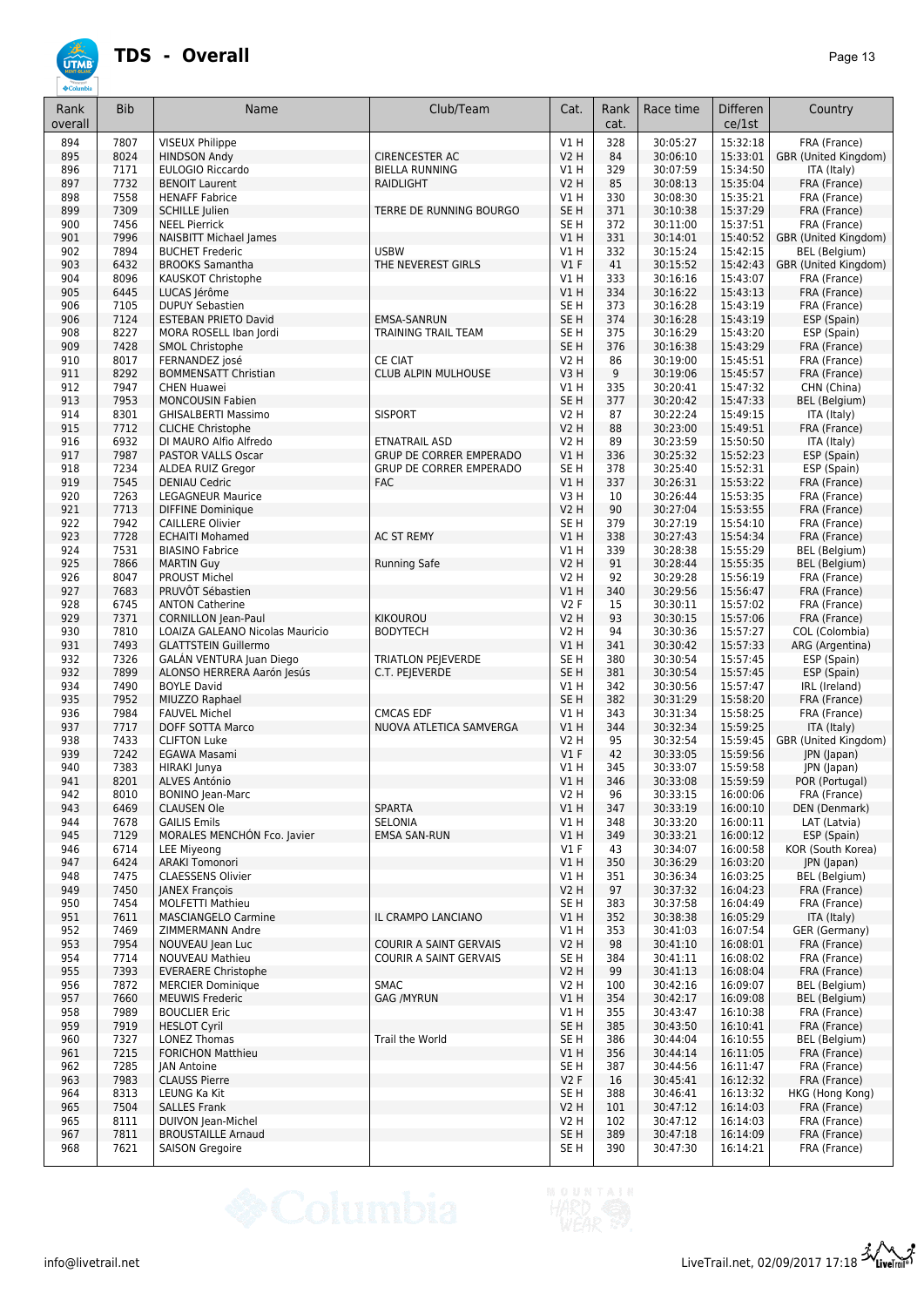| Rank<br>overall | <b>Bib</b>   | Name                                                    | Club/Team                                      | Cat.                               | Rank<br>cat. | Race time            | <b>Differen</b><br>ce/1st | Country                              |
|-----------------|--------------|---------------------------------------------------------|------------------------------------------------|------------------------------------|--------------|----------------------|---------------------------|--------------------------------------|
| 969             | 8158         | <b>BRACHET Patrick</b>                                  |                                                | V3H                                | 11           | 30:47:53             | 16:14:44                  | FRA (France)                         |
| 970             | 7380         | <b>BOUCHERON David</b>                                  |                                                | V1H                                | 357          | 30:48:00             | 16:14:51                  | FRA (France)                         |
| 971             | 7669         | <b>BLANCHARD Gilles</b>                                 |                                                | V1 H                               | 358          | 30:48:14             | 16:15:05                  | FRA (France)                         |
| 972<br>973      | 8185<br>8216 | SU Zhenlei<br>LI Zhigiang                               | <b>CBN TRAIL</b>                               | SE <sub>H</sub><br>V1 H            | 391<br>359   | 30:48:17<br>30:48:20 | 16:15:08<br>16:15:11      | CHN (China)<br>CHN (China)           |
| 974             | 8197         | PETAZZONI Philippe                                      | <b>CIV CHEVREUSE</b>                           | V3H                                | 12           | 30:48:48             | 16:15:39                  | FRA (France)                         |
| 975             | 7231         | <b>SCHWARTZ Pierre</b>                                  | ASPTT STRASBOURG TRIATH                        | <b>V2 H</b>                        | 103          | 30:49:00             | 16:15:51                  | FRA (France)                         |
| 976             | 7571         | LAVIELLE Frédéric                                       |                                                | V1H                                | 360          | 30:49:01             | 16:15:52                  | FRA (France)                         |
| 977             | 8315         | <b>MARISSIAUX Bertrand</b>                              | <b>ARCH CINEY</b>                              | <b>V2 H</b>                        | 104          | 30:49:06             | 16:15:57                  | <b>BEL</b> (Belgium)                 |
| 978             | 7828         | <b>MARECHAL Baptiste</b>                                |                                                | SE <sub>H</sub>                    | 392          | 30:49:09             | 16:16:00                  | BEL (Belgium)                        |
| 979<br>980      | 7548<br>7990 | LUX Arno                                                | AC EIFEL / VGDS OSTBELG                        | V2 H<br>SE <sub>H</sub>            | 105<br>393   | 30:49:19<br>30:49:21 | 16:16:10<br>16:16:12      | <b>BEL</b> (Belgium)<br>FRA (France) |
| 981             | 7958         | <b>FRANCOIS Baptiste</b><br><b>HENRY Victor</b>         |                                                | SE <sub>H</sub>                    | 394          | 30:49:22             | 16:16:13                  | FRA (France)                         |
| 982             | 7859         | <b>RUDOLPH Frederic</b>                                 |                                                | V1H                                | 361          | 30:49:47             | 16:16:38                  | SUI (Switzerland)                    |
| 983             | 6848         | <b>BLANCO Pedro</b>                                     |                                                | V2 H                               | 106          | 30:49:54             | 16:16:45                  | ESP (Spain)                          |
| 984             | 8144         | <b>TAKANO Daiki</b>                                     | TOYOSHIMA RUNNING CLUB                         | SE <sub>H</sub>                    | 395          | 30:49:55             | 16:16:46                  | JPN (Japan)                          |
| 985             | 7296         | <b>VLASIU Cosmin</b>                                    |                                                | SE <sub>H</sub>                    | 396          | 30:49:58             | 16:16:49                  | FRA (France)                         |
| 986             | 8099         | ZENG Zhi                                                |                                                | SE <sub>H</sub>                    | 397          | 30:50:32             | 16:17:23                  | CHN (China)                          |
| 987<br>988      | 8011<br>8235 | <b>CHRONOPOULOS Vasileios</b><br>RANA Pawan             | enTRI / PalmosAS                               | SE <sub>H</sub><br>SE <sub>H</sub> | 398<br>399   | 30:51:44<br>30:51:58 | 16:18:35<br>16:18:49      | GRE (Greece)<br>NEP (Nepal)          |
| 989             | 8223         | KAMEI Kazutoshi                                         |                                                | <b>V2 H</b>                        | 107          | 30:52:03             | 16:18:54                  | JPN (Japan)                          |
| 990             | 7877         | <b>CULLEN Neal</b>                                      |                                                | <b>V2 H</b>                        | 108          | 30:52:04             | 16:18:55                  | GBR (United Kingdom)                 |
| 991             | 7927         | <b>WALSHE Kieran</b>                                    | <b>LYMM RUNNERS</b>                            | <b>V2 H</b>                        | 109          | 30:52:10             | 16:19:01                  | GBR (United Kingdom)                 |
| 992             | 7000         | <b>MINGUET Laurence</b>                                 | <b>BOITHEUX</b>                                | $VI$ F                             | 44           | 30:53:45             | 16:20:36                  | <b>BEL</b> (Belgium)                 |
| 992             | 7342         | PU Jiming                                               | <b>COFFEE XIAOLEHUI</b>                        | SE <sub>H</sub>                    | 400          | 30:53:45             | 16:20:36                  | CHN (China)                          |
| 994             | 7257         | <b>WORETH Dominique</b>                                 | <b>CMBM</b>                                    | V1H                                | 362          | 30:54:29             | 16:21:20                  | FRA (France)                         |
| 994             | 8068         | ROBERT Frédéric                                         |                                                | <b>V2 H</b>                        | 110          | 30:54:29             | 16:21:20                  | FRA (France)                         |
| 996<br>997      | 7951<br>7633 | <b>LANGLET Geoffrey</b><br><b>NEGARET Frederic</b>      |                                                | SE <sub>H</sub><br>V1 H            | 401<br>363   | 30:55:07             | 16:21:58<br>16:22:12      | FRA (France)                         |
| 998             | 7564         | <b>THEPAUT Jeremy</b>                                   |                                                | SE <sub>H</sub>                    | 402          | 30:55:21<br>30:55:53 | 16:22:44                  | FRA (France)<br>FRA (France)         |
| 999             | 7401         | <b>DHAM Stephen</b>                                     |                                                | SE <sub>H</sub>                    | 403          | 30:56:08             | 16:22:59                  | FRA (France)                         |
| 1000            | 7697         | <b>GROSS Toomas</b>                                     |                                                | V1H                                | 364          | 30:56:09             | 16:23:00                  | EST (Estonia)                        |
| 1001            | 6811         | LE LOARER Emmanuelle                                    | AS BRED                                        | SE <sub>F</sub>                    | 48           | 30:56:21             | 16:23:12                  | FRA (France)                         |
| 1002            | 6861         | <b>BONNET Aurelie</b>                                   |                                                | V1F                                | 45           | 30:56:24             | 16:23:15                  | FRA (France)                         |
| 1003            | 7375         | PETITJEAN Frédéric                                      |                                                | V2 H                               | 111          | 30:57:11             | 16:24:02                  | FRA (France)                         |
| 1004            | 8094         | <b>THIBAUD Olivier</b>                                  |                                                | V1H                                | 365          | 30:57:31             | 16:24:22                  | FRA (France)                         |
| 1005<br>1006    | 7985<br>7346 | <b>HUBEAUX Richard</b><br><b>GALLOIS Fabrice</b>        | <b>EFSRA</b>                                   | V1H<br><b>V2 H</b>                 | 366<br>112   | 30:58:42<br>30:59:26 | 16:25:33<br>16:26:17      | BEL (Belgium)<br>FRA (France)        |
| 1007            | 7975         | <b>DUCHATEL Christophe</b>                              |                                                | <b>V2 H</b>                        | 113          | 31:00:23             | 16:27:14                  | FRA (France)                         |
| 1008            | 7574         | <b>RICHARDS Barry</b>                                   | SADDEWORTH RC                                  | <b>V2 H</b>                        | 114          | 31:01:13             | 16:28:04                  | GBR (United Kingdom)                 |
| 1009            | 8080         | <b>ALEXANDRE Thomas</b>                                 |                                                | V1 H                               | 367          | 31:01:42             | 16:28:33                  | FRA (France)                         |
| 1010            | 8155         | <b>ROSSI Gregory</b>                                    |                                                | SE <sub>H</sub>                    | 404          | 31:02:54             | 16:29:45                  | FRA (France)                         |
| 1011            | 8063         | <b>JONFAL Pierre</b>                                    |                                                | SE <sub>H</sub>                    | 405          | 31:03:55             | 16:30:46                  | FRA (France)                         |
| 1012            | 7196         | NOUALHAGUET Christine                                   | PASSPARTOUT TRAILERS DU                        | V <sub>2</sub> F                   | 17           | 31:04:26             | 16:31:17                  | FRA (France)                         |
| 1013            | 7763         | <b>COLIN Maxime</b>                                     |                                                | SE <sub>H</sub>                    | 406          | 31:05:21<br>31:05:39 | 16:32:12                  | FRA (France)                         |
| 1014<br>1015    | 7102<br>7080 | MARCHAL Jean-Hugues<br><b>LEBON Sandrine</b>            | A3 ALENCON                                     | SE <sub>H</sub><br>SE <sub>F</sub> | 407<br>49    | 31:05:56             | 16:32:30<br>16:32:47      | FRA (France)<br>FRA (France)         |
| 1015            | 7658         | LEPROVOST Jérôme                                        |                                                | SE <sub>H</sub>                    | 408          | 31:05:56             | 16:32:47                  | FRA (France)                         |
| 1017            | 7583         | NAKAYAMA Takuya                                         |                                                | SE H                               | 409          | 31:06:54             | 16:33:45                  | JPN (Japan)                          |
| 1018            | 7587         | <b>KUNTCHEV Veselin</b>                                 | Emilio Motta & Vasil Ku                        | V1H                                | 368          | 31:07:26             | 16:34:17                  | <b>BUL</b> (Bulgaria)                |
| 1019            | 7085         | <b>REHM Pascal</b>                                      |                                                | V2 H                               | 115          | 31:07:51             | 16:34:42                  | FRA (France)                         |
| 1019            | 7098         | <b>AMAFROID BROISAT Philippe</b>                        |                                                | <b>V2 H</b>                        | 116          | 31:07:51             | 16:34:42                  | FRA (France)                         |
| 1019            | 7620         | ROUMAGNAC Bernard                                       | <b>GRUPO MONTANERO YTANTOS</b>                 | V2 H                               | 117          | 31:07:51             | 16:34:42                  | FRA (France)                         |
| 1019<br>1023    | 7690<br>8108 | DOMINGUEZ AGUILERA Maria Jose<br><b>SELLIER Cyrille</b> | LETRACEURS                                     | V2F<br>V1 H                        | 18<br>369    | 31:07:51<br>31:08:08 | 16:34:42<br>16:34:59      | ESP (Spain)<br>FRA (France)          |
| 1024            | 8020         | PEREIRA Alexandre                                       |                                                | SE <sub>H</sub>                    | 410          | 31:08:42             | 16:35:33                  | POR (Portugal)                       |
| 1025            | 6983         | <b>COULET Olivier</b>                                   | SOMMIERES ATHLETISMES                          | V1 H                               | 370          | 31:09:18             | 16:36:09                  | FRA (France)                         |
| 1026            | 7773         | <b>BOURGEOIS Pascal</b>                                 |                                                | VIH                                | 371          | 31:09:19             | 16:36:10                  | FRA (France)                         |
| 1027            | 8152         | DIENES Aron                                             | TELJESITMENYTURAZOK TAR                        | V1 H                               | 372          | 31:10:49             | 16:37:40                  | HUN (Hungary)                        |
| 1028            | 8164         | <b>LOW Frederick</b>                                    |                                                | SE <sub>H</sub>                    | 411          | 31:10:54             | 16:37:45                  | MAS (Malaysia)                       |
| 1029            | 7634         | ROSSIGNEUX Xavier                                       | TERRE DE RUNNING QUETIG                        | V1 H                               | 373          | 31:11:10             | 16:38:01                  | FRA (France)                         |
| 1030<br>1030    | 7136<br>8012 | <b>LEBRETON Pierre</b><br><b>OSSOLA Mario</b>           |                                                | <b>V2 H</b><br>V2 H                | 118<br>119   | 31:12:28<br>31:12:28 | 16:39:19<br>16:39:19      | FRA (France)<br>FRA (France)         |
| 1032            | 6930         | <b>BRUNET Laure</b>                                     | LES PTITS MOTEURS                              | SE F                               | 50           | 31:13:59             | 16:40:50                  | FRA (France)                         |
| 1032            | 7914         | PERRODO Franck                                          |                                                | VIH                                | 374          | 31:13:59             | 16:40:50                  | FRA (France)                         |
| 1034            | 7960         | <b>NEVEUX Benoit</b>                                    | LES PTITS MOTEURS                              | SE H                               | 412          | 31:14:00             | 16:40:51                  | FRA (France)                         |
| 1035            | 8178         | COLONELLO Sebastien                                     |                                                | V1 H                               | 375          | 31:14:16             | 16:41:07                  | FRA (France)                         |
| 1036            | 8064         | <b>MANSSENS Nicolas</b>                                 |                                                | V1H                                | 376          | 31:14:19             | 16:41:10                  | FRA (France)                         |
| 1037            | 7981         | <b>ASLAN Alp</b>                                        |                                                | VIH                                | 377          | 31:14:51             | 16:41:42                  | TUR (Turkey)                         |
| 1038<br>1039    | 7999<br>6639 | <b>MANGIAVINI Francesco</b><br><b>JOLLY Celine</b>      | TRAIL RUNNIG BRESCIA<br>MONTVILLE RUNNING CLUB | <b>V2 H</b><br>$VI$ F              | 120<br>46    | 31:15:13<br>31:16:29 | 16:42:04<br>16:43:20      | ITA (Italy)<br>FRA (France)          |
| 1040            | 7489         | <b>BEURIOT Sebastien</b>                                | MONTVILLE RUNNING CLUB                         | V1H                                | 378          | 31:16:30             | 16:43:21                  | FRA (France)                         |
| 1040            | 7924         | JOLLY Thierry                                           | MONTVILLE RUNNING CLUB                         | V2 H                               | 121          | 31:16:30             | 16:43:21                  | FRA (France)                         |
| 1042            | 7705         | <b>HUANG Sheng</b>                                      |                                                | V1H                                | 379          | 31:16:47             | 16:43:38                  | CHN (China)                          |
| 1043            | 8239         | LOUP Fabien                                             |                                                | V1 H                               | 380          | 31:16:48             | 16:43:39                  | FRA (France)                         |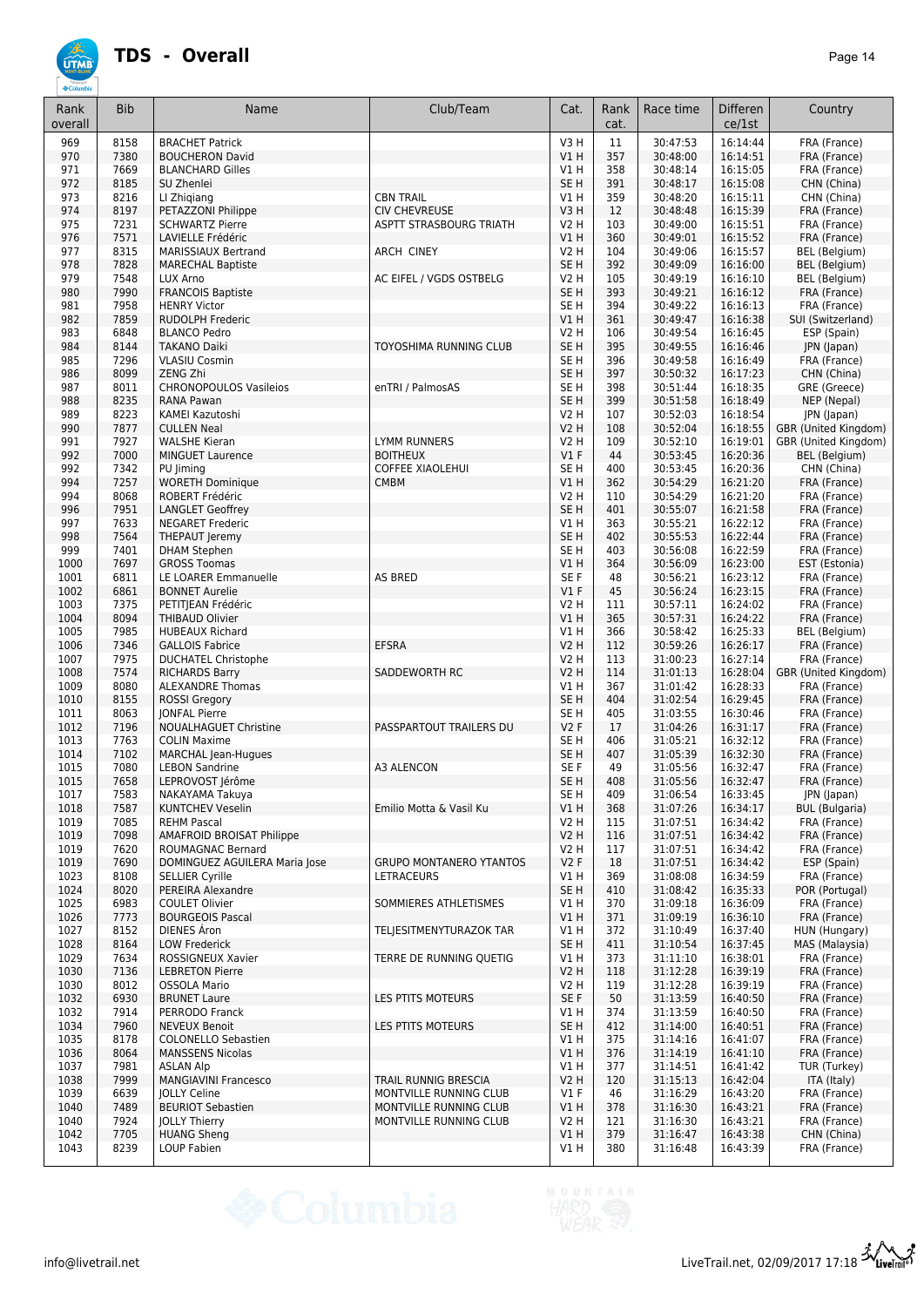| Rank<br>overall | <b>Bib</b>   | Name                                                     | Club/Team                    | Cat.                    | Rank<br>cat. | Race time            | <b>Differen</b><br>ce/1st | Country                               |
|-----------------|--------------|----------------------------------------------------------|------------------------------|-------------------------|--------------|----------------------|---------------------------|---------------------------------------|
| 1044            | 7974         | <b>DOKKEDAL Martin</b>                                   | POSSEDAL                     | V1H                     | 381          | 31:17:03             | 16:43:54                  | DEN (Denmark)                         |
| 1045            | 7061         | <b>OUIRINO Elisa</b>                                     |                              | SE F                    | 51           | 31:18:16             | 16:45:07                  | ITA (Italy)                           |
| 1046            | 7949         | <b>GARRONE Gianluca</b>                                  |                              | SE H                    | 413          | 31:18:17             | 16:45:08                  | ITA (Italy)                           |
| 1047<br>1047    | 8081<br>8196 | <b>BOY Hugo</b><br>KOZYK Olivier                         | ULTRA MARIN, RAID DU GO      | SE <sub>H</sub><br>V1 H | 414<br>382   | 31:18:56<br>31:18:56 | 16:45:47<br>16:45:47      | FRA (France)<br>FRA (France)          |
| 1049            | 7665         | <b>THIEBAUT Benoit</b>                                   | Lyon ultra run               | SE <sub>H</sub>         | 415          | 31:18:57             | 16:45:48                  | FRA (France)                          |
| 1050            | 7920         | <b>KHAYAT Alain</b>                                      | LES FOULEES DE BEAUREGA      | V2 H                    | 122          | 31:19:05             | 16:45:56                  | FRA (France)                          |
| 1051            | 7997         | <b>PAULSSON Mikael</b>                                   | <b>TEAM CHEETAH</b>          | <b>V2 H</b>             | 123          | 31:19:16             | 16:46:07                  | SWE (Sweden)                          |
| 1052            | 7879         | <b>UNGER Chris</b>                                       |                              | V1 H                    | 383          | 31:19:41             | 16:46:32                  | AUS (Australia)                       |
| 1053            | 8006         | <b>GRASSINI Cesare</b>                                   |                              | V1H                     | 384          | 31:20:28             | 16:47:19                  | ITA (Italy)                           |
| 1054<br>1055    | 7500<br>7895 | <b>KARLE Thomas</b><br><b>DELAPLACE Pierre</b>           | LT WERNAU                    | V2 H<br>SE <sub>H</sub> | 124<br>416   | 31:20:33<br>31:21:12 | 16:47:24<br>16:48:03      | GER (Germany)<br><b>BEL</b> (Belgium) |
| 1056            | 7119         | KIRCHHOFFER Mathieu                                      | <b>ALTITRAIL</b>             | V1H                     | 385          | 31:21:14             | 16:48:05                  | FRA (France)                          |
| 1057            | 7855         | <b>BENTOLILA PHILIPPE</b>                                | ELAN CHEVILLY LARUE          | <b>V2 H</b>             | 125          | 31:21:23             | 16:48:14                  | FRA (France)                          |
| 1058            | 7466         | <b>JOLY Yannick</b>                                      |                              | SE <sub>H</sub>         | 417          | 31:21:39             | 16:48:30                  | ITA (Italy)                           |
| 1059            | 7529         | <b>WORMSER Antoine</b>                                   |                              | SE <sub>H</sub>         | 418          | 31:21:54             | 16:48:45                  | FRA (France)                          |
| 1060            | 7350         | <b>CLOPPET</b> Jean-Paul                                 |                              | <b>V2 H</b>             | 126          | 31:22:02             | 16:48:53                  | FRA (France)                          |
| 1061            | 7390         | MONTAÑO LEZAMA Carmen Maria                              |                              | SE F                    | 52           | 31:24:43             | 16:51:34                  | VEN (Venezuela)                       |
| 1062<br>1063    | 6416<br>6865 | <b>TERPEREAU Daniel</b><br><b>LANDMAN Rinat</b>          | <b>COLMAR MC</b>             | V2 H<br>SE F            | 127<br>53    | 31:26:06<br>31:27:24 | 16:52:57<br>16:54:15      | FRA (France)<br>ISR (Israel)          |
| 1064            | 7247         | CASADIO Eugenio                                          |                              | SE <sub>H</sub>         | 419          | 31:27:25             | 16:54:16                  | ITA (Italy)                           |
| 1065            | 7430         | AVES Lúcio                                               | <b>PAPA TRILHOS</b>          | V1H                     | 386          | 31:28:44             | 16:55:35                  | POR (Portugal)                        |
| 1066            | 7462         | <b>DUPONT Frederic</b>                                   |                              | SE <sub>H</sub>         | 420          | 31:29:28             | 16:56:19                  | <b>BEL</b> (Belgium)                  |
| 1067            | 7502         | PALMA Riccardo                                           | A.P.D. MAREMOTO              | <b>V2 H</b>             | 128          | 31:31:12             | 16:58:03                  | ITA (Italy)                           |
| 1068            | 8205         | <b>HASTIE Andrew</b>                                     |                              | <b>V2 H</b>             | 129          | 31:32:05             | 16:58:56                  | GBR (United Kingdom)                  |
| 1069            | 7640         | KUBO Hiroshi                                             |                              | <b>V2 H</b>             | 130          | 31:32:11             | 16:59:02                  | JPN (Japan)                           |
| 1070            | 7946         | <b>TABERLET Christian</b>                                |                              | V3 H                    | 13           | 31:32:24             | 16:59:15                  | FRA (France)                          |
| 1071            | 8119         | DUBA jerome                                              |                              | V1 H                    | 387          | 31:32:51             | 16:59:42                  | FRA (France)                          |
| 1072            | 8090         | <b>AUTHIE Cyril</b>                                      | <b>GINESTAS XTRAIL</b>       | V1 H                    | 388          | 31:32:52             | 16:59:43                  | FRA (France)                          |
| 1073<br>1074    | 8110<br>7893 | <b>CARLIER Pierre-Albert</b><br><b>BAGOT Thomas</b>      |                              | <b>V2 H</b><br>V1 H     | 131<br>389   | 31:33:08<br>31:33:10 | 16:59:59<br>17:00:01      | FRA (France)<br>FRA (France)          |
| 1075            | 7892         | MATT Jerome                                              |                              | V1H                     | 390          | 31:33:11             | 17:00:02                  | FRA (France)                          |
| 1076            | 6860         | <b>BENAHMED Habiba</b>                                   |                              | $VI$ F                  | 47           | 31:33:13             | 17:00:04                  | FRA (France)                          |
| 1076            | 7068         | <b>TARI Carmelino</b>                                    | <b>ASD</b>                   | <b>V2 H</b>             | 132          | 31:33:13             | 17:00:04                  | ITA (Italy)                           |
| 1078            | 8194         | ADAMOVE Jan                                              | KYSUCE TEAM CADCA            | V2 H                    | 133          | 31:34:15             | 17:01:06                  | SVK (Slovakia)                        |
| 1079            | 8318         | MIYASHITA Hiroshi                                        | <b>IDA-RUNNER</b>            | SE <sub>H</sub>         | 421          | 31:34:31             | 17:01:22                  | JPN (Japan)                           |
| 1080            | 7905         | <b>MITAKE Shusuke</b>                                    | <b>IDA RUNNER</b>            | SE <sub>H</sub>         | 422          | 31:34:32             | 17:01:23                  | JPN (Japan)                           |
| 1081            | 7144         | <b>TRAWINSKI Ingrid</b>                                  |                              | $VI$ F                  | 48           | 31:34:51             | 17:01:42                  | FRA (France)                          |
| 1082<br>1083    | 8100<br>7570 | <b>BOYER Stephane</b><br><b>GORINA VANRELL Francisco</b> | <b>UES</b>                   | VIH<br>V2 H             | 391<br>134   | 31:34:54<br>31:35:19 | 17:01:45<br>17:02:10      | FRA (France)<br>ESP (Spain)           |
| 1084            | 8097         | MARRASÉ MAÑÉ Francesc Xavier                             | <b>RUNNBIKES</b>             | V1 H                    | 392          | 31:35:20             | 17:02:11                  | ESP (Spain)                           |
| 1085            | 7925         | <b>MATTEI César</b>                                      |                              | V1H                     | 393          | 31:36:03             | 17:02:54                  | FRA (France)                          |
| 1086            | 8282         | <b>GARCIA Esthela</b>                                    | CEMAC TOLUCA                 | $VI$ F                  | 49           | 31:37:03             | 17:03:54                  | MEX (Mexico)                          |
| 1087            | 7832         | SILVA Eduardo                                            | <b>EZK TEAM</b>              | SE <sub>H</sub>         | 423          | 31:37:08             | 17:03:59                  | <b>BRA (Brazil)</b>                   |
| 1088            | 7986         | <b>OHTAKU Ikuji</b>                                      |                              | <b>V2 H</b>             | 135          | 31:37:11             | 17:04:02                  | JPN (Japan)                           |
| 1089            | 7360         | <b>DARRIBERE Nicolas</b>                                 | <b>COUREUR DU SOUBESTRE</b>  | <b>V1 H</b>             | 394          | 31:38:05             | 17:04:56                  | FRA (France)                          |
| 1090            | 7779<br>8151 | MONDIN Angelo Pio                                        |                              | V1H                     | 395<br>14    | 31:38:24             | 17:05:15                  | ITA (Italy)                           |
| 1091<br>1092    | 6951         | <b>BAUDON Christian</b><br>MOSCA Andrea                  | EAA<br><b>BIELLA RUNNING</b> | V3H<br>V1H              | 396          | 31:38:46<br>31:39:19 | 17:05:37<br>17:06:10      | FRA (France)<br>ITA (Italy)           |
| 1093            | 6667         | LEE Gyesook                                              | <b>KTRA</b>                  | V1F                     | 50           | 31:39:41             | 17:06:32                  | KOR (South Korea)                     |
| 1094            | 7834         | BEL Jean-François                                        |                              | SE H                    | 424          | 31:39:51             | 17:06:42                  | FRA (France)                          |
| 1095            | 8039         | <b>EYLES Andrew</b>                                      | KEIGHLEY & CRAVEN AC         | V2 H                    | 136          | 31:40:45             | 17:07:36                  | GBR (United Kingdom)                  |
| 1096            | 7607         | <b>THOMASSET Sylvain</b>                                 |                              | SE H                    | 425          | 31:41:29             | 17:08:20                  | FRA (France)                          |
| 1097            | 8247         | <b>LACOSTE Marc</b>                                      |                              | V2 H                    | 137          | 31:41:35             | 17:08:26                  | FRA (France)                          |
| 1098            | 7164<br>8294 | LOUVARD Virginie<br><b>BRYAN Loaiza</b>                  | <b>BODYTECH</b>              | V2F<br>SE <sub>H</sub>  | 19           | 31:41:36             | 17:08:27                  | FRA (France)<br>COL (Colombia)        |
| 1099<br>1100    | 8066         | PETCHKUL Tanes                                           |                              | V2 H                    | 426<br>138   | 31:42:10<br>31:42:34 | 17:09:01<br>17:09:25      | THA (Thailand)                        |
| 1101            | 8255         | <b>PARENT Mike</b>                                       |                              | SE <sub>H</sub>         | 427          | 31:43:33             | 17:10:24                  | FRA (France)                          |
| 1102            | 8098         | MÜLLER Thomas                                            | DAV-PLAUEN                   | V2 H                    | 139          | 31:43:39             | 17:10:30                  | GER (Germany)                         |
| 1103            | 8133         | <b>WALLHEAD Lee</b>                                      | LINCOLN TRI                  | VIH                     | 397          | 31:43:42             | 17:10:33                  | GBR (United Kingdom)                  |
| 1104            | 6677         | YU Hongyan                                               |                              | $VI$ F                  | 51           | 31:44:00             | 17:10:51                  | CHN (China)                           |
| 1104            | 6913         | <b>ZHANG Dong</b>                                        | <b>ULTRAGEAR</b>             | SE <sub>H</sub>         | 428          | 31:44:00             | 17:10:51                  | CHN (China)                           |
| 1106            | 7857         | MULLIE Jean-Baptiste                                     |                              | SE H                    | 429          | 31:44:28             | 17:11:19                  | FRA (France)                          |
| 1107            | 7906         | QUATTROCCHI Jean-Philippe                                | <b>MARSEILLE TRAIL CLUB</b>  | V1 H                    | 398          | 31:44:34             | 17:11:25                  | FRA (France)                          |
| 1108<br>1109    | 8087<br>7939 | <b>PILET Vincent</b><br>RASCON Fernando                  | SALVAJES NL                  | V1 H<br>SE H            | 399<br>430   | 31:44:44<br>31:45:58 | 17:11:35<br>17:12:49      | FRA (France)<br>MEX (Mexico)          |
| 1110            | 7845         | OVALLE PÉREZ Jaime                                       | C.D. SALTABALATES            | SE H                    | 431          | 31:46:12             | 17:13:03                  | ESP (Spain)                           |
| 1111            | 8016         | <b>FAVORI Vincent</b>                                    |                              | V1H                     | 400          | 31:46:24             | 17:13:15                  | FRA (France)                          |
| 1112            | 8246         | KINOSHITA Eisuke                                         |                              | V3H                     | 15           | 31:46:33             | 17:13:24                  | JPN (Japan)                           |
| 1113            | 7434         | D'ACUNTO Pasquale                                        | A.P.D. MAREMOTO              | V1H                     | 401          | 31:47:26             | 17:14:17                  | ITA (Italy)                           |
| 1114            | 8018         | KISHI Nobuo                                              | <b>VIVA LA VIDA</b>          | V3H                     | 16           | 31:47:28             | 17:14:19                  | JPN (Japan)                           |
| 1115            | 7543         | <b>CENNE Yves</b>                                        |                              | V1 H                    | 402          | 31:48:06             | 17:14:57                  | BEL (Belgium)                         |
| 1116            | 8177         | AYDOGAR Akif                                             |                              | SE H                    | 432          | 31:48:11             | 17:15:02                  | TUR (Turkey)                          |
| 1117<br>1118    | 8077<br>7937 | QUILLIOT Jean-Bernard<br><b>GOUTELLE Michel</b>          | OMSJC BOESCHEPE              | SE <sub>H</sub><br>V3H  | 433<br>17    | 31:48:27<br>31:48:35 | 17:15:18<br>17:15:26      | FRA (France)<br>FRA (France)          |
|                 |              |                                                          |                              |                         |              |                      |                           |                                       |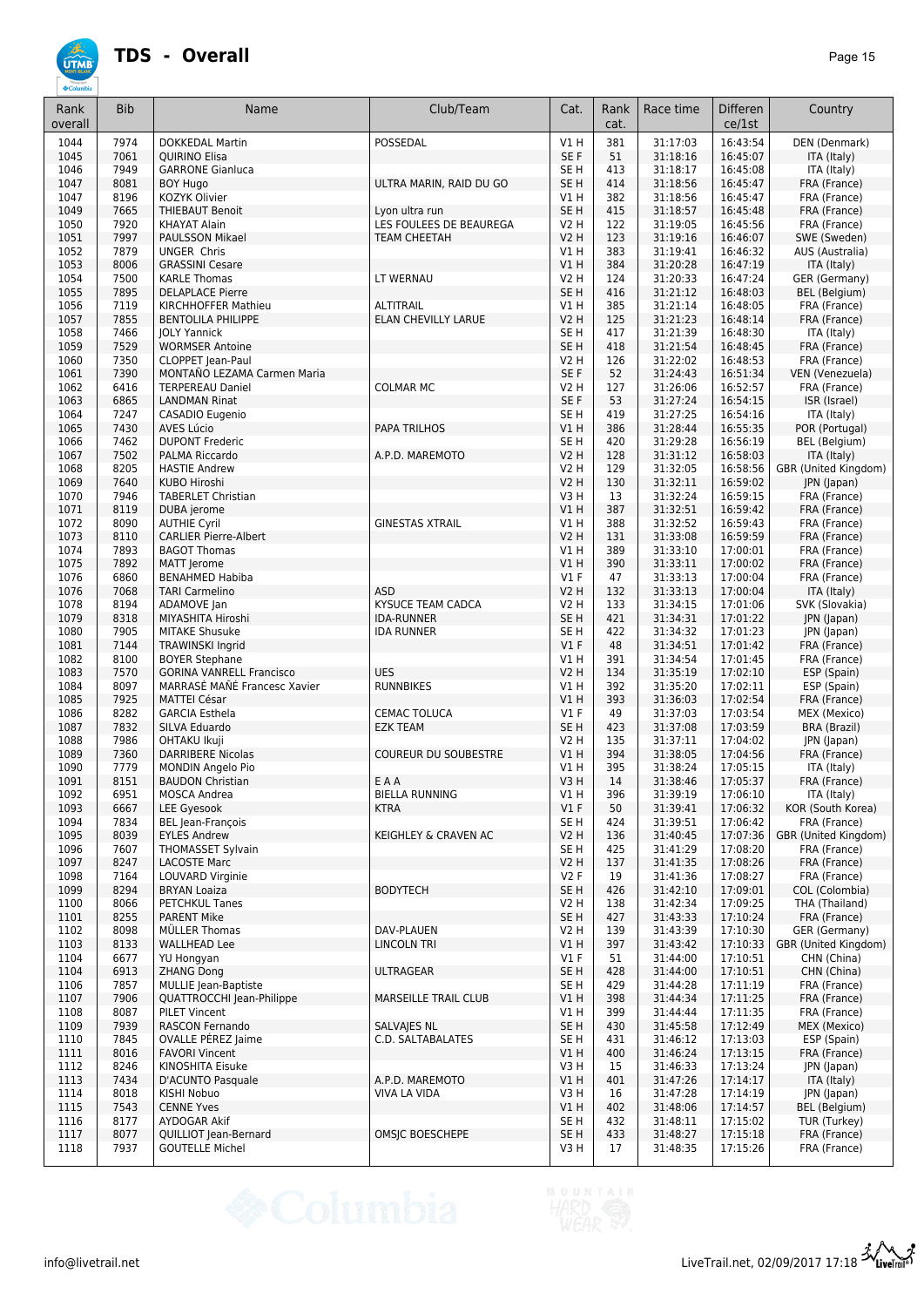| Rank<br>overall | <b>Bib</b>   | Name                                               | Club/Team                                            | Cat.                               | Rank<br>cat.   | Race time            | Differen<br>ce/1st   | Country                              |
|-----------------|--------------|----------------------------------------------------|------------------------------------------------------|------------------------------------|----------------|----------------------|----------------------|--------------------------------------|
| 1119            | 8069         | <b>DELSAUT Eric</b>                                |                                                      | V1H                                | 403            | 31:49:12             | 17:16:03             | FRA (France)                         |
| 1120            | 6656         | YOUSSEFI Anaïs                                     |                                                      | ES <sub>F</sub>                    | $\overline{2}$ | 31:49:21             | 17:16:12             | FRA (France)                         |
| 1121<br>1122    | 8207<br>7520 | <b>JAWHARA Mohamed</b><br><b>ARIAS Christian</b>   | Runmax                                               | V1 H<br>V1H                        | 404<br>405     | 31:49:52<br>31:51:13 | 17:16:43<br>17:18:04 | FRA (France)<br>COL (Colombia)       |
| 1122            | 7930         | <b>GUALDRON ROMERO Pablo Daniel</b>                | <b>NINGUNO</b>                                       | SE H                               | 434            | 31:51:13             | 17:18:04             | COL (Colombia)                       |
| 1124            | 8072         | <b>SARVADON Paolo</b>                              |                                                      | V2 H                               | 140            | 31:53:09             | 17:20:00             | ITA (Italy)                          |
| 1125            | 7373         | <b>GOBET Nicolas</b>                               | <b>COURIR A POISY</b>                                | SE <sub>H</sub>                    | 435            | 31:53:10             | 17:20:01             | FRA (France)                         |
| 1126<br>1127    | 7969<br>6442 | <b>HEAYSMAN Mark</b><br><b>BAJOHR Harald</b>       |                                                      | V3H<br><b>V2 H</b>                 | 18<br>141      | 31:53:32<br>31:54:13 | 17:20:23<br>17:21:04 | AUS (Australia)<br>GER (Germany)     |
| 1128            | 8113         | <b>CLARAZ Benoit</b>                               |                                                      | V1H                                | 406            | 31:54:24             | 17:21:15             | FRA (France)                         |
| 1129            | 7128         | LU Huaigian                                        | <b>LASPORTIVA CHINA</b>                              | V1 H                               | 407            | 31:55:33             | 17:22:24             | CHN (China)                          |
| 1130            | 6940         | DAUMAS Jean-Christophe                             |                                                      | V1H                                | 408            | 31:55:40             | 17:22:31             | FRA (France)                         |
| 1131<br>1132    | 7261<br>6696 | <b>SULLIVAN Sharon</b><br><b>HUSSELSTEIN Alain</b> | <b>CARN RUNNERS</b><br><b>CORSICA TRIATHLON CLUB</b> | $VI$ F<br>V1H                      | 52<br>409      | 31:55:52<br>31:56:06 | 17:22:43<br>17:22:57 | GBR (United Kingdom)<br>FRA (France) |
| 1133            | 8109         | <b>BELLEGO Marc</b>                                |                                                      | V1 H                               | 410            | 31:56:48             | 17:23:39             | FRA (France)                         |
| 1134            | 7600         | <b>CATINUS Youri</b>                               | <b>TRAIL HYSTERIA</b>                                | SE <sub>H</sub>                    | 436            | 31:56:50             | 17:23:41             | BEL (Belgium)                        |
| 1135            | 8127         | <b>HARRIS Gavin</b>                                | <b>DEVERON HARRIERS</b>                              | SE H                               | 437            | 31:57:21             | 17:24:12             | GBR (United Kingdom)                 |
| 1136<br>1137    | 7573<br>8003 | NONOMURA Shinsuke                                  |                                                      | SE <sub>H</sub><br>SE <sub>H</sub> | 438<br>439     | 31:57:35<br>31:57:40 | 17:24:26<br>17:24:31 | JPN (Japan)<br>ARG (Argentina)       |
| 1138            | 8189         | BELLORINI José Ignacio<br><b>MEYER Philippe</b>    |                                                      | V1H                                | 411            | 31:57:45             | 17:24:36             | FRA (France)                         |
| 1139            | 8073         | <b>SARVADON Piero</b>                              | <b>TRAIL MOUNTAIN</b>                                | <b>V2 H</b>                        | 142            | 31:58:02             | 17:24:53             | ITA (Italy)                          |
| 1140            | 7964         | AO Lei                                             |                                                      | SE <sub>H</sub>                    | 440            | 32:01:00             | 17:27:51             | CHN (China)                          |
| 1141            | 7691         | <b>GANDINI Carlo</b><br><b>CHIARAVALLI Giorgio</b> |                                                      | V1H                                | 412            | 32:01:19             | 17:28:10             | ITA (Italy)                          |
| 1141<br>1143    | 7836<br>6485 | <b>NOEL Bernard</b>                                |                                                      | SE <sub>H</sub><br>V3H             | 441<br>19      | 32:01:19<br>32:01:27 | 17:28:10<br>17:28:18 | ITA (Italy)<br>FRA (France)          |
| 1144            | 7632         | <b>MARTIN Paul</b>                                 |                                                      | V3H                                | 20             | 32:01:44             | 17:28:35             | FRA (France)                         |
| 1144            | 8141         | DAS NEVES Tony                                     |                                                      | <b>V1 H</b>                        | 413            | 32:01:44             | 17:28:35             | FRA (France)                         |
| 1146            | 7806         | <b>RAGON Olivier</b>                               |                                                      | V1H                                | 414            | 32:02:05             | 17:28:56             | FRA (France)                         |
| 1147<br>1148    | 7141<br>7971 | <b>VERRY Fabrice</b><br><b>TONCHI Stefano</b>      |                                                      | V1 H<br>V2 H                       | 415<br>143     | 32:02:06<br>32:02:18 | 17:28:57<br>17:29:09 | FRA (France)<br>ITA (Italy)          |
| 1149            | 7047         | <b>GODART Marie</b>                                |                                                      | SE F                               | 54             | 32:02:50             | 17:29:41             | FRA (France)                         |
| 1150            | 7703         | <b>BLAYO Christophe</b>                            |                                                      | SE <sub>H</sub>                    | 442            | 32:02:52             | 17:29:43             | FRA (France)                         |
| 1150            | 8308         | <b>HYEBEOM Oh</b>                                  | <b>QIROBICS</b>                                      | SE <sub>H</sub>                    | 443            | 32:02:52             | 17:29:43             | KOR (South Korea)                    |
| 1152            | 8199<br>8117 | CUTTÉ Mickaël<br><b>TELLIER Nicolas</b>            |                                                      | V1H<br>V1 H                        | 416<br>417     | 32:02:55<br>32:02:56 | 17:29:46<br>17:29:47 | FRA (France)                         |
| 1153<br>1154    | 6958         | SEYVE LI Danyang                                   |                                                      | SE F                               | 55             | 32:02:57             | 17:29:48             | FRA (France)<br>CHN (China)          |
| 1155            | 7668         | REY HERNANDEZ Josefa                               | <b>ASSOCIATION ROUTE 109</b>                         | <b>V2F</b>                         | 20             | 32:03:39             | 17:30:30             | FRA (France)                         |
| 1156            | 7592         | NOGUCHI Masayo                                     |                                                      | V2F                                | 21             | 32:03:46             | 17:30:37             | JPN (Japan)                          |
| 1157            | 7286         | <b>LECOMTE Florent</b>                             | <b>USCN</b>                                          | SE <sub>H</sub>                    | 444            | 32:03:52             | 17:30:43             | FRA (France)                         |
| 1157<br>1159    | 8300<br>7491 | <b>DIDIER Arnaud</b><br>DASNOIS Jérome             | USC NOUVION SUR MEUSE<br>US CHEMINOTS NOUVION SU     | <b>V1 H</b><br>SE H                | 418<br>445     | 32:03:52<br>32:03:54 | 17:30:43<br>17:30:45 | FRA (France)<br>FRA (France)         |
| 1160            | 8192         | <b>ZHANG Jinsong</b>                               |                                                      | V1H                                | 419            | 32:04:48             | 17:31:39             | HKG (Hong Kong)                      |
| 1161            | 7874         | <b>WEBER Brad</b>                                  |                                                      | <b>V1 H</b>                        | 420            | 32:05:07             | 17:31:58             | CAN (Canada)                         |
| 1162            | 7978         | <b>LAMOTTE Yann</b>                                |                                                      | V1H                                | 421            | 32:05:37             | 17:32:28             | FRA (France)                         |
| 1163<br>1164    | 8161<br>8095 | <b>COUTY Frederic</b><br>YANG Jiale                | <b>UCCV</b>                                          | <b>V2 H</b><br>SE <sub>H</sub>     | 144<br>446     | 32:05:56<br>32:06:58 | 17:32:47<br>17:33:49 | FRA (France)<br>CHN (China)          |
| 1165            | 7442         | <b>ISONO Reika</b>                                 |                                                      | $VI$ F                             | 53             | 32:07:02             | 17:33:53             | JPN (Japan)                          |
| 1166            | 8195         | <b>BUQUET Christopher</b>                          |                                                      | SE <sub>H</sub>                    | 447            | 32:08:49             | 17:35:40             | FRA (France)                         |
| 1167            | 7417         | <b>MORRIS Richard</b>                              |                                                      | V1H                                | 422            | 32:09:01             | 17:35:52             | GBR (United Kingdom)                 |
| 1168<br>1169    | 6873<br>8049 | FLORES-GARCIA Jérémie<br><b>LAPERCHE Thierry</b>   | <b>ASA</b><br>SAINT DENIS EMOTION                    | SE <sub>H</sub><br>V2 H            | 448<br>145     | 32:09:29<br>32:10:05 | 17:36:20<br>17:36:56 | FRA (France)<br>FRA (France)         |
| 1170            | 8137         | <b>PURMALIETIS Kaspars</b>                         |                                                      | SE H                               | 449            | 32:10:19             | 17:37:10             | LAT (Latvia)                         |
| 1171            | 7614         | <b>VILLA AGUILAR Jorge Andres</b>                  | <b>BODYTECH</b>                                      | V1H                                | 423            | 32:10:40             | 17:37:31             | COL (Colombia)                       |
| 1172            | 8070         | <b>MARTLAND Tim</b>                                | LYMM RUNNERS                                         | <b>V2 H</b>                        | 146            | 32:10:55             | 17:37:46             | GBR (United Kingdom)                 |
| 1173<br>1174    | 8059<br>8051 | TIRADO FERNÁNDEZ Paco<br>MARTÍNEZ JIMÉNEZ Antonio  | CLUB EXCTA. MADTEAM                                  | V <sub>2</sub> H<br><b>V2 H</b>    | 147<br>148     | 32:12:38<br>32:12:39 | 17:39:29<br>17:39:30 | ESP (Spain)<br>ESP (Spain)           |
| 1175            | 8190         | PEREIRA DE SOUZA Sergio                            | <b>TRB BRAZIL</b>                                    | V1H                                | 424            | 32:12:41             | 17:39:32             | BRA (Brazil)                         |
| 1176            | 7549         | POLI Christophe                                    | TRAIL ATHLITUDE CUERS                                | V1H                                | 425            | 32:12:53             | 17:39:44             | FRA (France)                         |
| 1177            | 7349         | <b>NORO Marilia</b>                                |                                                      | SE F                               | 56             | 32:12:55             | 17:39:46             | POR (Portugal)                       |
| 1178<br>1179    | 7876<br>6923 | <b>CHEN Tongyujin</b><br>WANG Wei                  |                                                      | V1H<br>$VI$ F                      | 426<br>54      | 32:14:00<br>32:14:19 | 17:40:51<br>17:41:10 | CHN (China)<br>CHN (China)           |
| 1180            | 8170         | <b>TREVARAIN Loic</b>                              |                                                      | V2H                                | 149            | 32:15:59             | 17:42:50             | FRA (France)                         |
| 1181            | 7262         | <b>EDEL Philippe</b>                               | <b>CSL NEUF-BRISACH</b>                              | V1H                                | 427            | 32:16:26             | 17:43:17             | FRA (France)                         |
| 1181            | 7723         | <b>BAUDOUY J-Jacques</b>                           | VILLENEUVERTT                                        | V2H                                | 150            | 32:16:26             | 17:43:17             | FRA (France)                         |
| 1183            | 8044         | <b>CHASSERANT Philippe</b>                         |                                                      | V2 H                               | 151            | 32:16:42             | 17:43:33             | FRA (France)                         |
| 1184<br>1185    | 8243<br>7418 | <b>CONTANT</b> Jean-Paul<br>NAVARRO Anthony        | SAINT LOUIS RC                                       | <b>V2 H</b><br>V1H                 | 152<br>428     | 32:19:13<br>32:22:42 | 17:46:04<br>17:49:33 | FRA (France)<br>FRA (France)         |
| 1186            | 7228         | <b>GENEVE Philippe</b>                             | SAINT LOUIS RC                                       | V2H                                | 153            | 32:22:45             | 17:49:36             | FRA (France)                         |
| 1187            | 8232         | LIU Jie                                            |                                                      | V1H                                | 429            | 32:22:47             | 17:49:38             | CHN (China)                          |
| 1188            | 7881         | <b>CESCA David</b>                                 | SALAMANDRE TRAIL AVENTU                              | V1H                                | 430            | 32:23:06             | 17:49:57             | FRA (France)                         |
| 1189<br>1190    | 6758<br>8171 | <b>BRAIDI Francesca</b><br><b>AVOTINS Maris</b>    | TEAM MUD AND SNOW ASD                                | $VI$ F<br>V1H                      | 55<br>431      | 32:24:28<br>32:24:39 | 17:51:19<br>17:51:30 | ITA (Italy)<br>LAT (Latvia)          |
| 1190            | 8188         | SAIZ Richard                                       | LA GLACERIE CYCLISME                                 | V1H                                | 432            | 32:24:39             | 17:51:30             | FRA (France)                         |
| 1192            | 8132         | LAVOINE Jerome                                     |                                                      | SE <sub>H</sub>                    | 450            | 32:24:40             | 17:51:31             | FRA (France)                         |
| 1193            | 8008         | XU Weige                                           |                                                      | V1 H                               | 433            | 32:24:56             | 17:51:47             | CHN (China)                          |

info@livetrail.net LiveTrail.net 2/09/2017 17:18